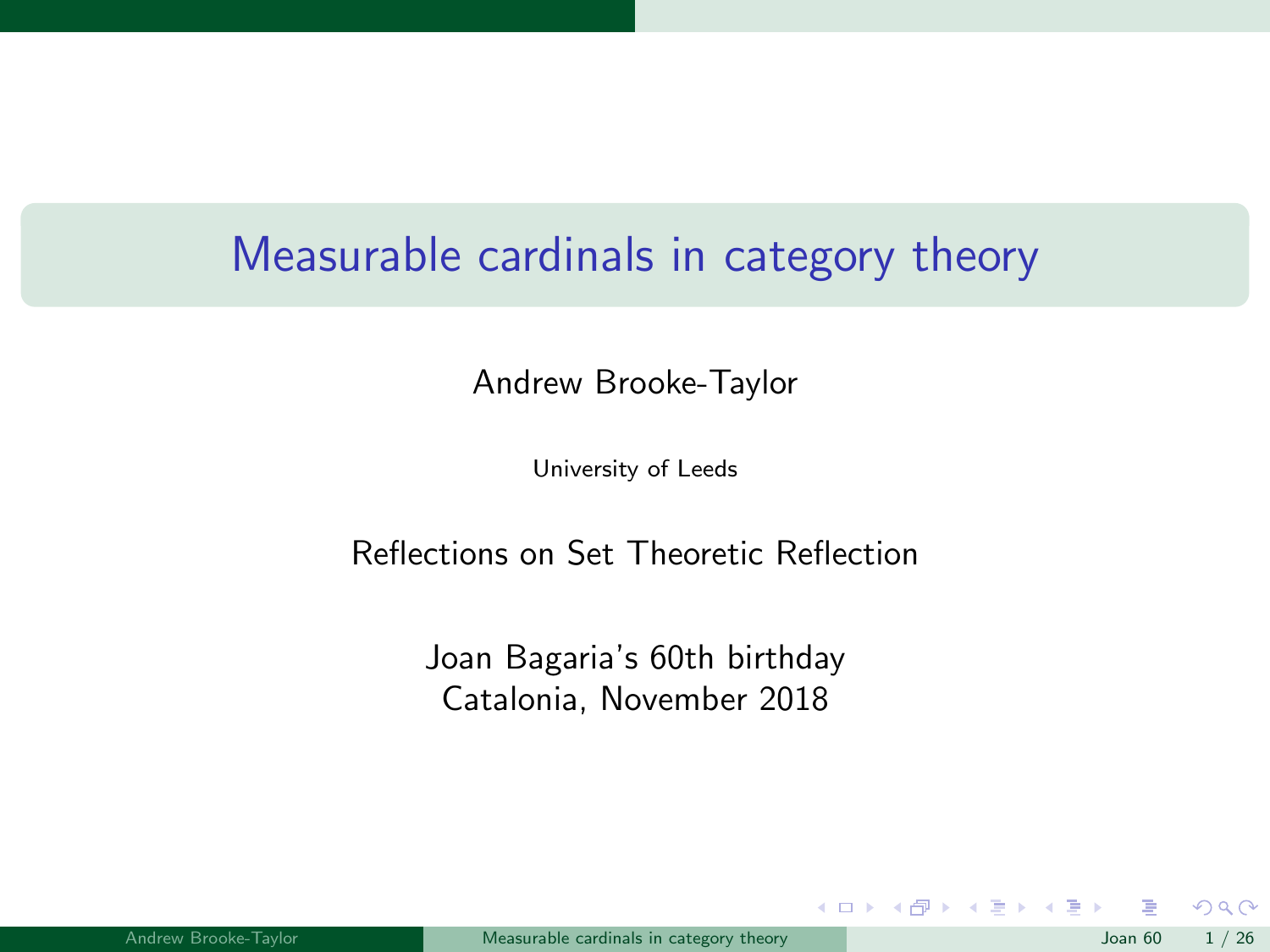Joint work in progress with Joan Bagaria and Jiří Rosický, and I've been talking about closely related things with Will Boney.

 $299$ 

メロトメ 倒 トメ ミトメ ミト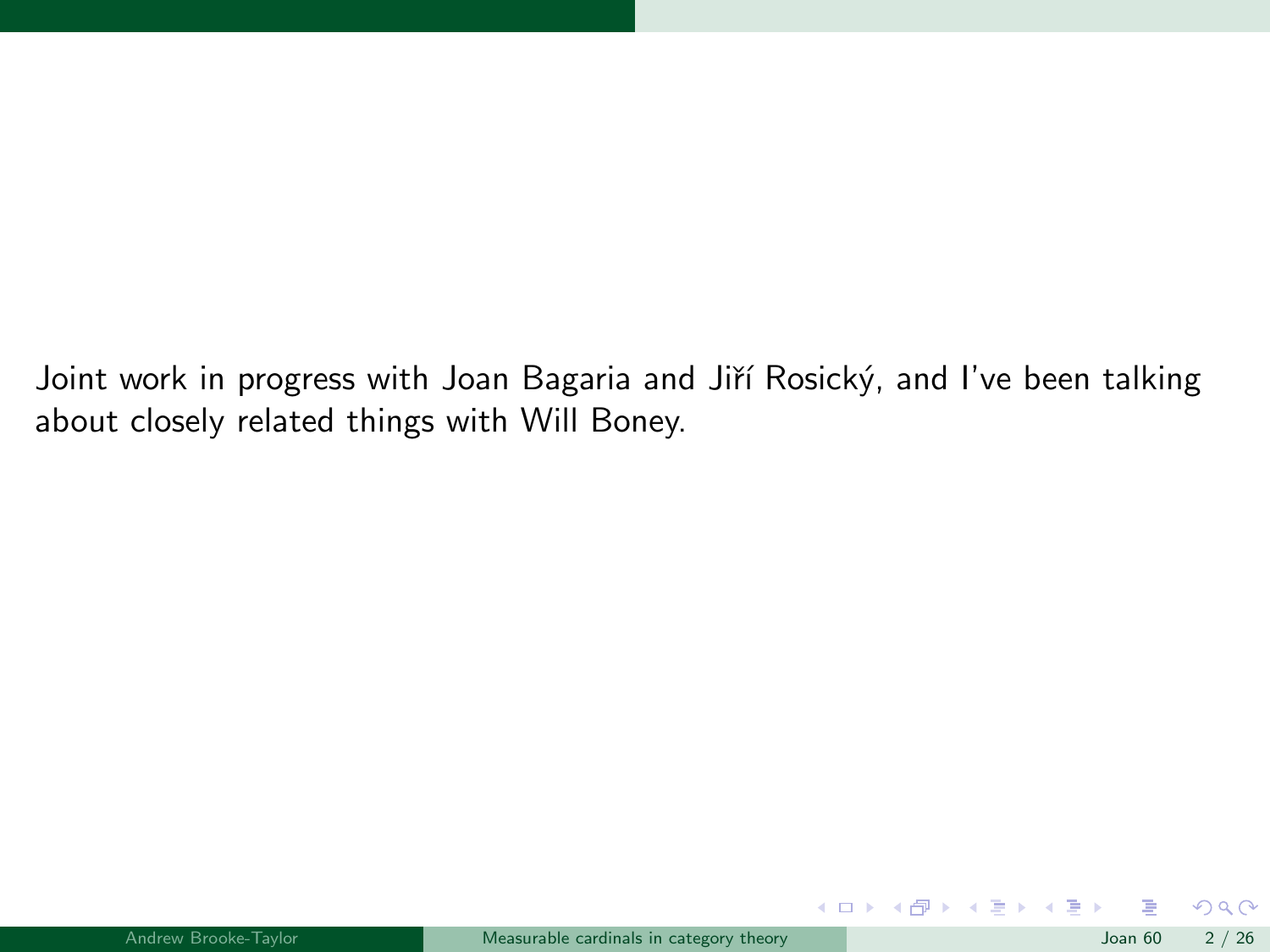# Category theory preliminaries

### Recall

A category  $C$  consists of

- a class of *objects*, and
- for every pair of objects A and B of C, a set  $\text{Hom}_{\mathcal{C}}(A, B)$  of morphisms from A to B,

with identity morphisms and a composition (partial) function of morphisms, satisfying suitable axioms.

### E.g.s

- Set is the category with sets as objects and functions as morphisms.
- Gp is the category with groups as objects and group homomorphisms as morphisms.

 $\Omega$ 

 $\left\{ \begin{array}{ccc} 1 & 0 & 0 \\ 0 & 1 & 0 \end{array} \right.$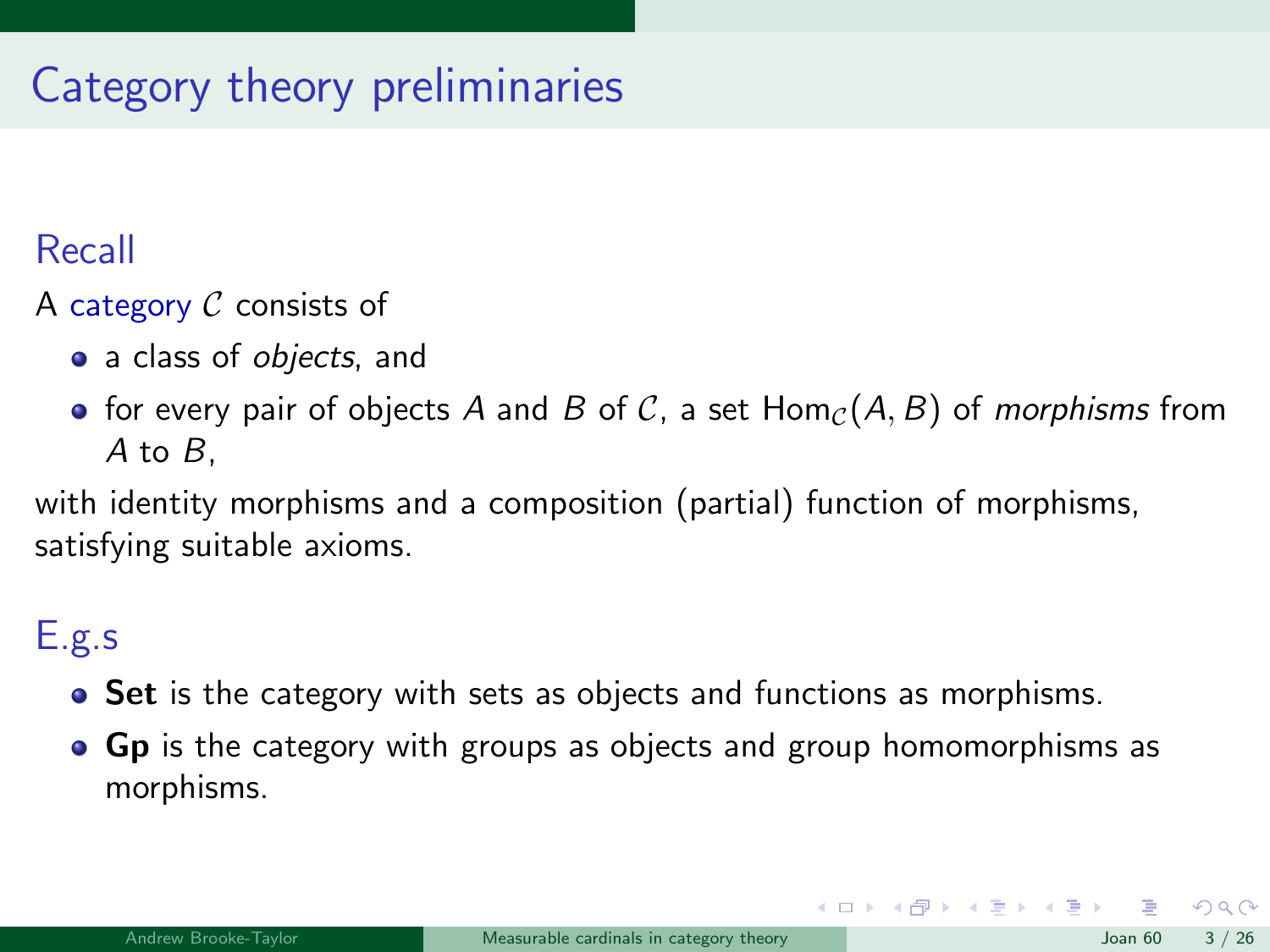We think of a diagram as being a set of objects and morphisms between them.

- **•** The limit of a diagram D is an object L along with a *cone*  $\delta$  of projection maps to the objects of  $D$  (such that the triangles formed with the morphisms of  $D$  commute) such that any other such cone from an object of  $C$  factors uniquely through  $\delta$ .
- The colimit of a diagram is the same in reverse.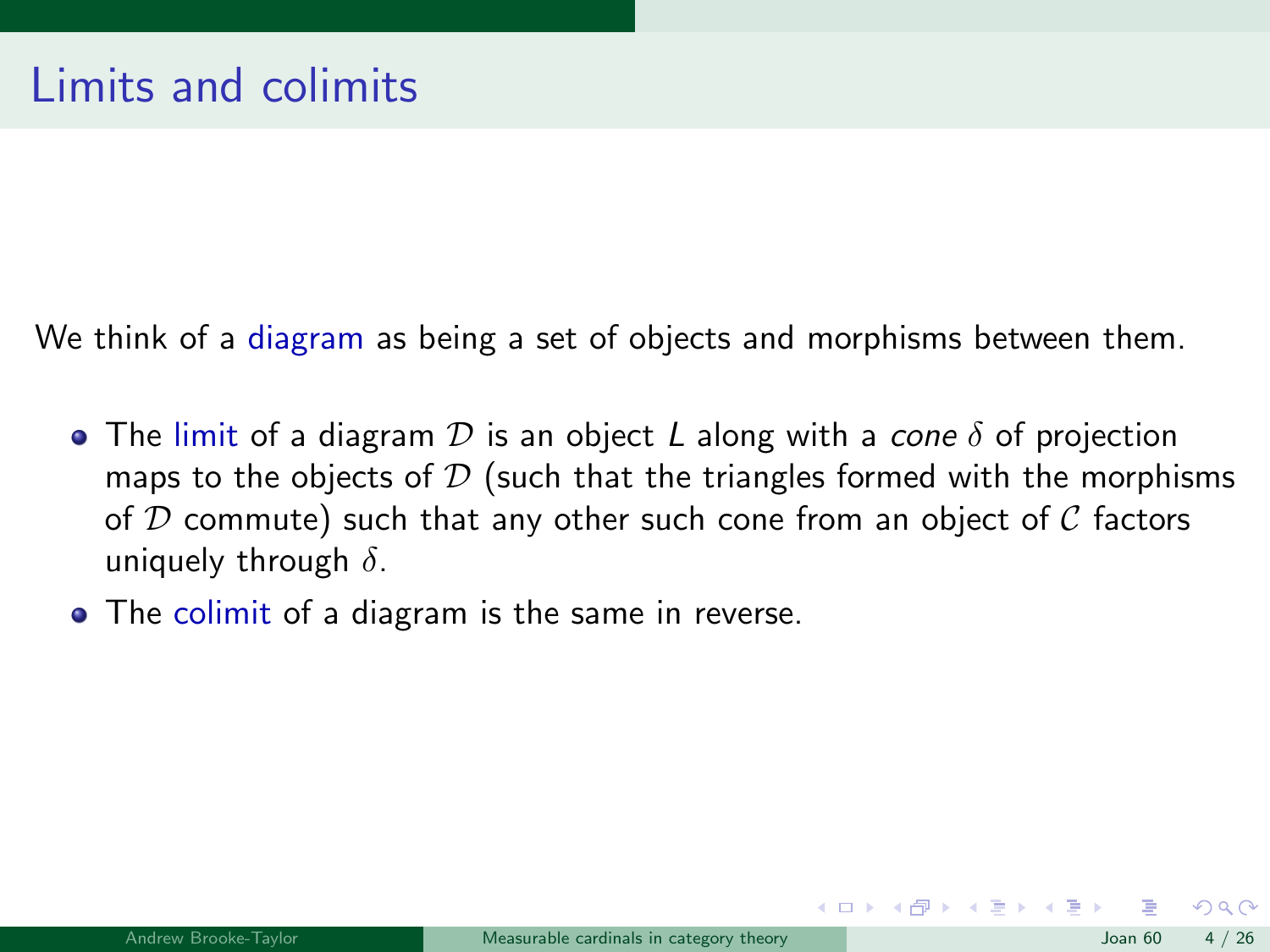## E.g.

In Set, every diagram  $D$  has a limit and a colimit:

- $\bullet$  The limit is the subset of the product of the sets in  $D$  consisting of all element whose coordinates "cohere" under the functions of the diagram.
- $\bullet$  The colimit is the disjoint union of the sets in  $\mathcal{D}$ , modulo identifying elements with their images under the functions in  $D$ .

 $\Omega$ 

メロト メ母 トメミト メミト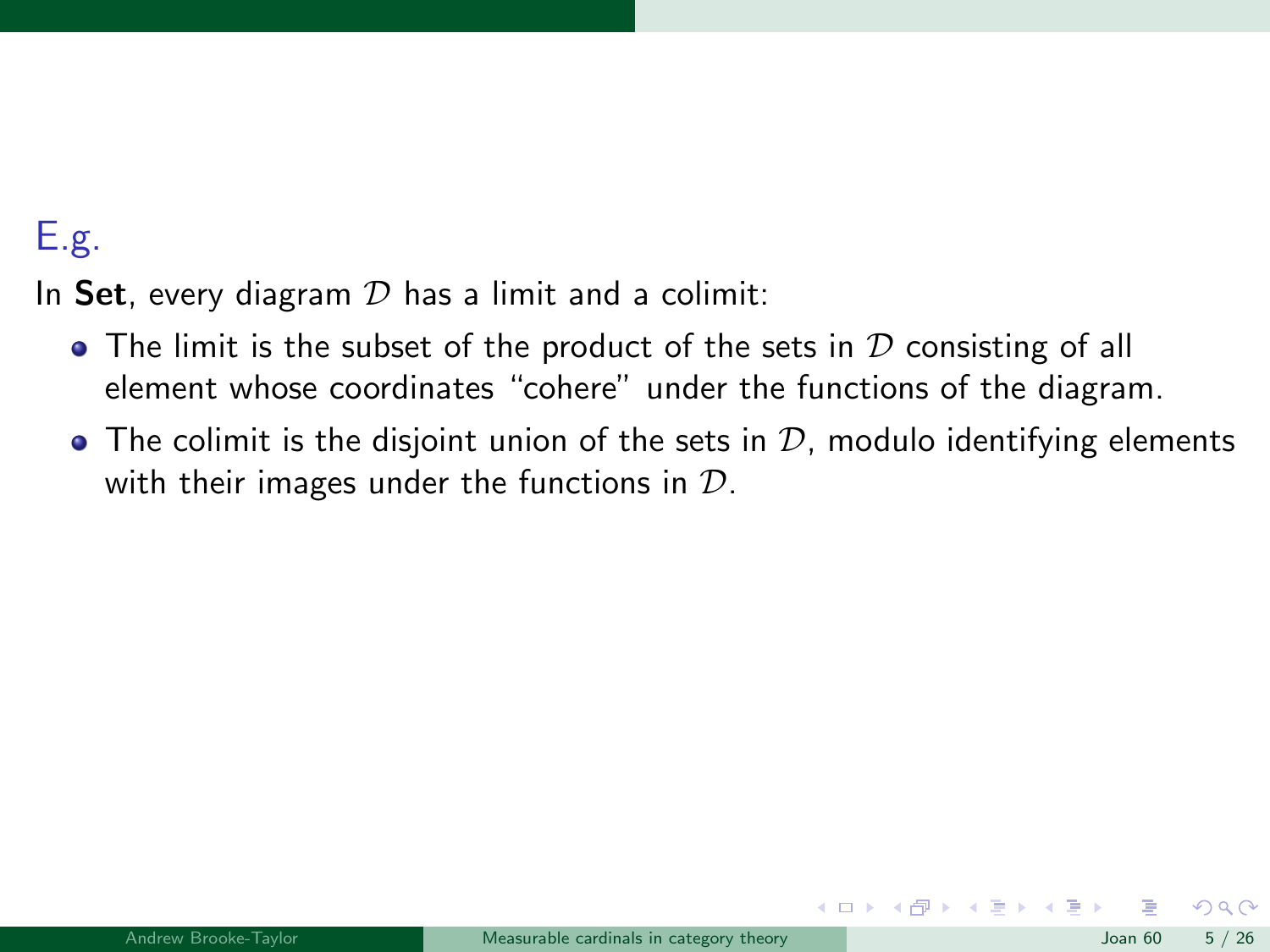## E.g.

In Set, every diagram  $D$  has a limit and a colimit:

- $\bullet$  The limit is the subset of the product of the sets in  $D$  consisting of all element whose coordinates "cohere" under the functions of the diagram.
- $\bullet$  The colimit is the disjoint union of the sets in  $\mathcal{D}$ , modulo identifying elements with their images under the functions in  $D$ .

**Gp** has all limits  $\&$  colimits too: limits are the same as in **Set**, and colimits are free products modulo identifications.

 $\Omega$ 

 $\left\{ \begin{array}{ccc} 1 & 0 & 0 \\ 0 & 1 & 0 \end{array} \right.$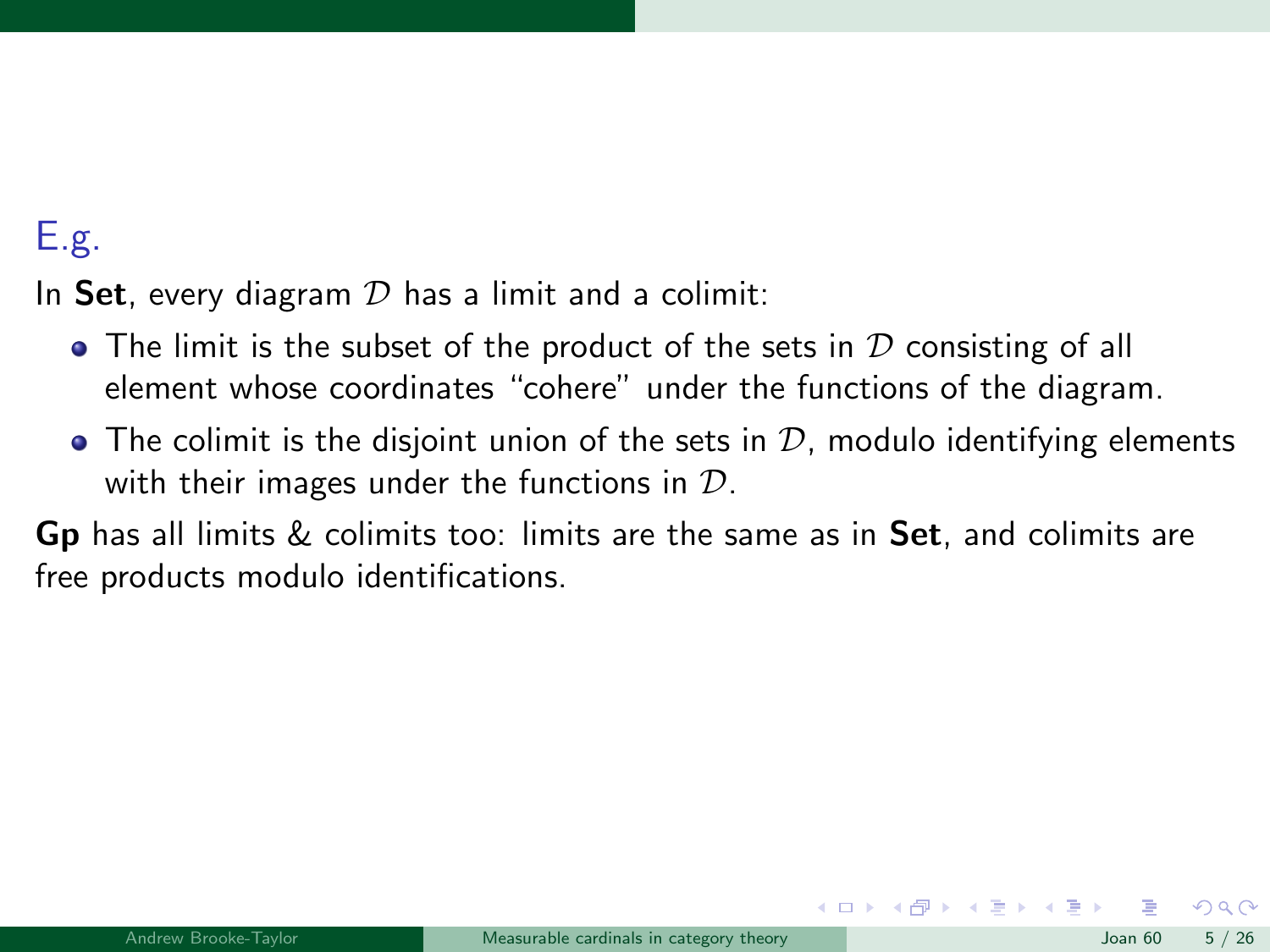Given a set A of objects in a category C and an object C of C, the canonical diagram of C with respect to  $A$  is the diagram with

- for every object A in A and every morphism  $f: A \rightarrow C$ , a copy of A, which we shall denote by  $A_f$ ,
- as morphisms, all morphisms  $h: A_f \to B_g$  such that  $g \circ h = f$ .

 $\Omega$ 

メロメ メ都 メメ きょくきょう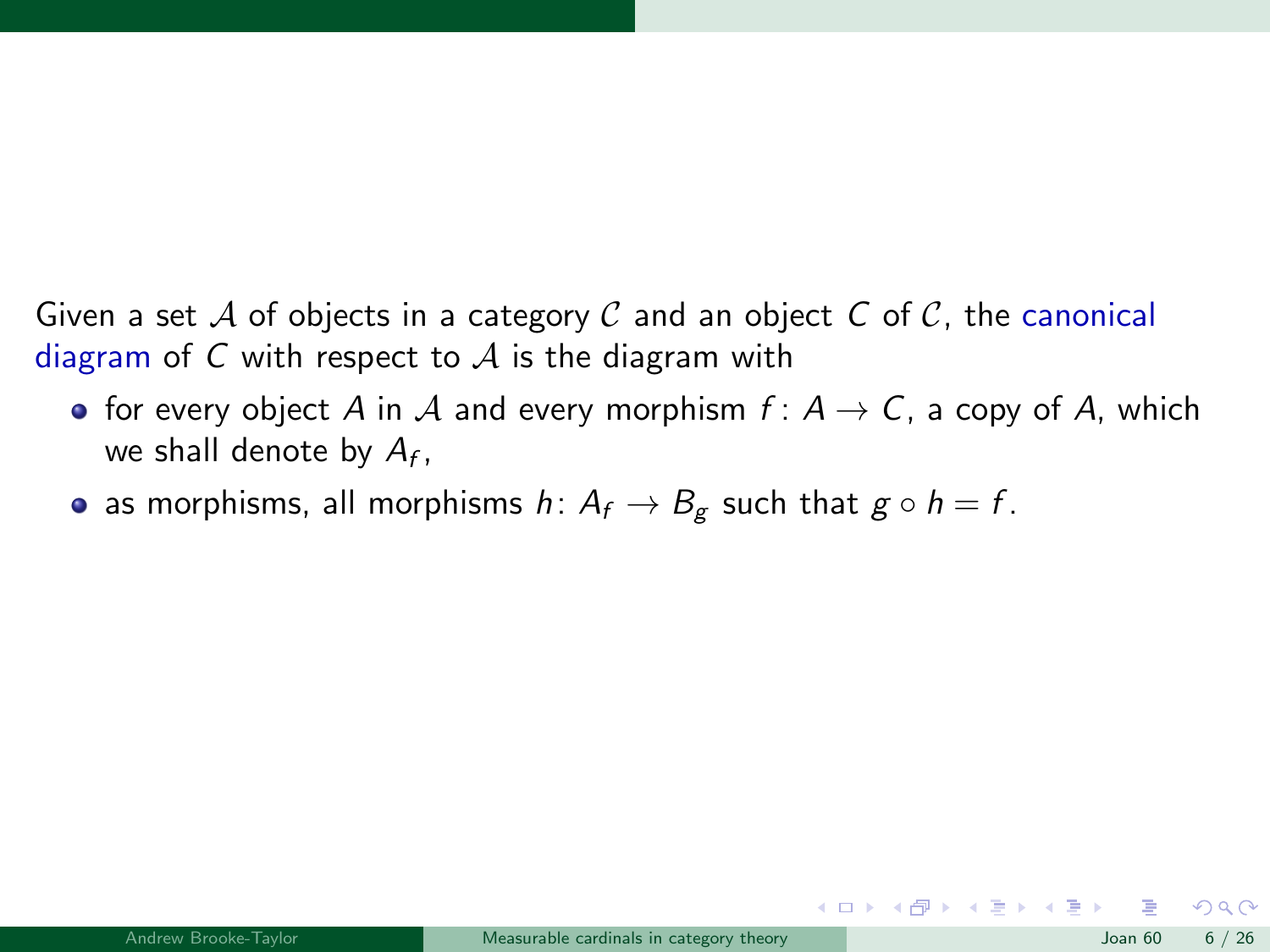Note that the morphisms  $f: A_f \to C$  form a cocone to C. If this cocone makes C the colimit of its canonical diagram with respect to  $A$ , we say that  $C$  is a canonical colimit of objects from A.

 $QQ$ 

 $A \square$   $A$   $B$   $A$   $B$   $A$   $E$   $A$   $E$   $A$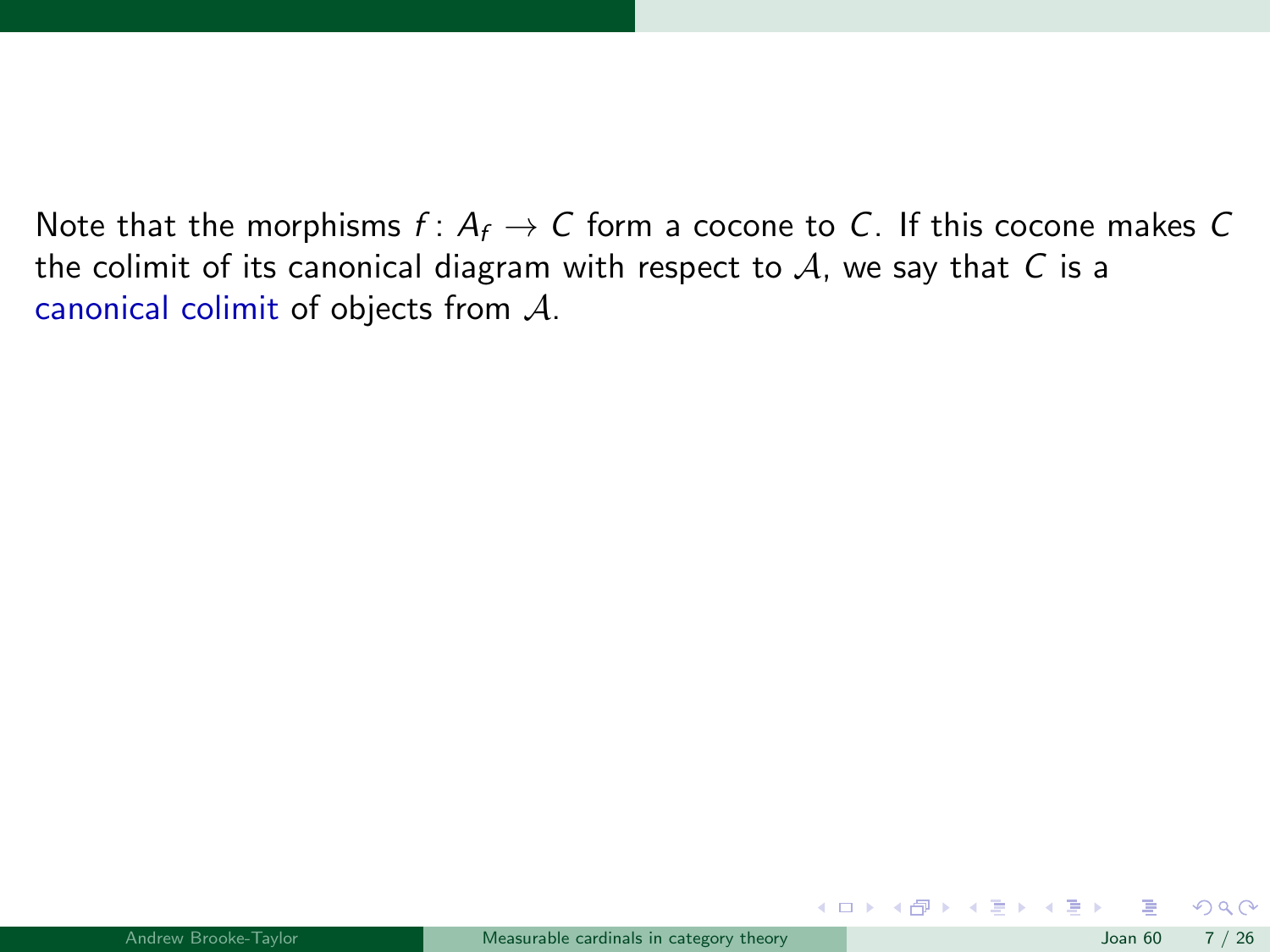Note that the morphisms  $f: A_f \to C$  form a cocone to C. If this cocone makes C the colimit of its canonical diagram with respect to  $A$ , we say that  $C$  is a canonical colimit of objects from A. If every object is a canonical colimit of objects from from  $A$ , we say that  $A$  is dense.

#### E.g.s

- $\bullet$   $\omega$  is dense in Set: every set is the colimit of the diagram of all of its finite subsets, which are the images of functions from finite sets.
- Any set of representatives of all the isomorphism classes of finite groups is dense in Gp: every group is the colimit of the diagram of all of its finite subgroups.

 $\Omega$ 

 $\left\{ \begin{array}{ccc} 1 & 0 & 0 \\ 0 & 1 & 0 \end{array} \right.$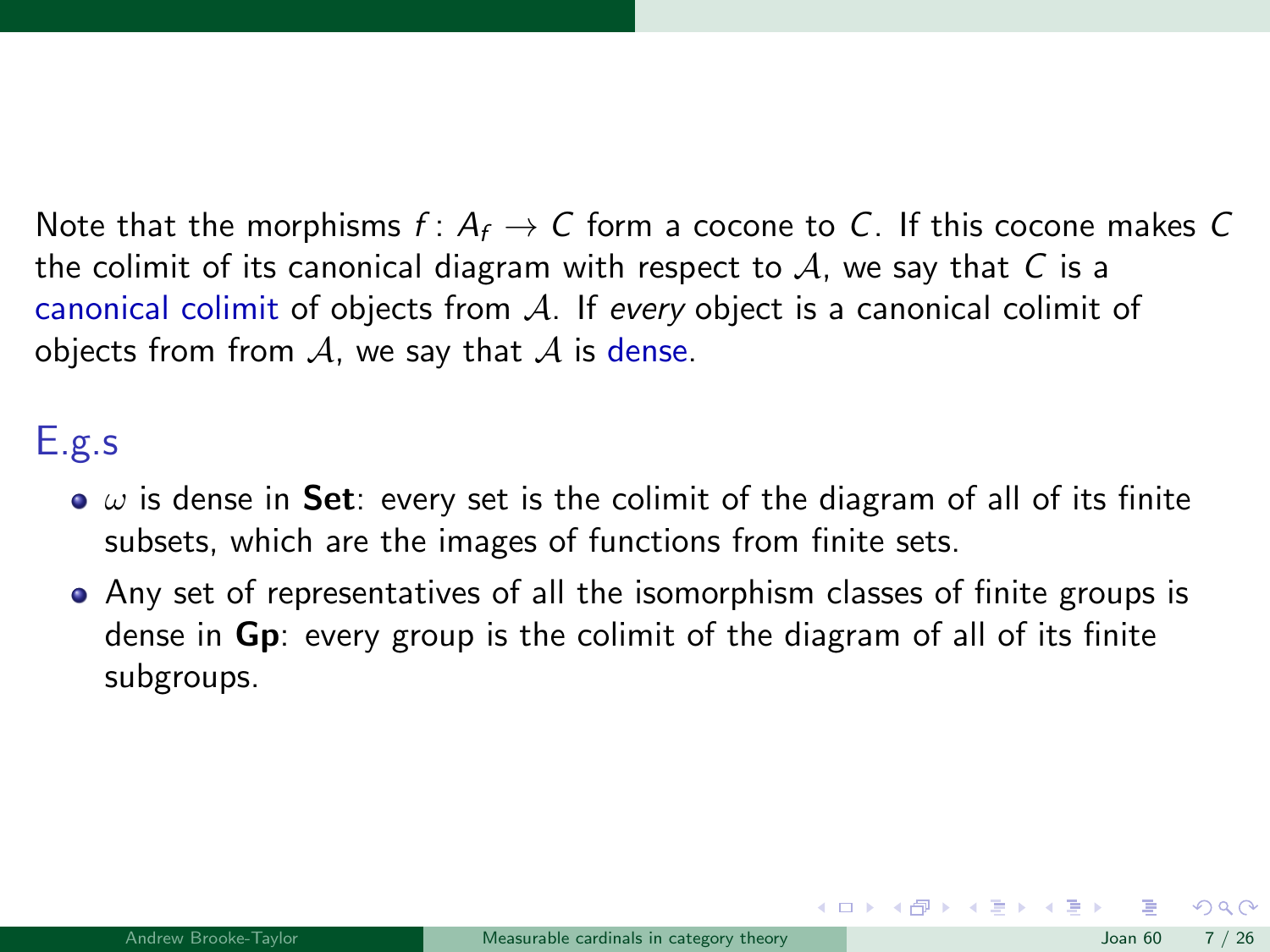Note that being a canonical colimit of objects from  $A$  is stronger in general than just being a colimit of some diagram of objects from  $\mathcal{A}$ .

## E.g.

Let  $\mathbf{Vect}_{\mathbb R}$  be the category of real vector spaces, with linear transformations as the morphisms. Consider the set  $\mathcal{A} = \{\mathbb{R}\}\$ . Then every object of **Vect**<sub>R</sub> is a colimit of objects from  $\mathcal{A}$ , but  $\mathcal{A}$  is *not* dense. Indeed, consider a function  $\varphi\colon\mathbb{R}^2\to\mathbb{R}^2$ respecting scalar multiplication but not addition. Then there is a cocone mapping each  $\R_f$  to  $\R^2$  by  $\varphi\circ f$ , but it doesn't factor through the canonical cocone by any linear map.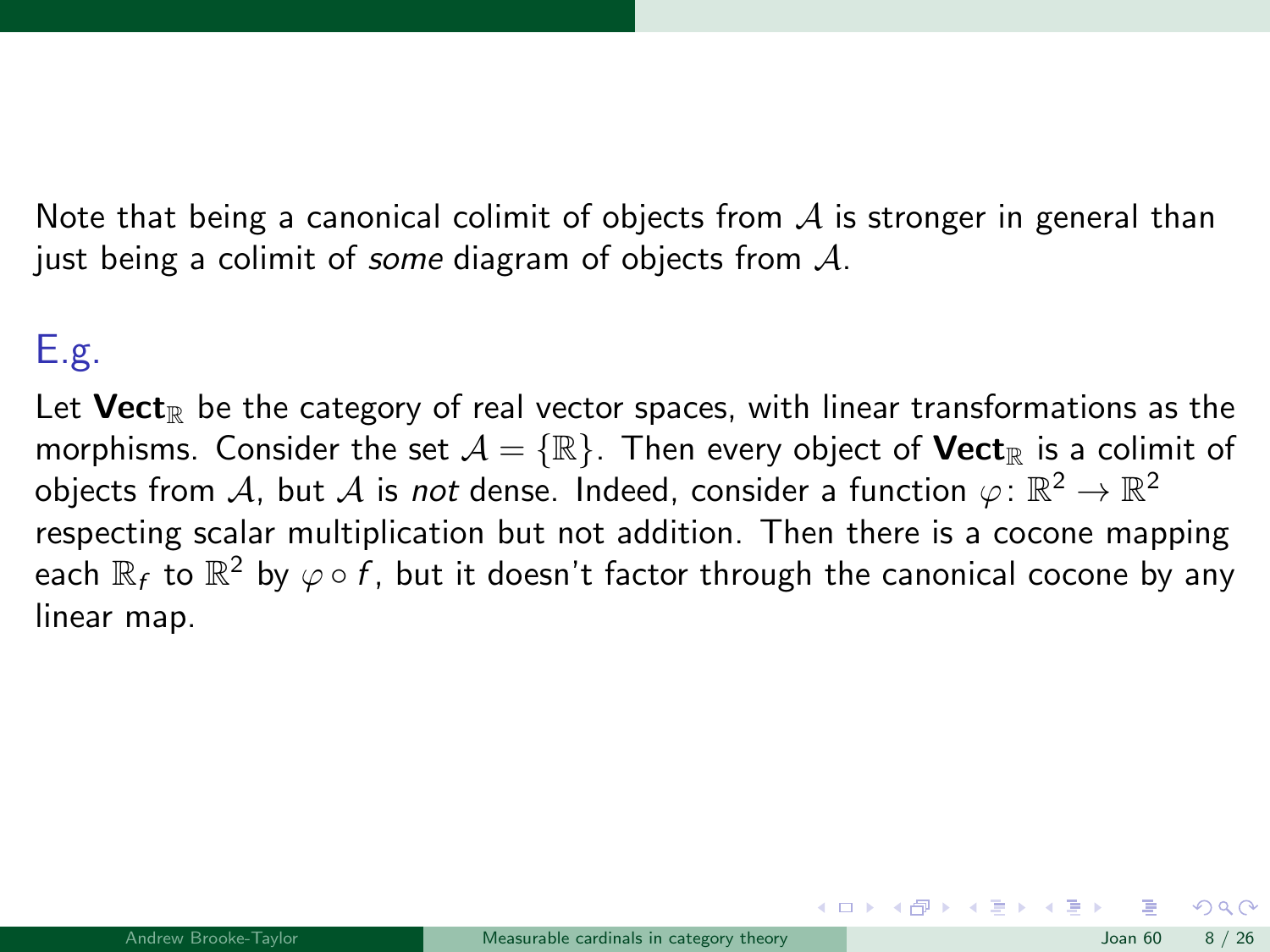Given a category C,  $C^{op}$  is the category with the same objects as C, and the same morphisms but in the opposite direction. Identity functions remain identity functions, and compositions of morphisms remain compositions of morphisms, just in the opposite order.

## E.g.

 $Set^{\circ p}$  is the category with sets as objects, and functions as morphisms, with any  $f: X \to Y$  in the usual sense being considered as going from Y to X.

 $\left\{ \begin{array}{ccc} 1 & 0 & 0 \\ 0 & 1 & 0 \end{array} \right.$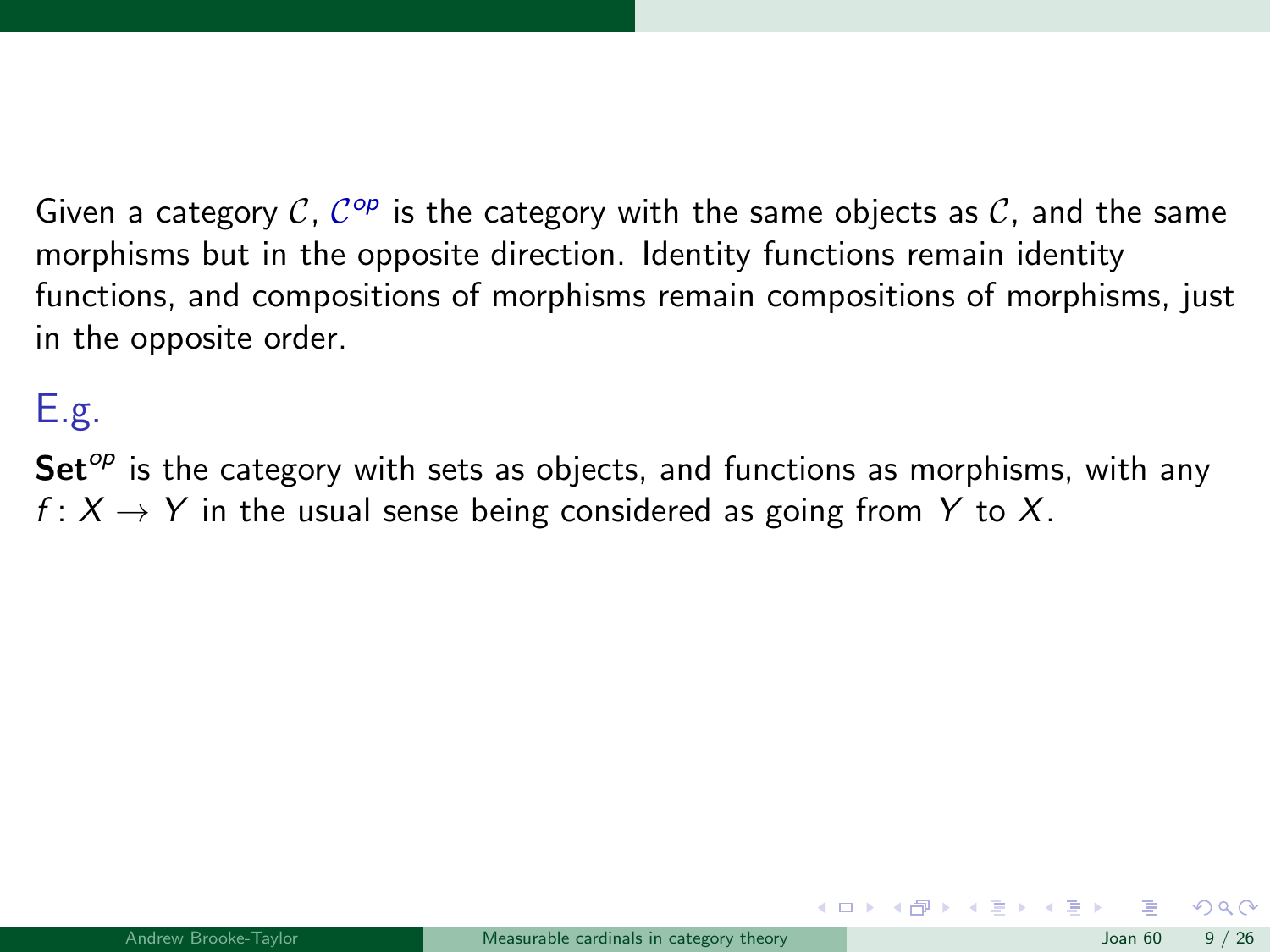Given a category C,  $C^{op}$  is the category with the same objects as C, and the same morphisms but in the opposite direction. Identity functions remain identity functions, and compositions of morphisms remain compositions of morphisms, just in the opposite order.

## E.g.

 $Set^{\circ p}$  is the category with sets as objects, and functions as morphisms, with any  $f: X \to Y$  in the usual sense being considered as going from Y to X.

#### Question

Is there a dense set in  $Set^{op}$ ?

 $\left\{ \begin{array}{ccc} 1 & 0 & 0 \\ 0 & 1 & 0 \end{array} \right.$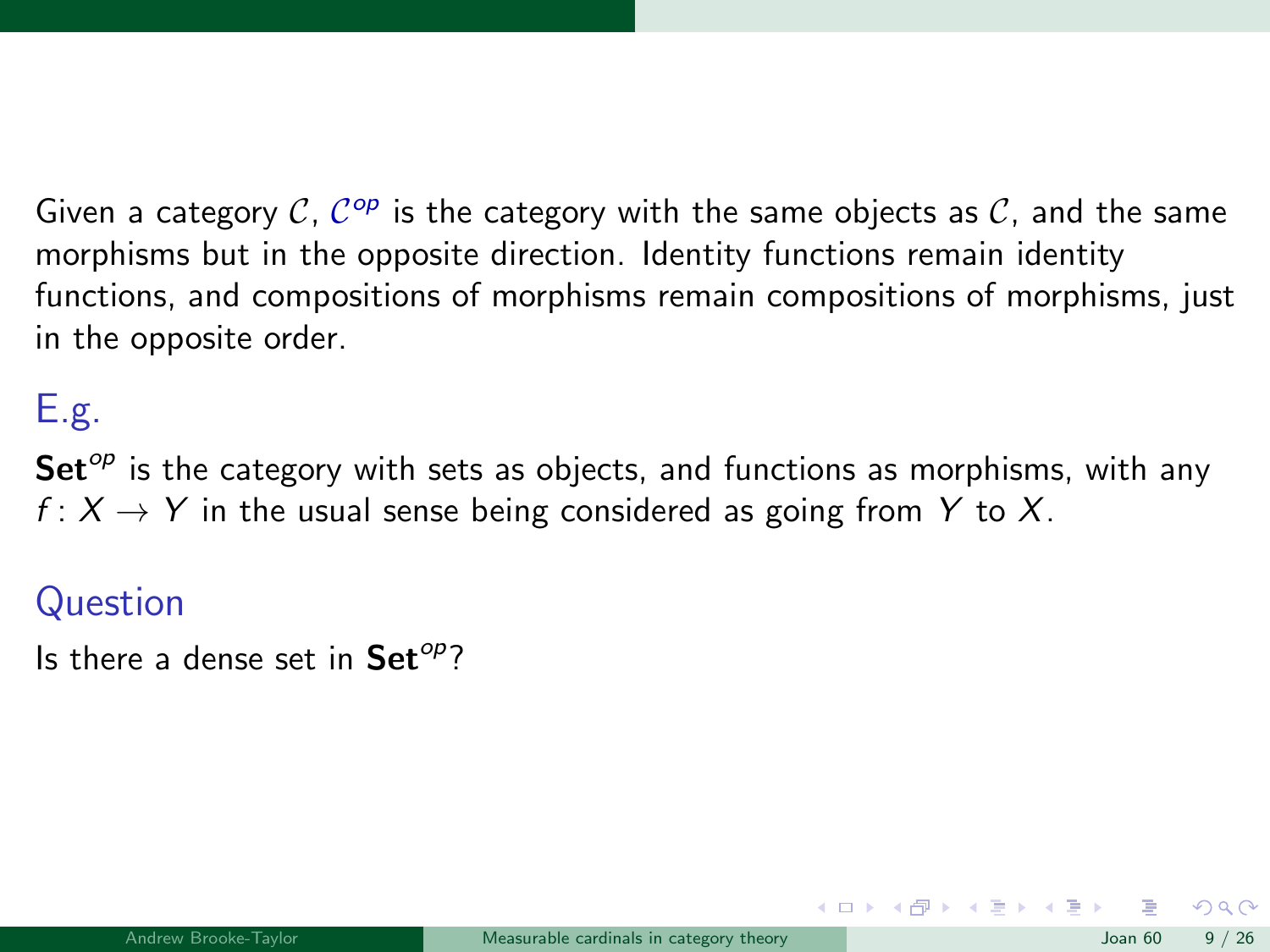For any cardinal  $\kappa$  and any set X, consider the canonical diagram  $D$  in Set<sup>op</sup> of X with respect to  $\kappa$ .

 $299$ 

メロトメ 倒 トメ ミトメ ミト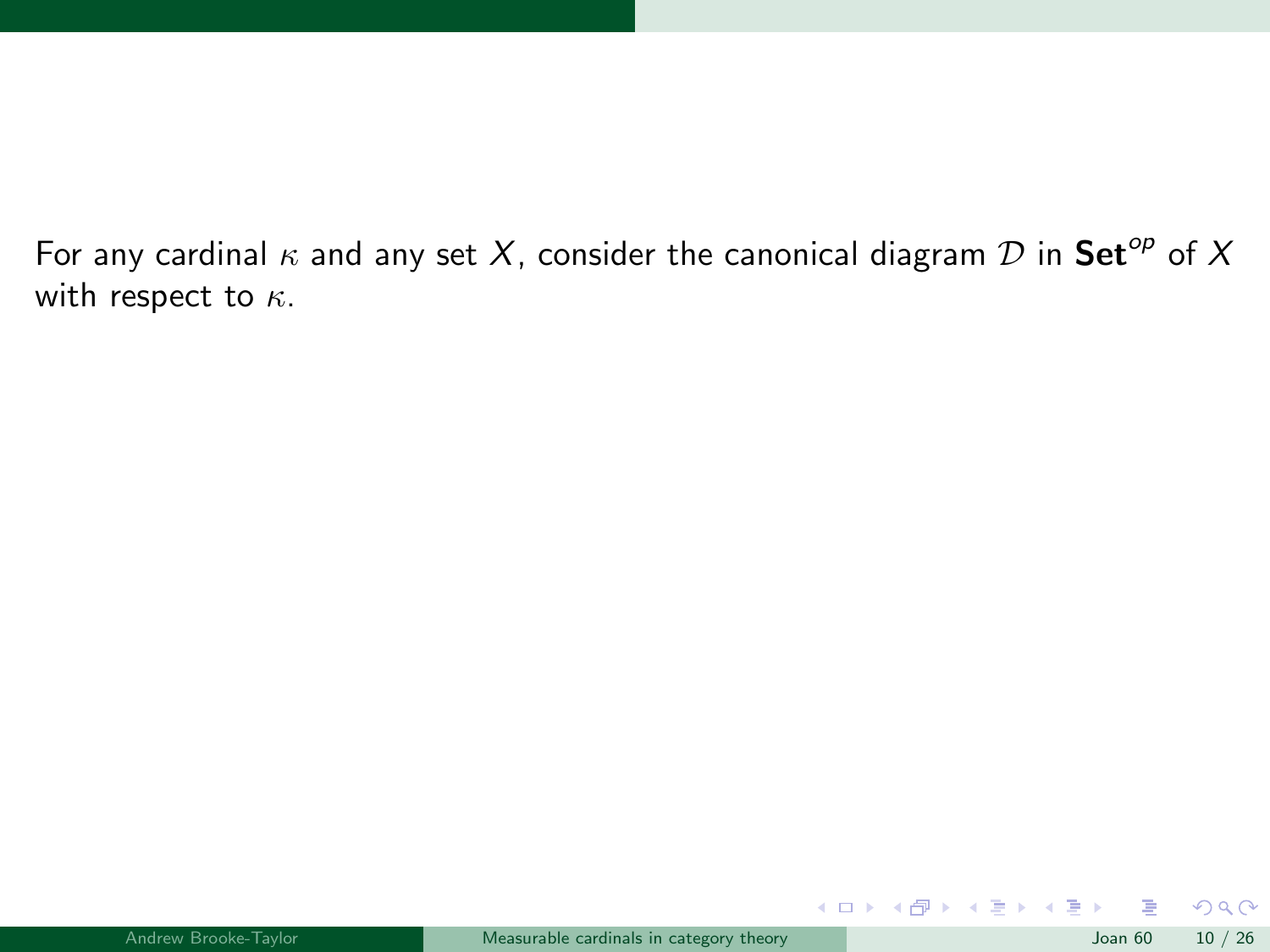For any cardinal  $\kappa$  and any set X, consider the canonical diagram D in Set<sup>op</sup> of X with respect to  $\kappa$ . Since morphisms are reversed, this is the diagram with an object for every function from X to an ordinal less than  $\kappa$ , with a function h from  $\alpha_f$  to  $\beta_g$  if  $h \circ f = g$ .

 $\Omega$ 

 $\left\{ \begin{array}{ccc} 1 & 0 & 0 \\ 0 & 1 & 0 \end{array} \right\}$  ,  $\left\{ \begin{array}{ccc} 0 & 0 & 0 \\ 0 & 0 & 0 \end{array} \right\}$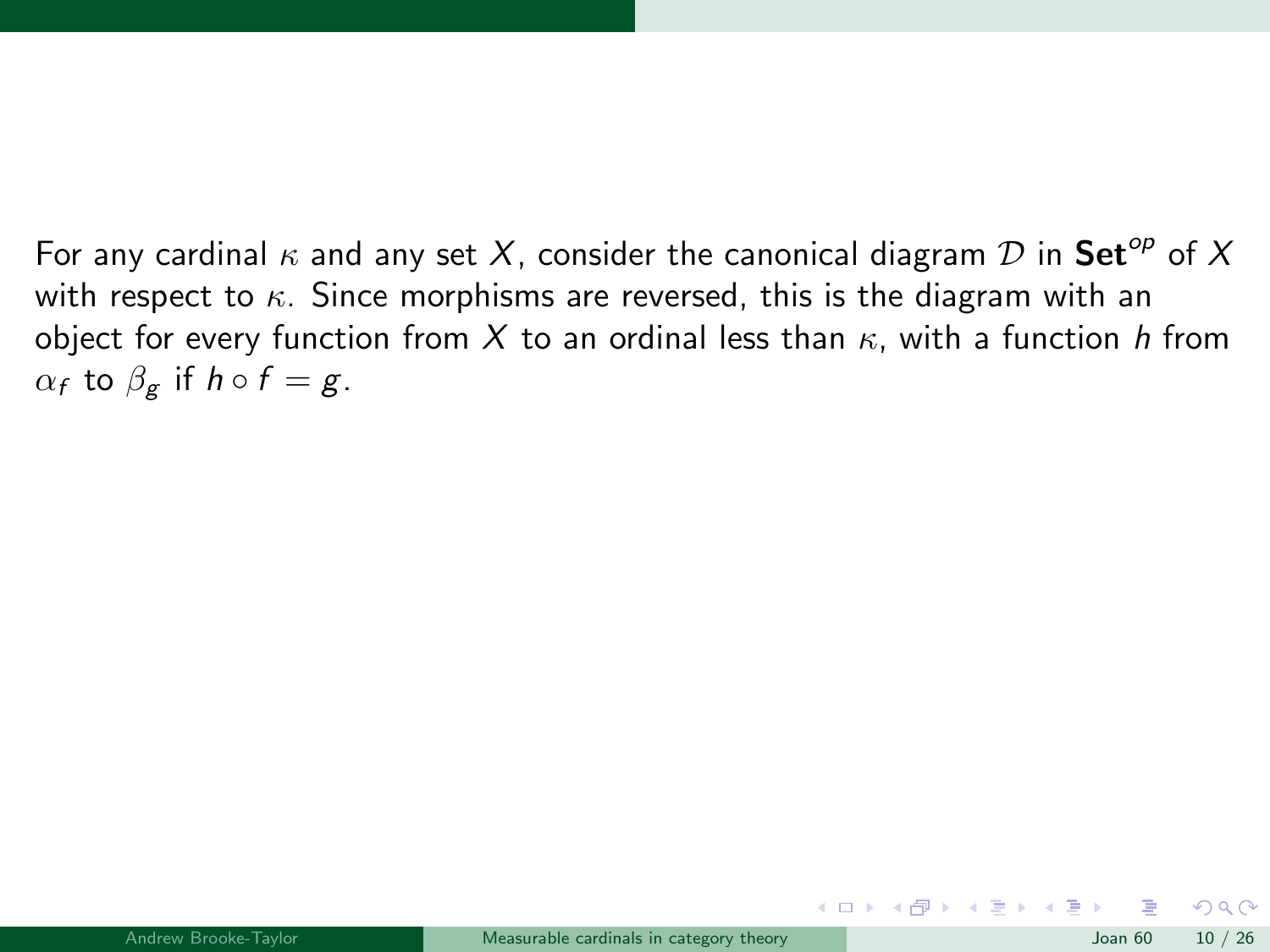For any cardinal  $\kappa$  and any set X, consider the canonical diagram  $D$  in Set<sup>op</sup> of X with respect to  $\kappa$ . Since morphisms are reversed, this is the diagram with an object for every function from X to an ordinal less than  $\kappa$ , with a function h from  $\alpha_f$  to  $\beta_g$  if  $h \circ f = g$ .

We can think about such functions  $f: X \to \alpha$  in terms of the partitions  ${f<sup>-1</sup>{\gamma} \mid \gamma \in \alpha}$ } that they define. In this context, the functions in the diagram represent coarsening maps.

 $\Omega$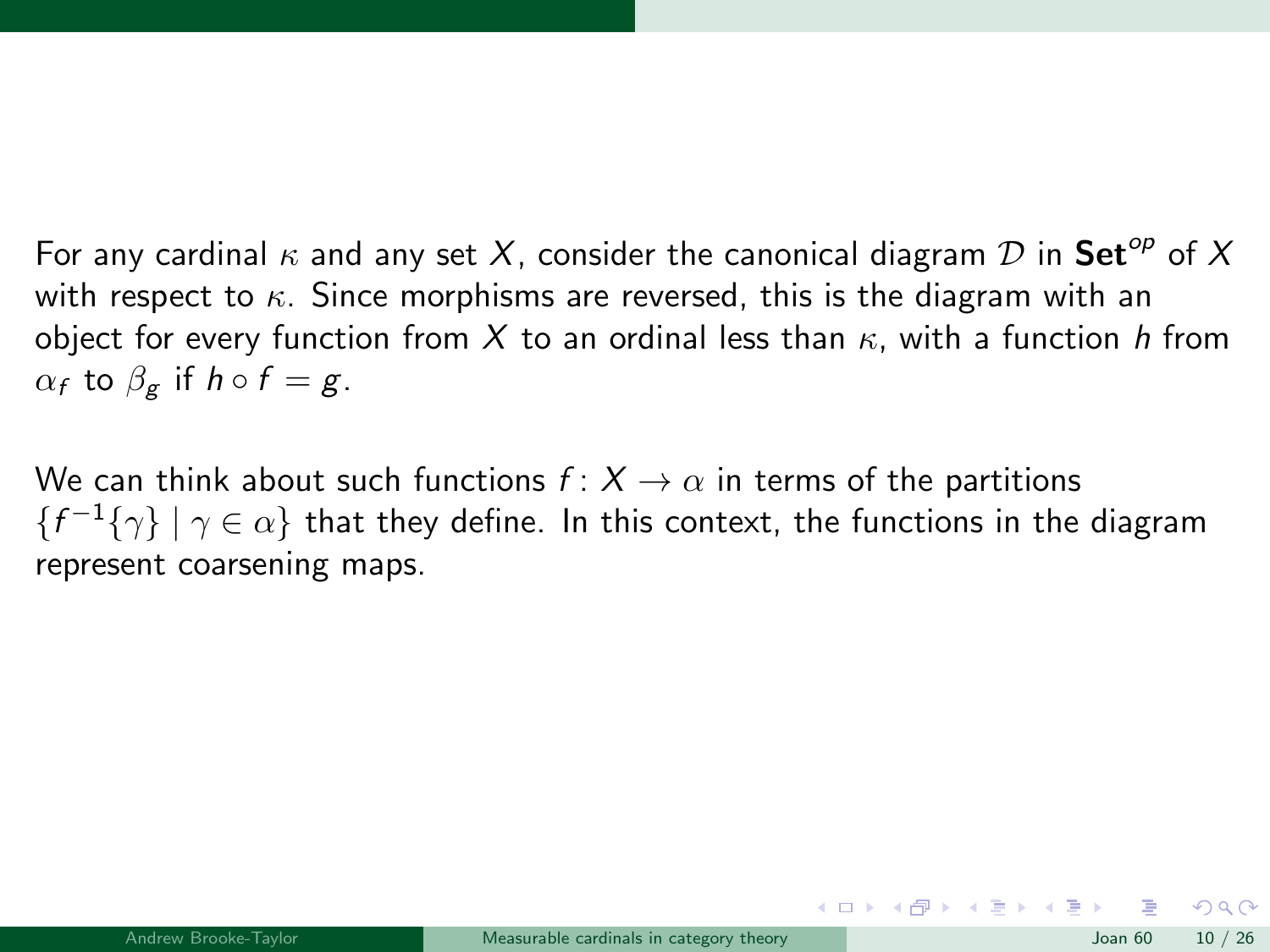$299$ 

メロメ メ御 メメ ヨメ メヨメ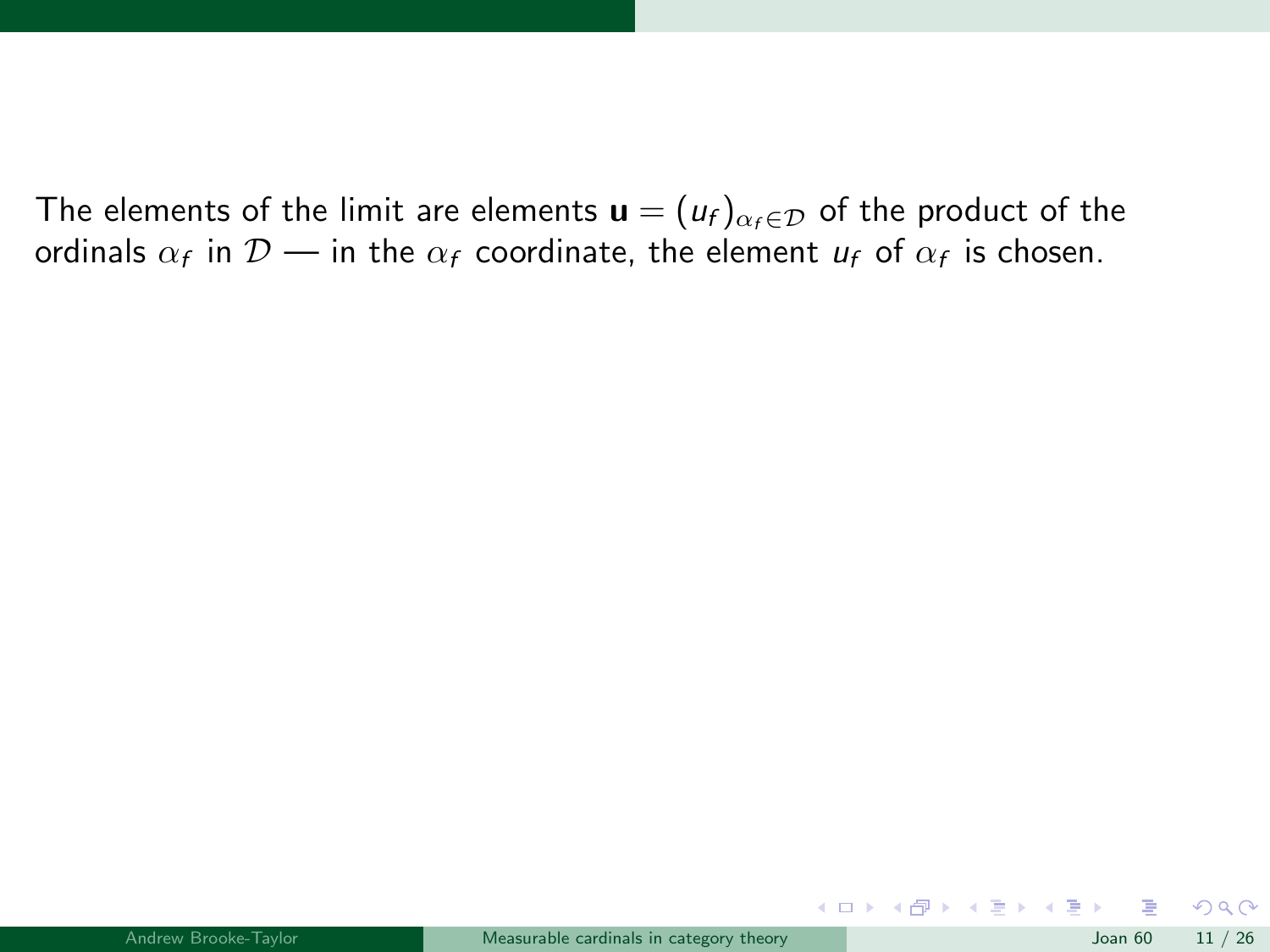This corresponds to the choice of a piece from each of the partitions  $(f^{-1}\{u_f\})$  in the partition corresponding to  $f: X \to \alpha$ , in a way that the coarsening maps respect — we can think of this as choosing a "big" piece from each partition.

 $\Omega$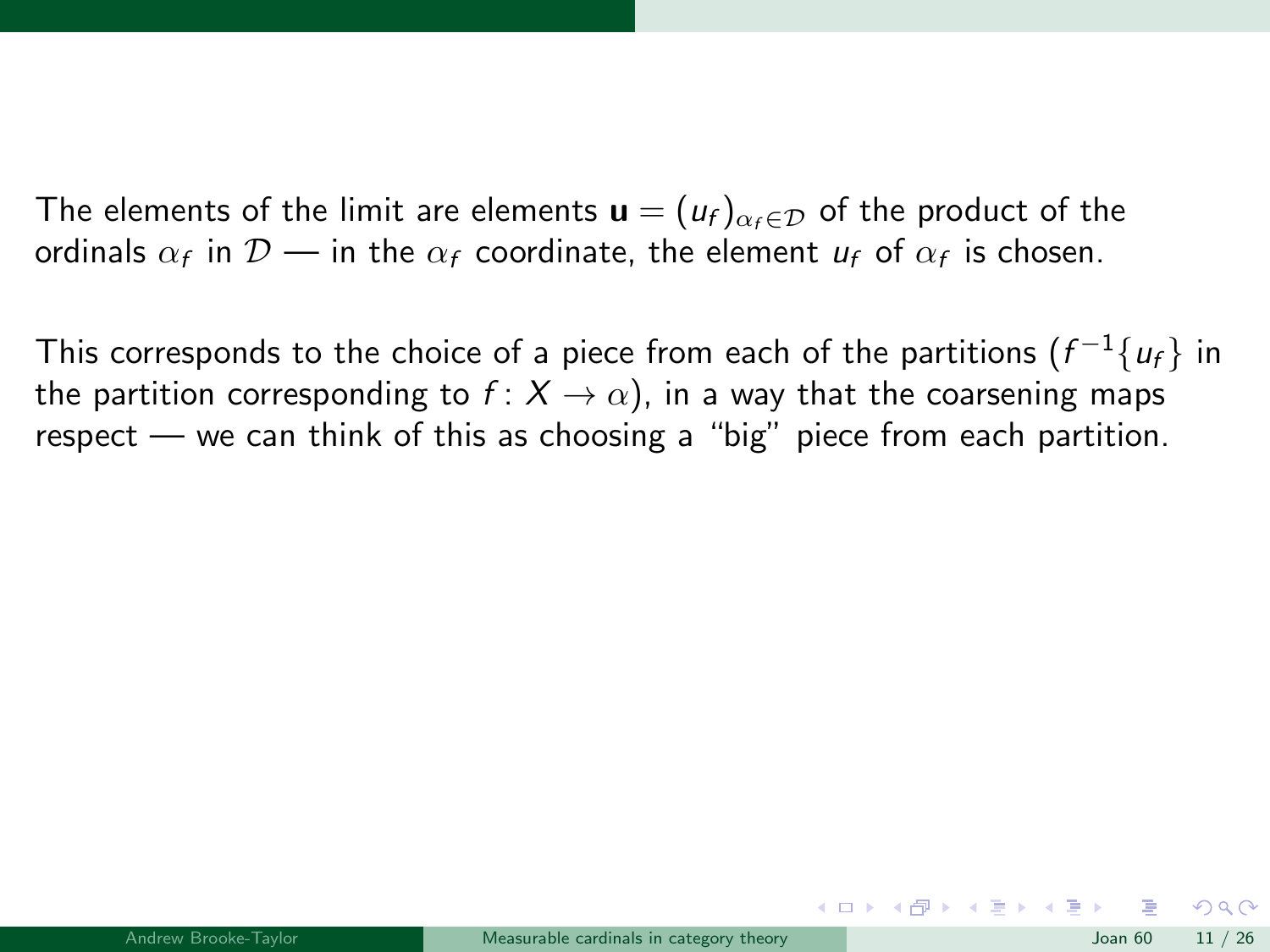This corresponds to the choice of a piece from each of the partitions  $(f^{-1}\{u_f\})$  in the partition corresponding to  $f: X \to \alpha$ ), in a way that the coarsening maps respect — we can think of this as choosing a "big" piece from each partition. These choices form a  $\kappa$ -complete ultrafilter on X!

 $\Omega$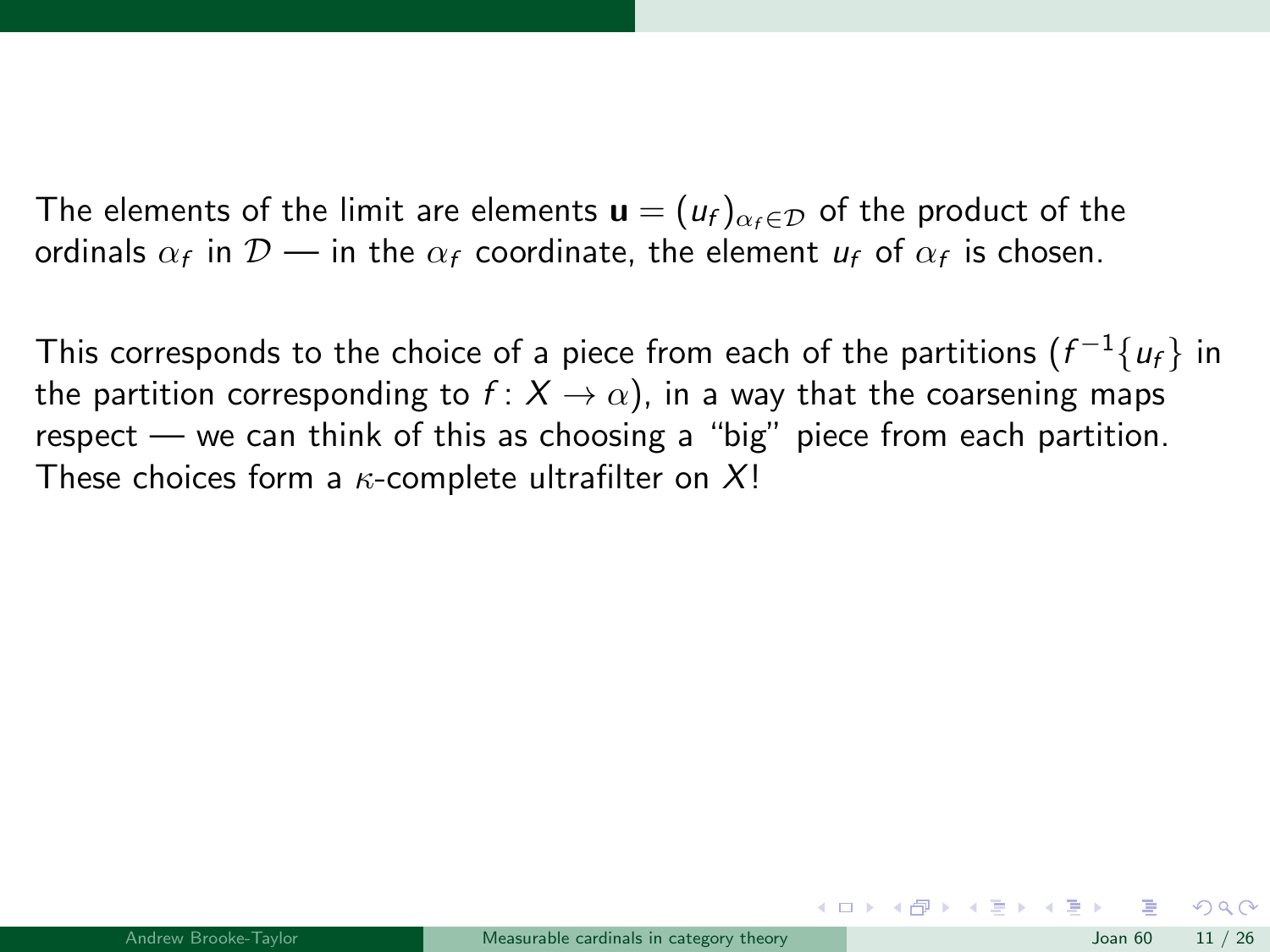This corresponds to the choice of a piece from each of the partitions  $(f^{-1}\{u_f\})$  in the partition corresponding to  $f: X \to \alpha$ ), in a way that the coarsening maps respect — we can think of this as choosing a "big" piece from each partition. These choices form a  $\kappa$ -complete ultrafilter on X!

Indeed by coarsening, if  $Y$  is chosen in any partition, it is chosen in the partition  $\{Y, X \setminus Y\}$ , from which it can be seen that Y is chosen in every partition containing it.

 $\Omega$ 

メロメ メ都 メメ きょうくぼ メー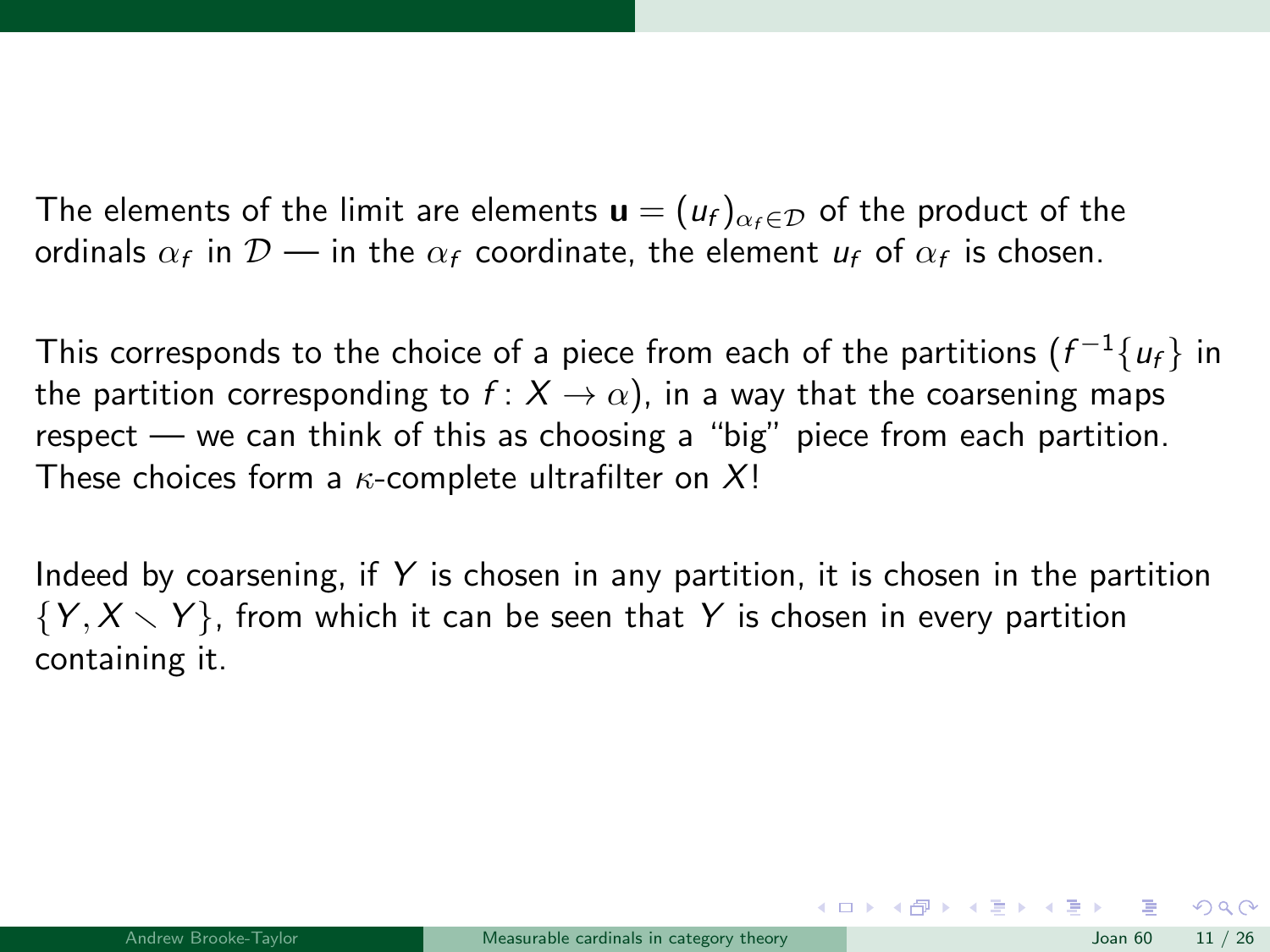This corresponds to the choice of a piece from each of the partitions  $(f^{-1}\{u_f\})$  in the partition corresponding to  $f: X \to \alpha$ , in a way that the coarsening maps respect — we can think of this as choosing a "big" piece from each partition. These choices form a  $\kappa$ -complete ultrafilter on X!

Indeed by coarsening, if  $Y$  is chosen in any partition, it is chosen in the partition  $\{Y, X \setminus Y\}$ , from which it can be seen that Y is chosen in every partition containing it. So let U be the set of  $Y \subseteq X$  such that Y is chosen in some (any) partitition in which it appears as a piece (i.e., if  $Y = f^{-1}(u_f)).$ 

 $\Omega$ 

K ロ X K 個 X X 등 X X 등 X … 등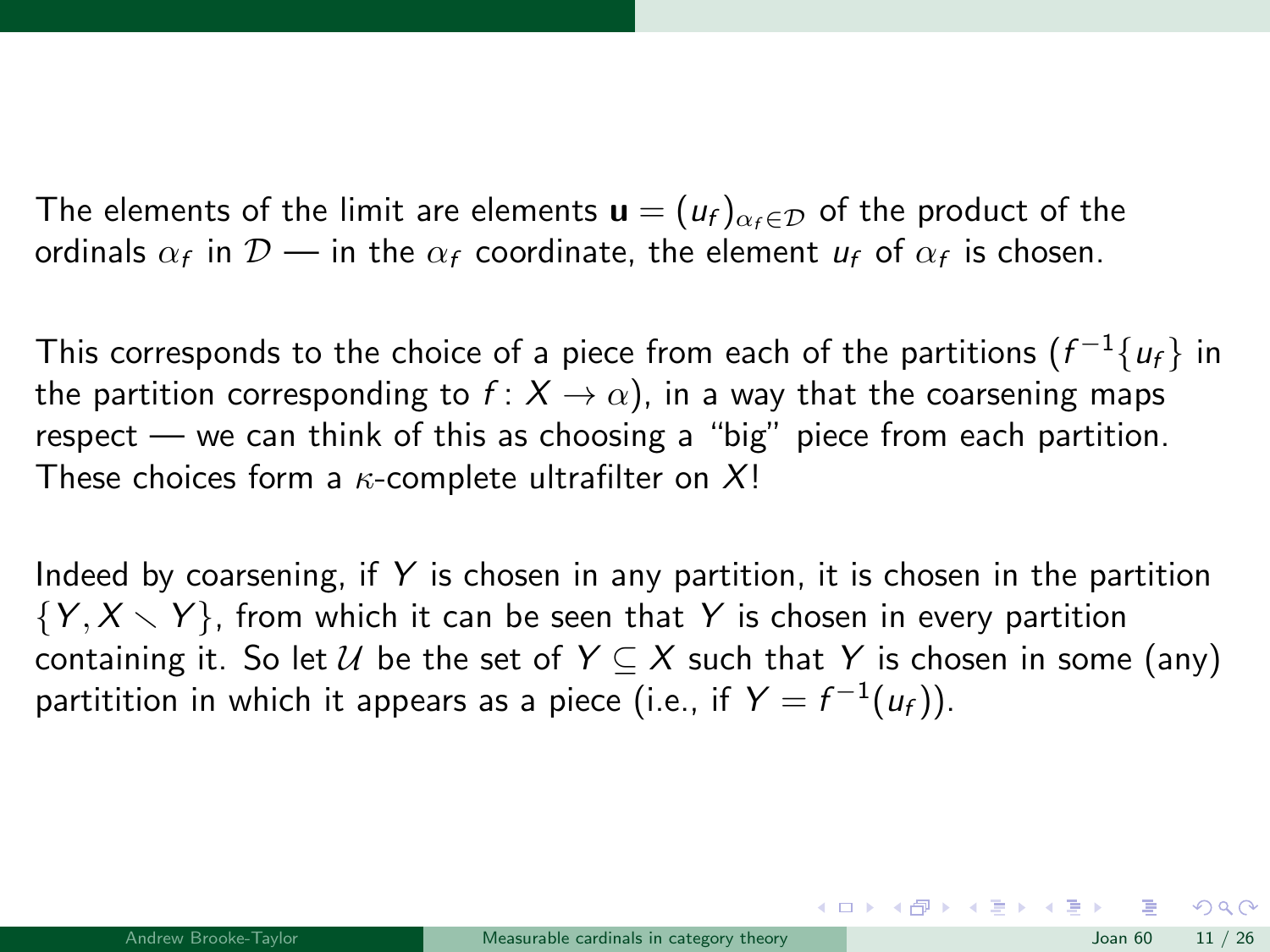## U is a  $\kappa$ -complete ultrafilter

Let  $\chi_Y$ :  $X \to 2$  be the characteristic function of Y,  $\chi_Y(x) = 1 \leftrightarrow x \in Y$ . Then

$$
\mathcal{U} = \{ Y \subseteq X \mid \exists \alpha < \kappa \exists f : X \to \alpha \, (Y = f^{-1} \{ u_f \}) \} \\ = \{ Y \subseteq X \mid u_{XY} = 1 \}.
$$

 $299$ 

メロメ メ御 メメ ヨメ メヨメ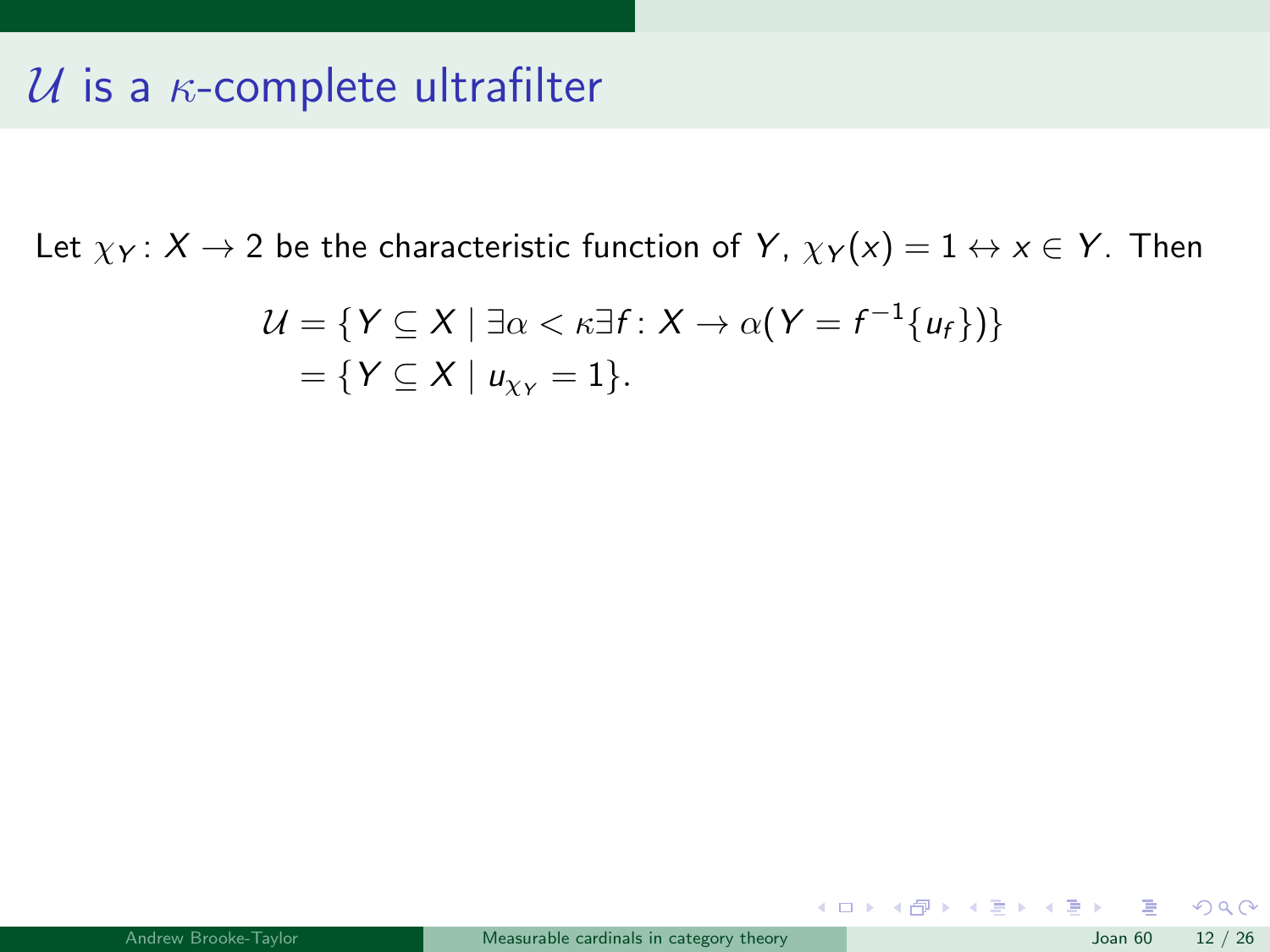## U is a  $\kappa$ -complete ultrafilter

Let  $\chi_Y \colon X \to 2$  be the characteristic function of Y,  $\chi_Y(x) = 1 \leftrightarrow x \in Y$ . Then

$$
\mathcal{U} = \{ Y \subseteq X \mid \exists \alpha < \kappa \exists f : X \to \alpha (Y = f^{-1}\{u_f\}) \} \\ = \{ Y \subseteq X \mid u_{XY} = 1 \}.
$$

**•** If  $Y \in \mathcal{U}$  and  $Y \subseteq Z \subseteq X$ , then  $\{Y, Z \setminus Y, X \setminus Z\}$  coarsens to  $\{Z, X \setminus Z\}$ , so  $Z \in \mathcal{U}$ .

 $\Omega$ 

メロメ メ部 メメ きょうくきょう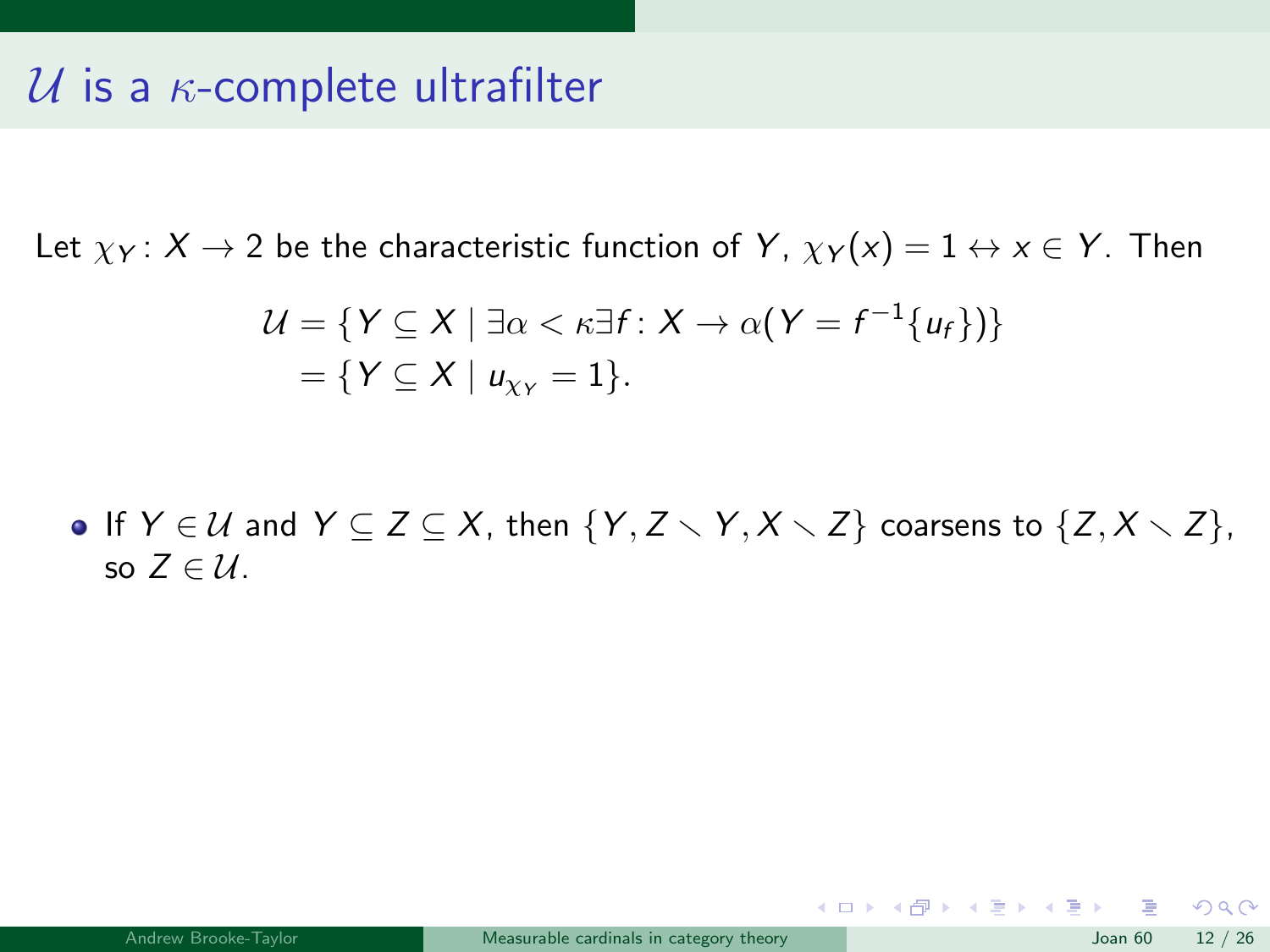## $\mathcal U$  is a  $\kappa$ -complete ultrafilter

Let  $\chi_Y \colon X \to 2$  be the characteristic function of Y,  $\chi_Y(x) = 1 \leftrightarrow x \in Y$ . Then

$$
\mathcal{U} = \{ Y \subseteq X \mid \exists \alpha < \kappa \exists f : X \to \alpha (Y = f^{-1} \{ u_f \}) \} \\ = \{ Y \subseteq X \mid u_{\chi_Y} = 1 \}.
$$

- **•** If  $Y \in \mathcal{U}$  and  $Y \subseteq Z \subseteq X$ , then  $\{Y, Z \setminus Y, X \setminus Z\}$  coarsens to  $\{Z, X \setminus Z\}$ , so  $Z \in \mathcal{U}$ .
- **If**  $Y \in \mathcal{U}$  and  $\{Z_{\gamma} | \gamma < \alpha\}$  is a partition of Y into fewer than  $\kappa$  many pieces, then since  $\{X \setminus Y\} \cup \{Z_{\gamma} | \gamma < \alpha\}$  coarsens to  $\{Y, X \setminus Y\}$ , one of the  $Z_{\gamma}$  is in  $U$ , so  $U$  is  $\kappa$ -complete.

 $\Omega$ 

K ロ X K 個 X X 평 X X 평 X X 평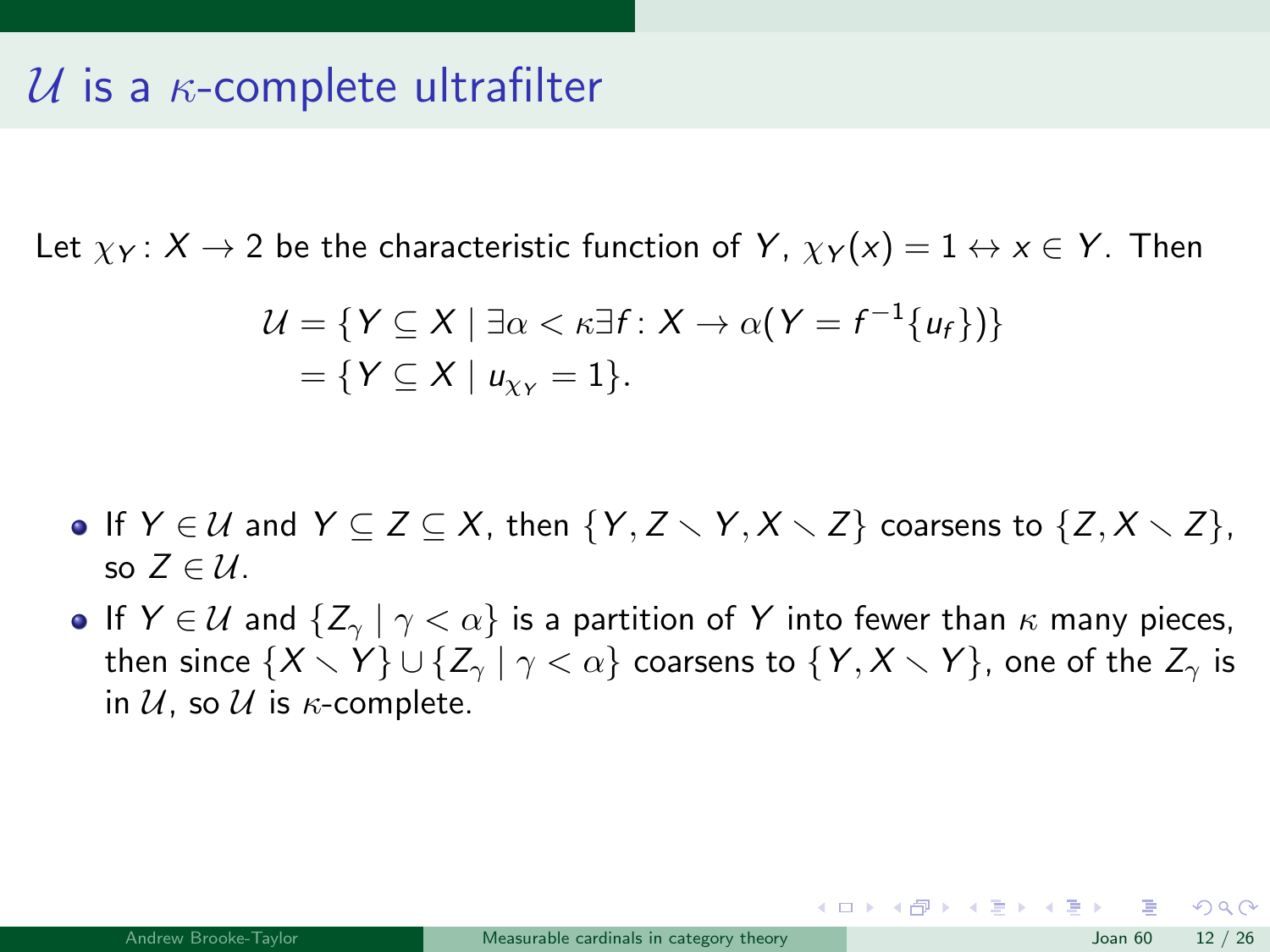Let  $\chi_Y \colon X \to 2$  be the characteristic function of Y,  $\chi_Y(x) = 1 \leftrightarrow x \in Y$ . Then

$$
\mathcal{U} = \{ Y \subseteq X \mid \exists \alpha < \kappa \exists f : X \to \alpha (Y = f^{-1}\{u_f\}) \} \\ = \{ Y \subseteq X \mid u_{XY} = 1 \}.
$$

- **•** If  $Y \in \mathcal{U}$  and  $Y \subseteq Z \subseteq X$ , then  $\{Y, Z \setminus Y, X \setminus Z\}$  coarsens to  $\{Z, X \setminus Z\}$ , so  $Z \in \mathcal{U}$ .
- **If**  $Y \in \mathcal{U}$  and  $\{Z_{\gamma} | \gamma < \alpha\}$  is a partition of Y into fewer than  $\kappa$  many pieces, then since  $\{X \setminus Y\} \cup \{Z_{\gamma} | \gamma < \alpha\}$  coarsens to  $\{Y, X \setminus Y\}$ , one of the  $Z_{\gamma}$  is in  $U$ , so  $U$  is  $\kappa$ -complete.

• For any  $Y \subseteq X$ ,  $Y \in U$  if  $u_{yy} = 1$  and  $X \setminus Y \in U$  if  $u_{yy} = 0$ , so U is ultra.

 $209$ 

K ロンス 御 > ス ヨ > ス ヨ > 一 ヨ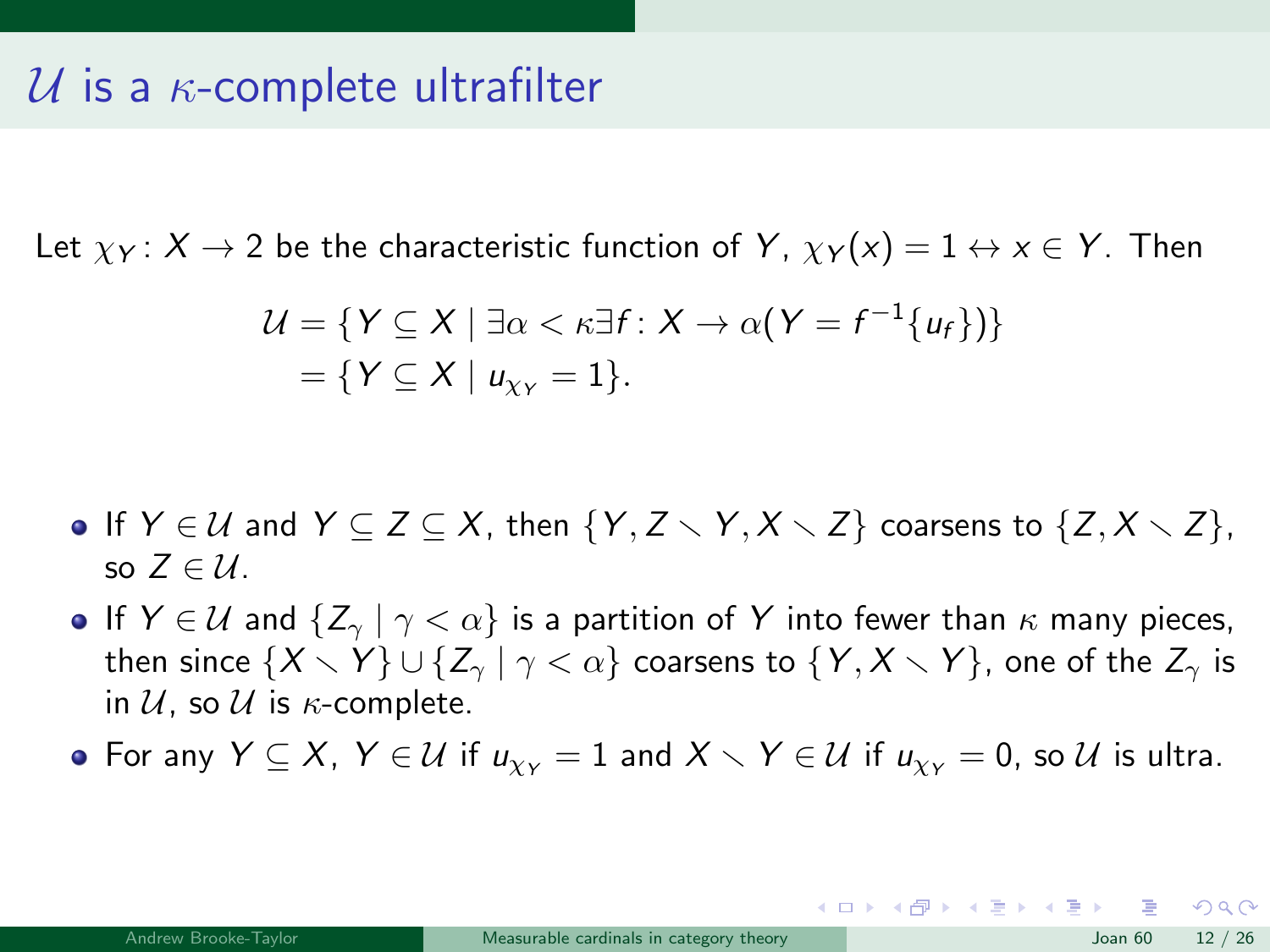$299$ 

メロトメ 倒 トメ ミトメ ミト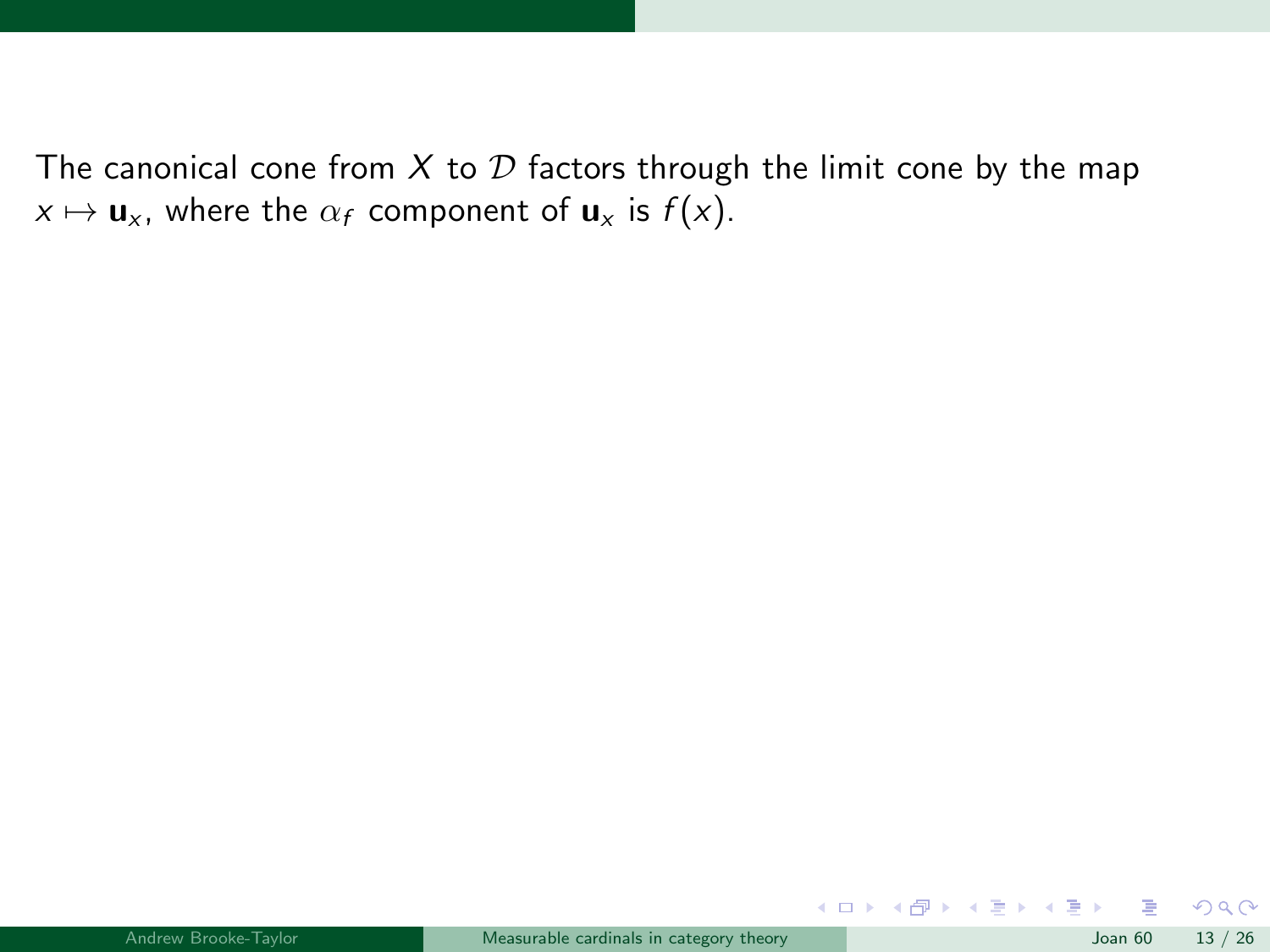Note that the  $\chi_{\{x\}}$  component of  $\mathbf{u}_x$  is 1, so  $\{x\}$  is in the corresponding ultrafilter  $\frac{1}{x}$  it is the principle ultrafilter defined by x.

 $\Omega$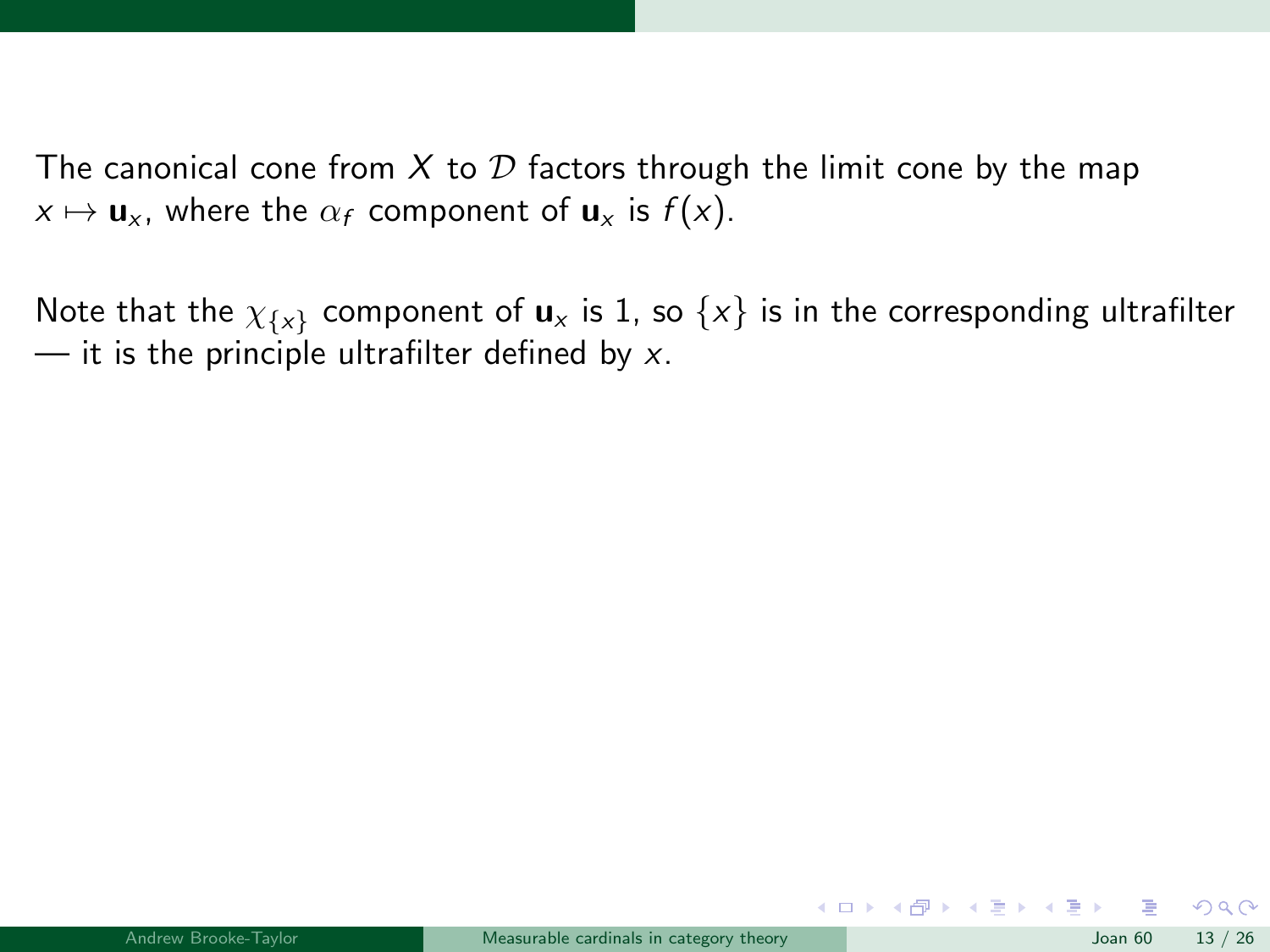Note that the  $\chi_{\{x\}}$  component of  $u_x$  is 1, so  $\{x\}$  is in the corresponding ultrafilter  $\frac{1}{x}$  it is the principle ultrafilter defined by x.

So there is a non-principal  $\kappa$ -complete ultrafilter on X if and only if this map  $X \rightarrow \lim \mathcal{D}$  is not a bijection

 $\Omega$ 

メロメ メ御 メメ きょうくきょう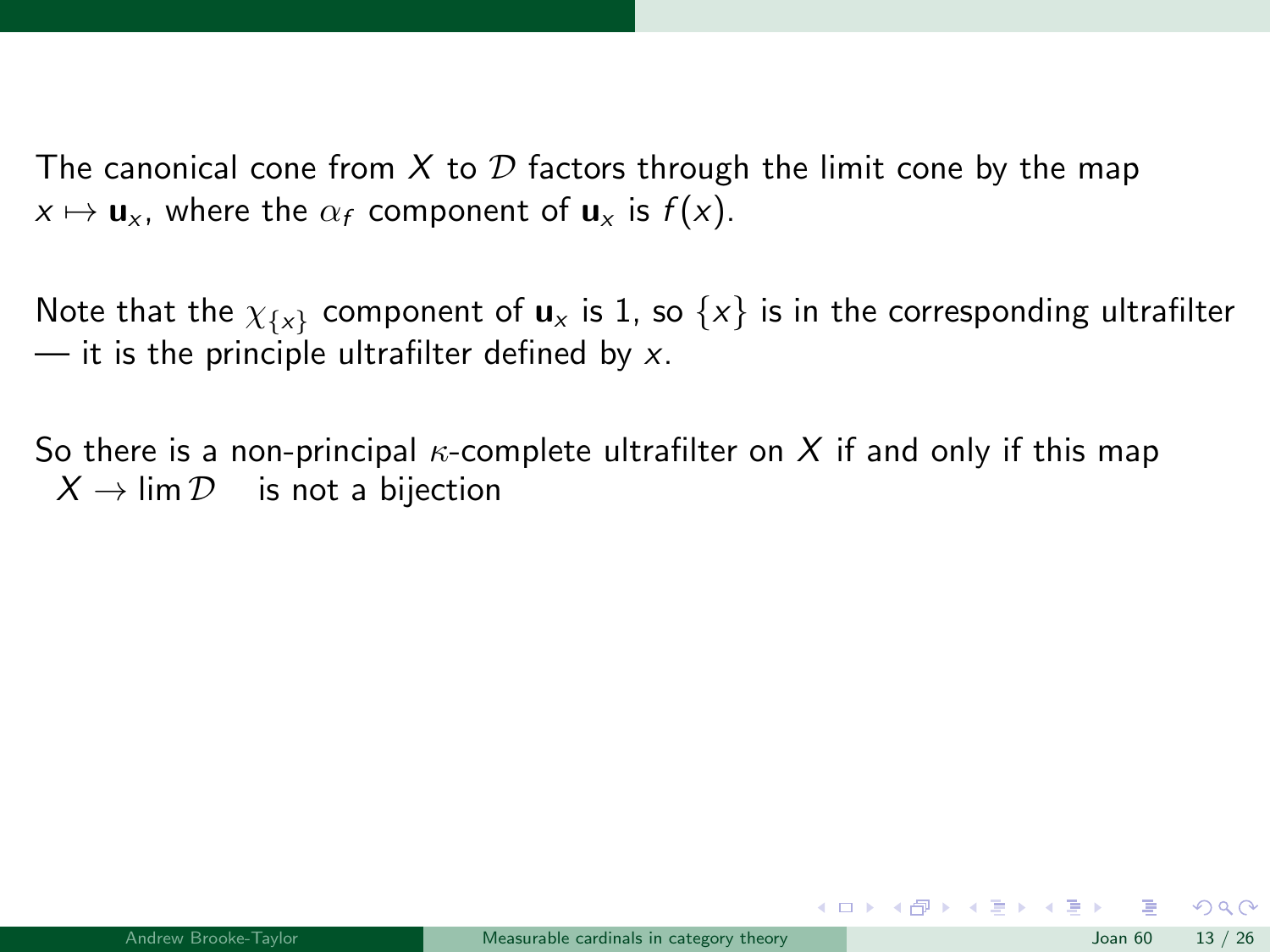Note that the  $\chi_{\{x\}}$  component of  $u_x$  is 1, so  $\{x\}$  is in the corresponding ultrafilter  $\frac{1}{x}$  it is the principle ultrafilter defined by x.

So there is a non-principal  $\kappa$ -complete ultrafilter on X if and only if this map  $X \to \lim \mathcal{D}$  is not a bijection i.e. not an isomorphism in Set

 $\Omega$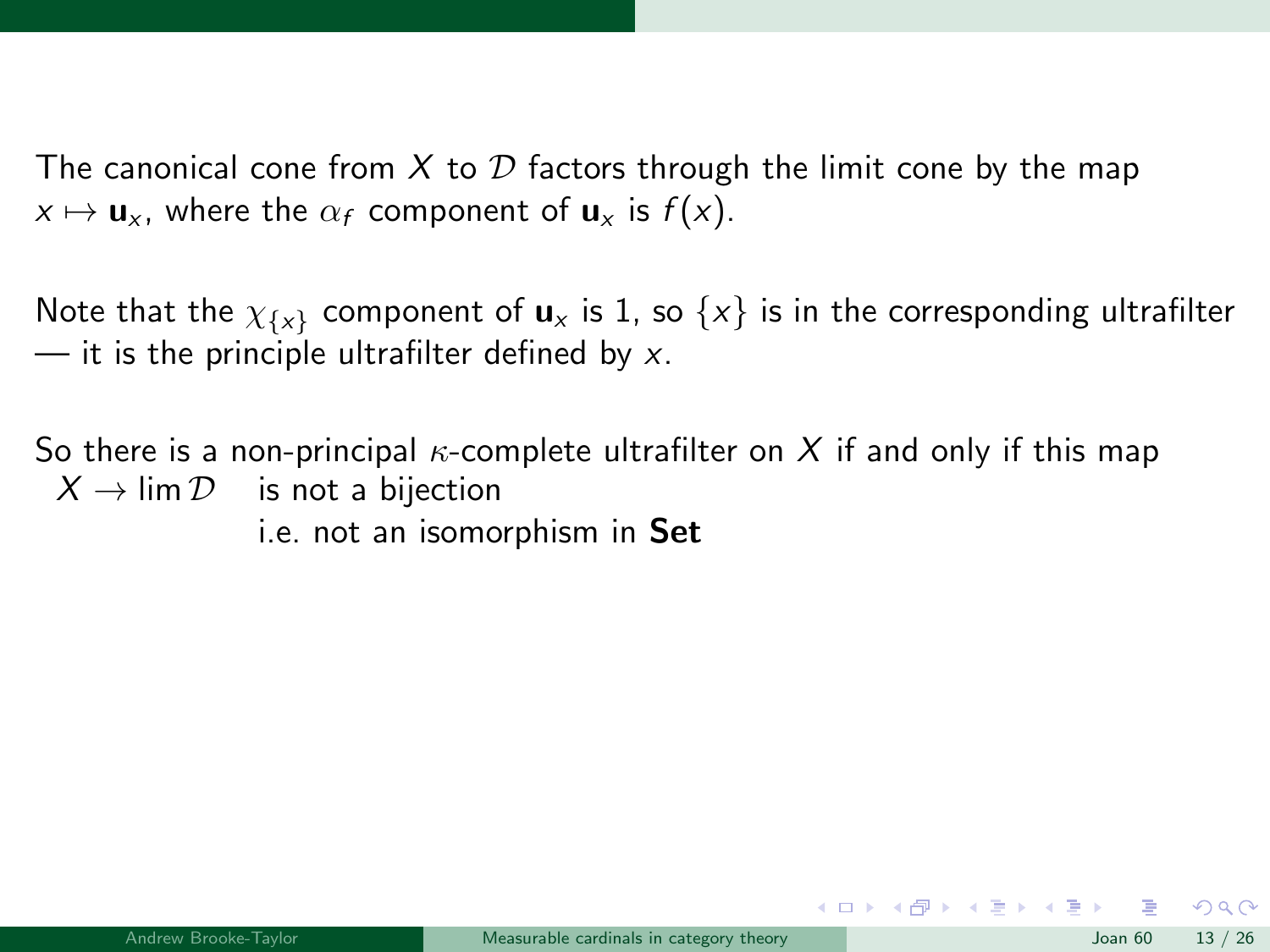Note that the  $\chi_{\{x\}}$  component of  $u_x$  is 1, so  $\{x\}$  is in the corresponding ultrafilter  $-$  it is the principle ultrafilter defined by x.

So there is a non-principal  $\kappa$ -complete ultrafilter on X if and only if this map  $X \to \lim \mathcal{D}$  is not a bijection i.e. not an isomorphism in Set i.e. X is not the limit of  $\mathcal{D}$ .

Note that by definition, there is a dense set in  $\mathbf{Set}^{op}$  if and only if for some  $\kappa$ , every X is the limit of its canonical diagram with respect to  $\kappa$ ,

 $\Omega$ 

メロメ メ部 メメ きょうくきょう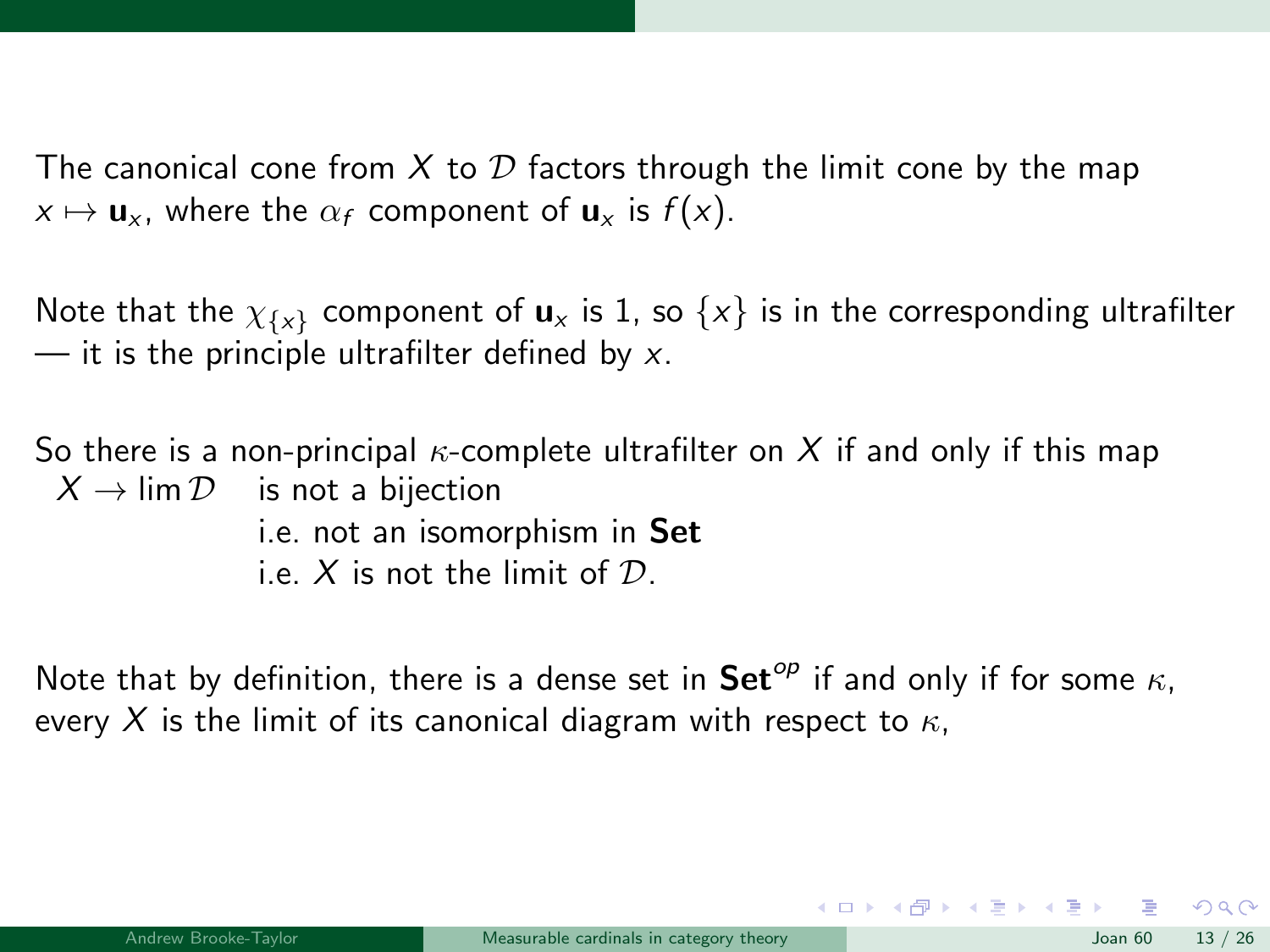Note that the  $\chi_{\{x\}}$  component of  $u_x$  is 1, so  $\{x\}$  is in the corresponding ultrafilter  $-$  it is the principle ultrafilter defined by x.

So there is a non-principal  $\kappa$ -complete ultrafilter on X if and only if this map  $X \rightarrow \lim \mathcal{D}$  is not a bijection i.e. not an isomorphism in Set i.e. X is not the limit of  $\mathcal{D}$ .

Note that by definition, there is a dense set in  $\mathbf{Set}^{op}$  if and only if for some  $\kappa$ , every X is the limit of its canonical diagram with respect to  $\kappa$ , if and only if there are no non-principal  $\kappa$ -complete ultrafilters on any set.

 $\Omega$ 

イロメ イ部メ イ君メ イ君メー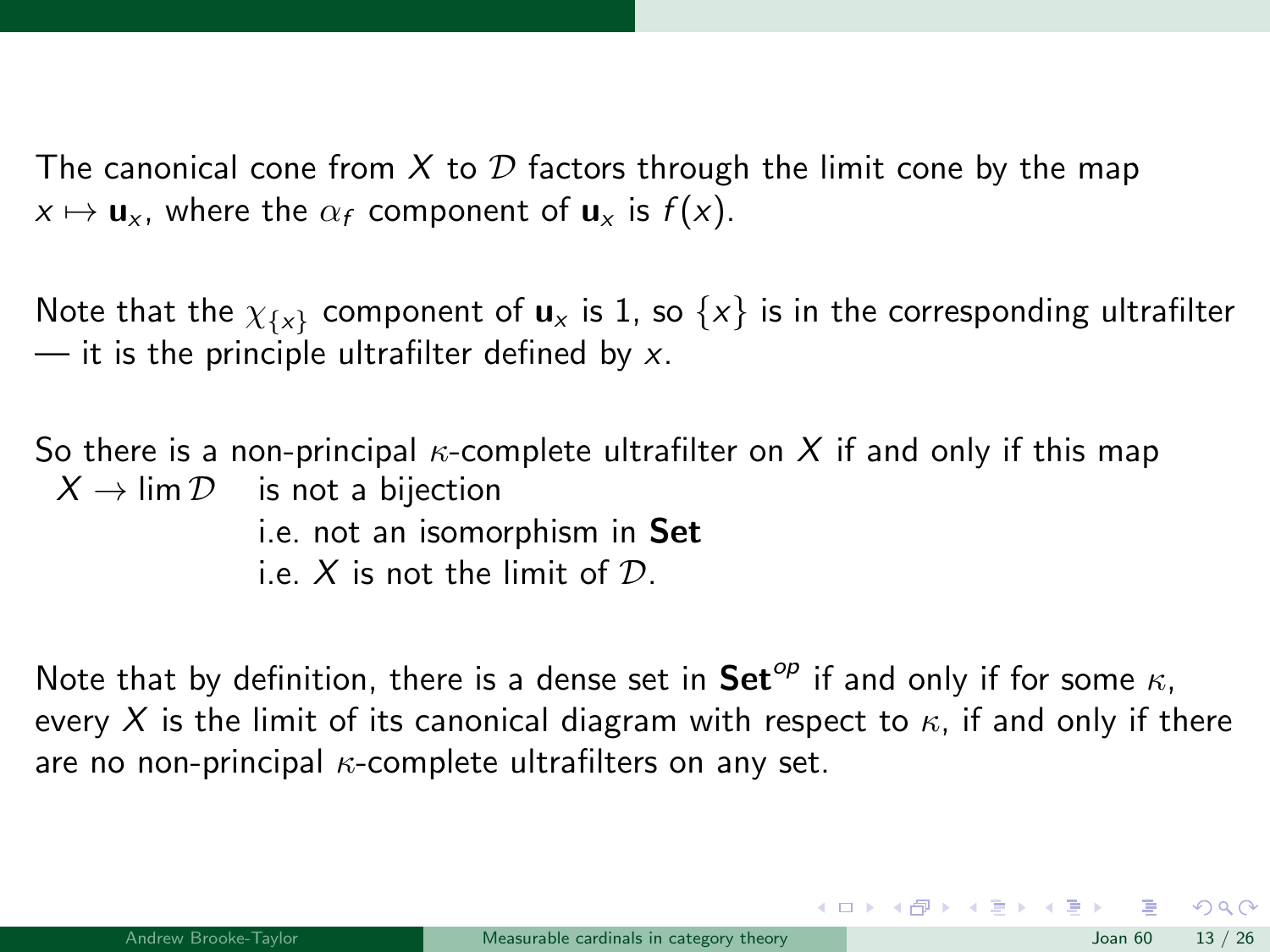So we have shown

#### Theorem (Isbell, 1960)

There is a dense set in  $\mathsf{Set}^{op}$  if and only if there are only boundedly many measurable cardinals.

 $\Omega$ 

メロトメ 倒 トメ ミトメ ミト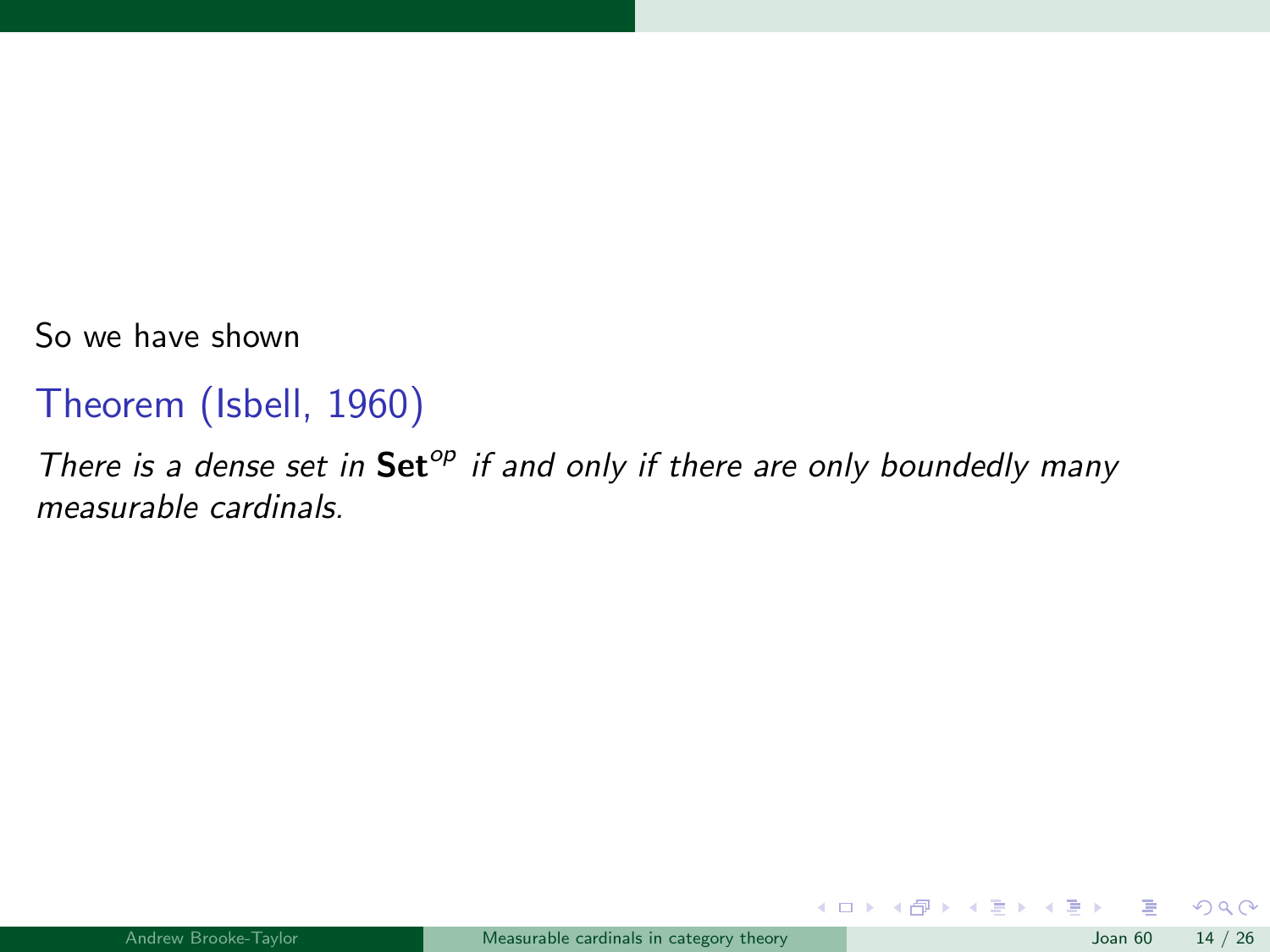We have characterised  $\kappa$ -complete ultrafilters category-theoretically.

|  | Andrew Brooke-Tavlor |  |
|--|----------------------|--|
|  |                      |  |

 $299$ 

メロトメ 倒 トメ ミトメ ミト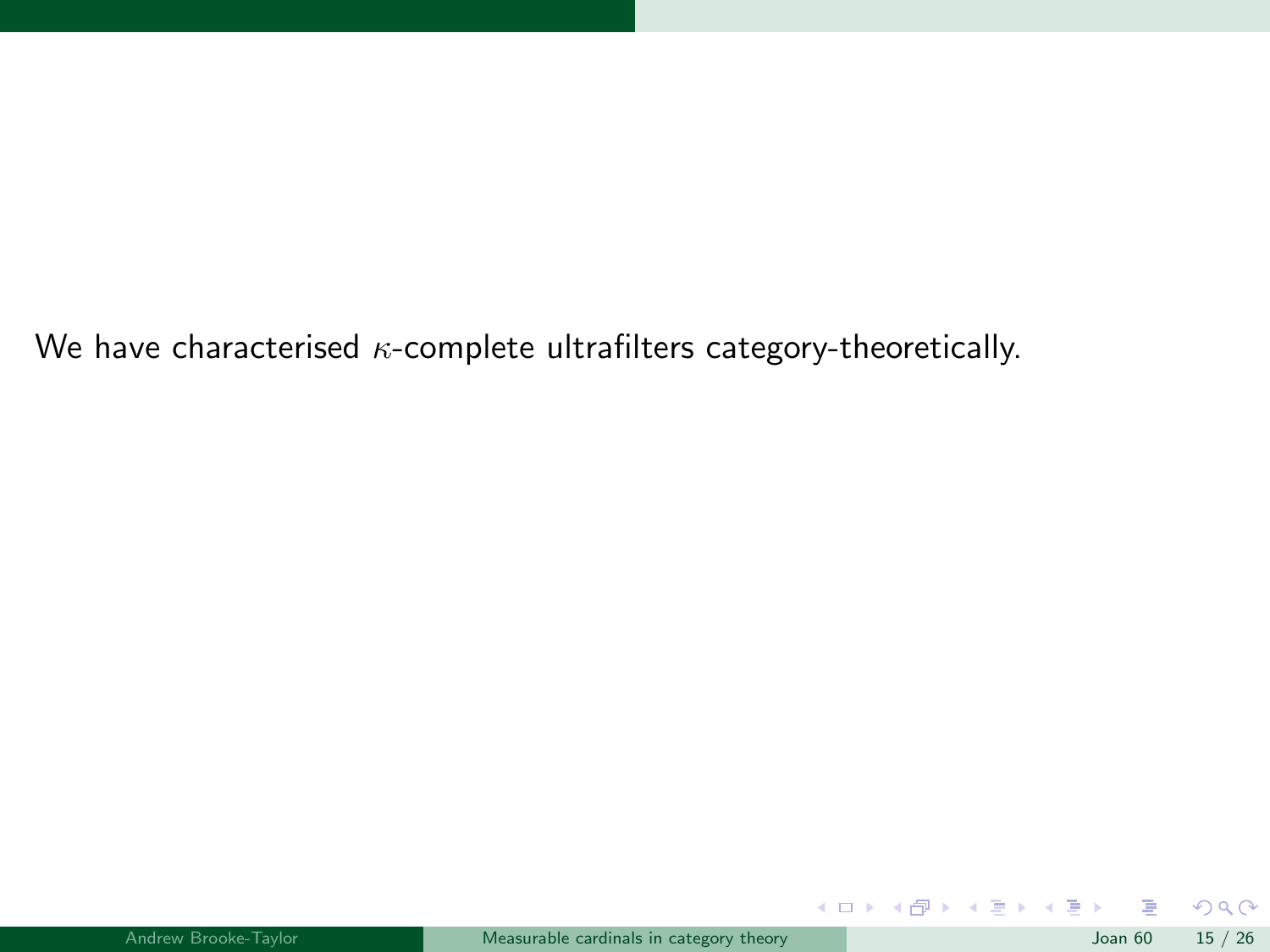We have characterised  $\kappa$ -complete ultrafilters category-theoretically.

## Question (Joan)

Can we characterise *normal* ultrafilters on  $\kappa$ ?

|  | Andrew Brooke-Tavlor |  |
|--|----------------------|--|
|  |                      |  |

 $2990$ 

メロト メ都 トメ ヨ トメ ヨト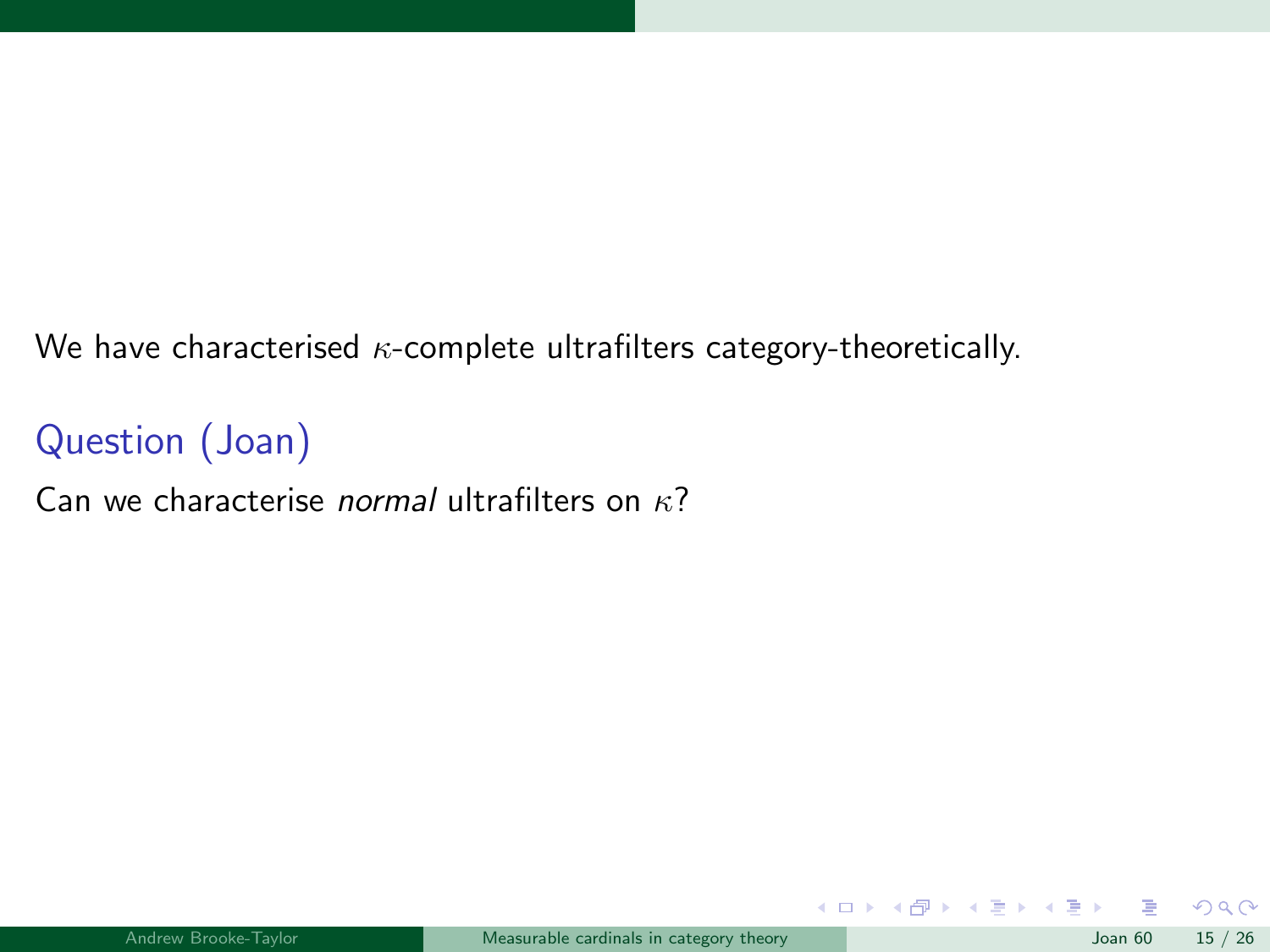# Taking a step back

| Andrew Brooke-Tavlor | Measurable cardinals in category theory | Joan $60$ 16 / 26 |  |
|----------------------|-----------------------------------------|-------------------|--|
|                      |                                         |                   |  |

 $299$ 

 $A$  (D )  $A$  (D )  $A$  (E )  $A$  (E )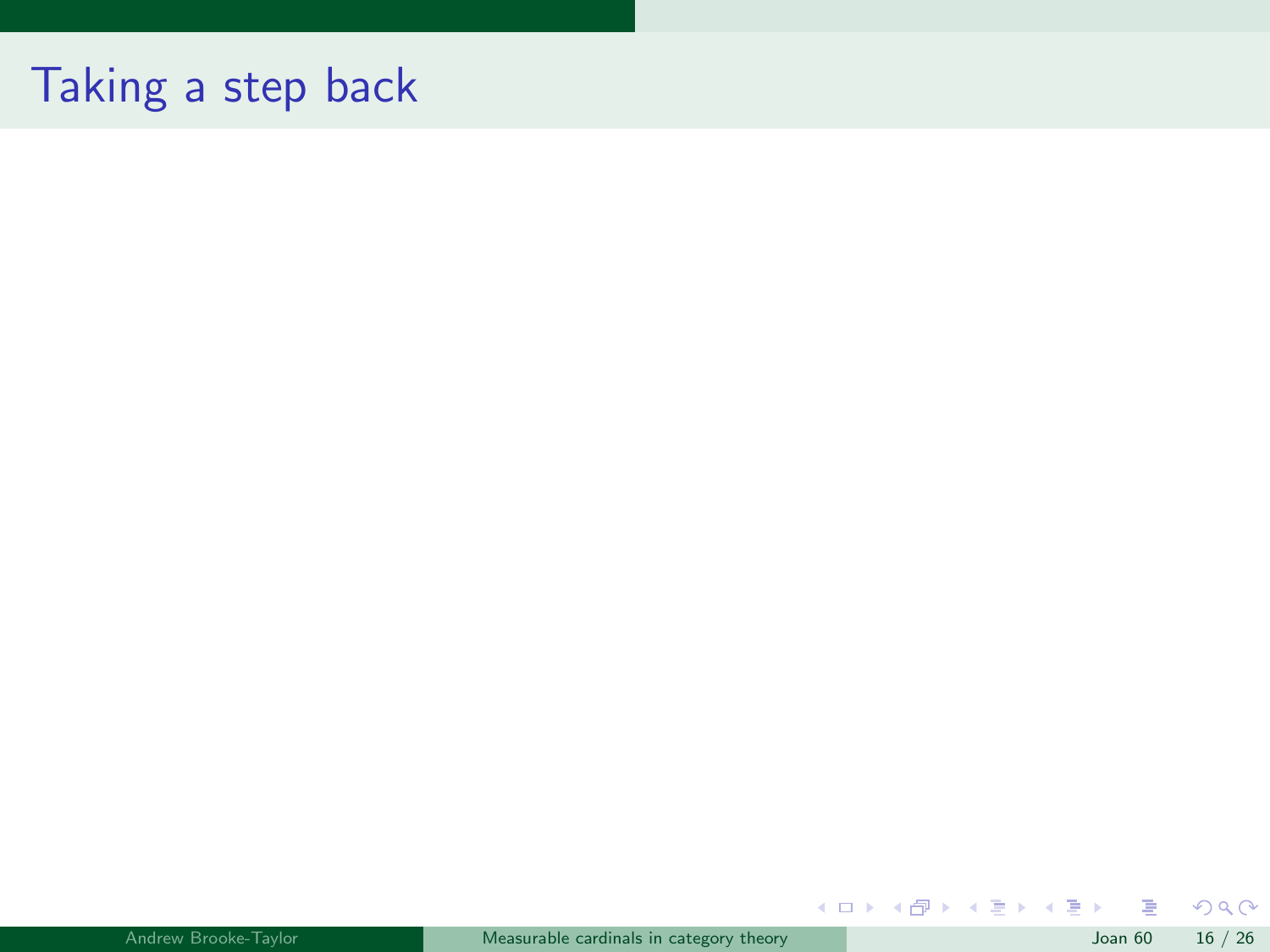# Taking a step back

In set theory, different sets are different.

 $299$ 

メロメ メ御 メメ ヨメ メヨメ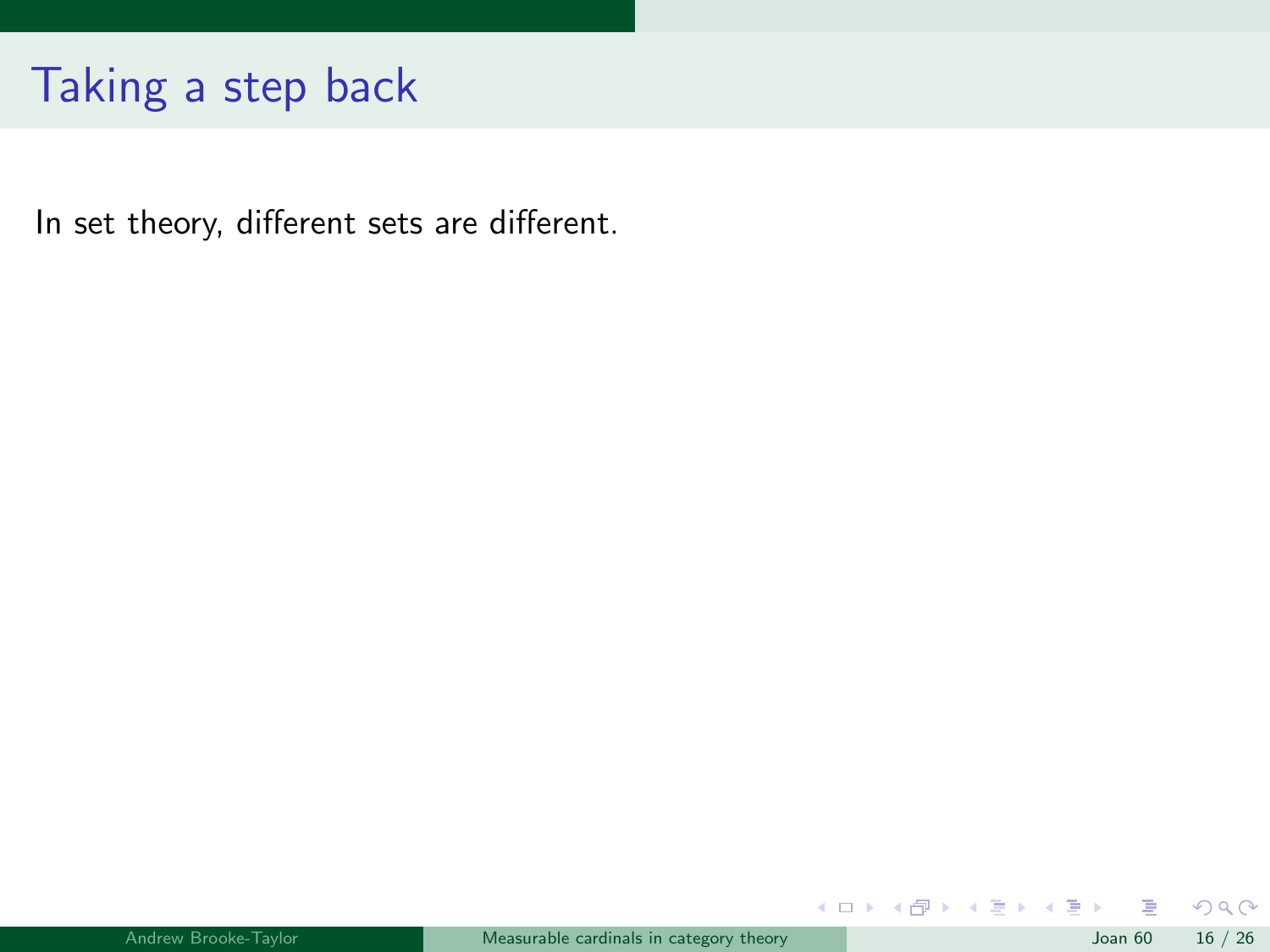## Taking a step back

In set theory, different sets are different. In particular, different elements of sets are distinguishable. Indeed, if we're talking about a cardinal, the elements even have a canonical well-ordering.

 $QQ$ 

メロト メ都 トメ ヨ トメ ヨト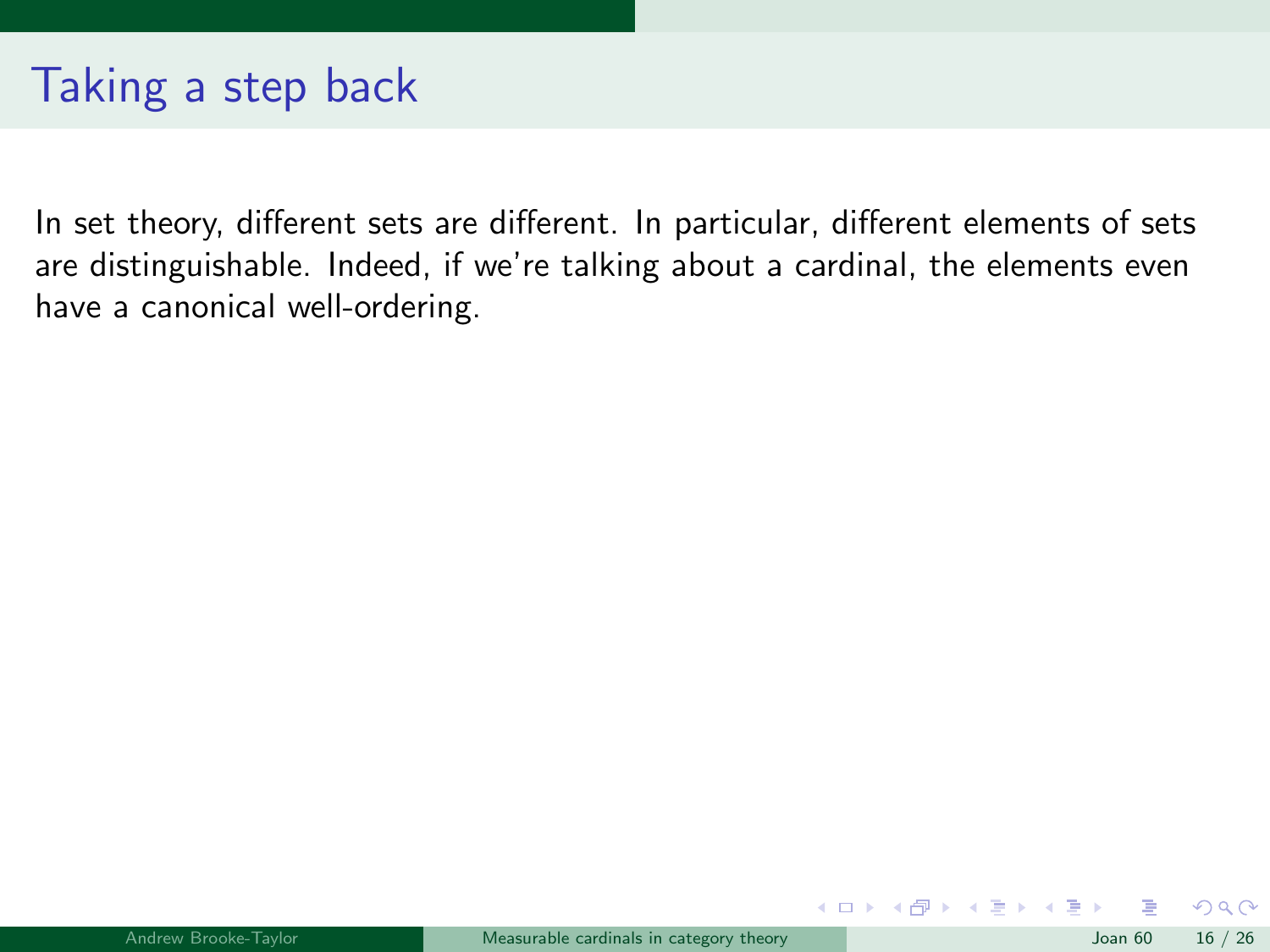In category theory, the elements of sets are considered to really be indistinguishable.

 $\Omega$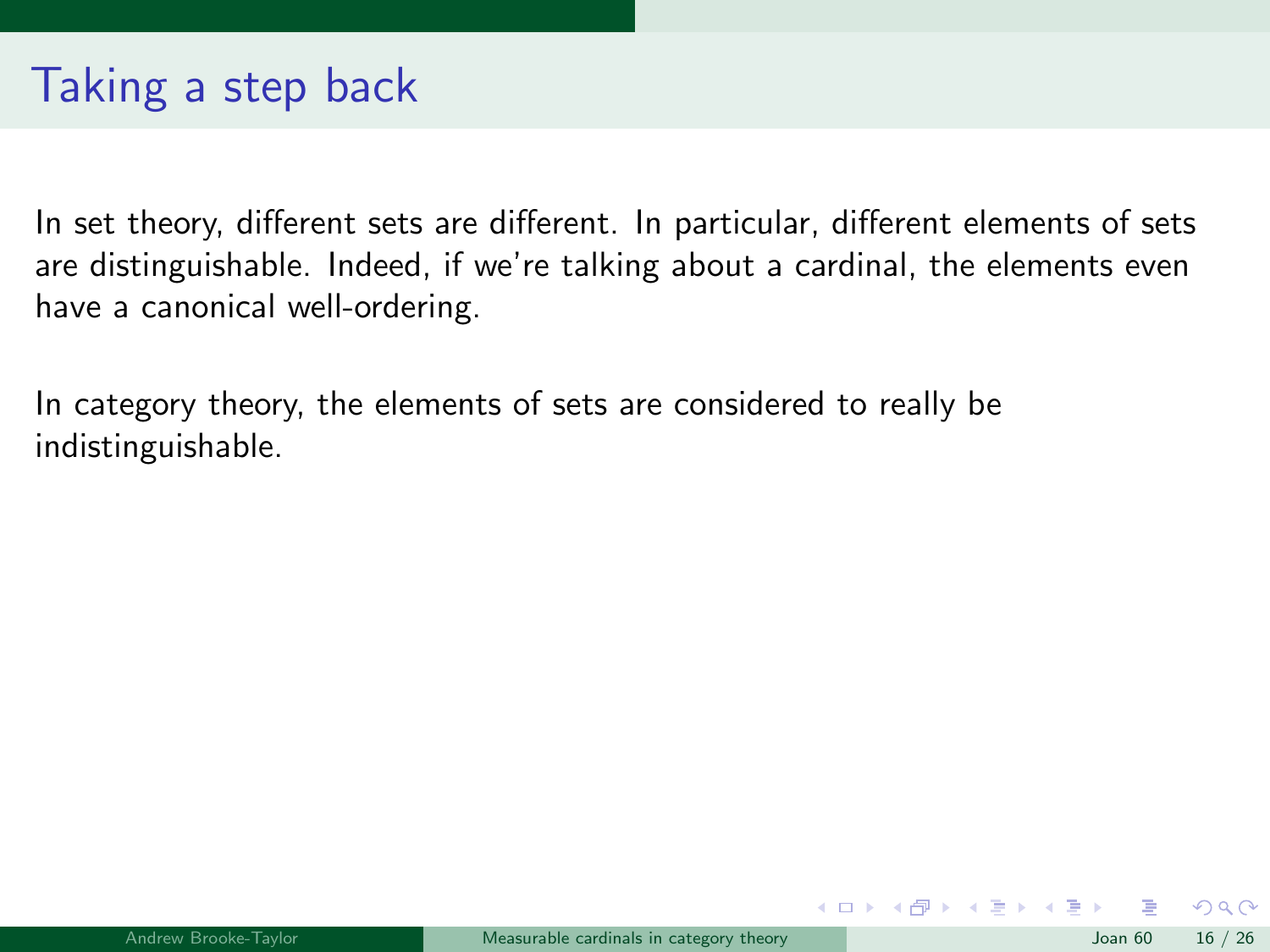In category theory, the elements of sets are considered to really be indistinguishable. In particular, things defined category-theoretically in Set should probably be permutation-invariant.

 $\Omega$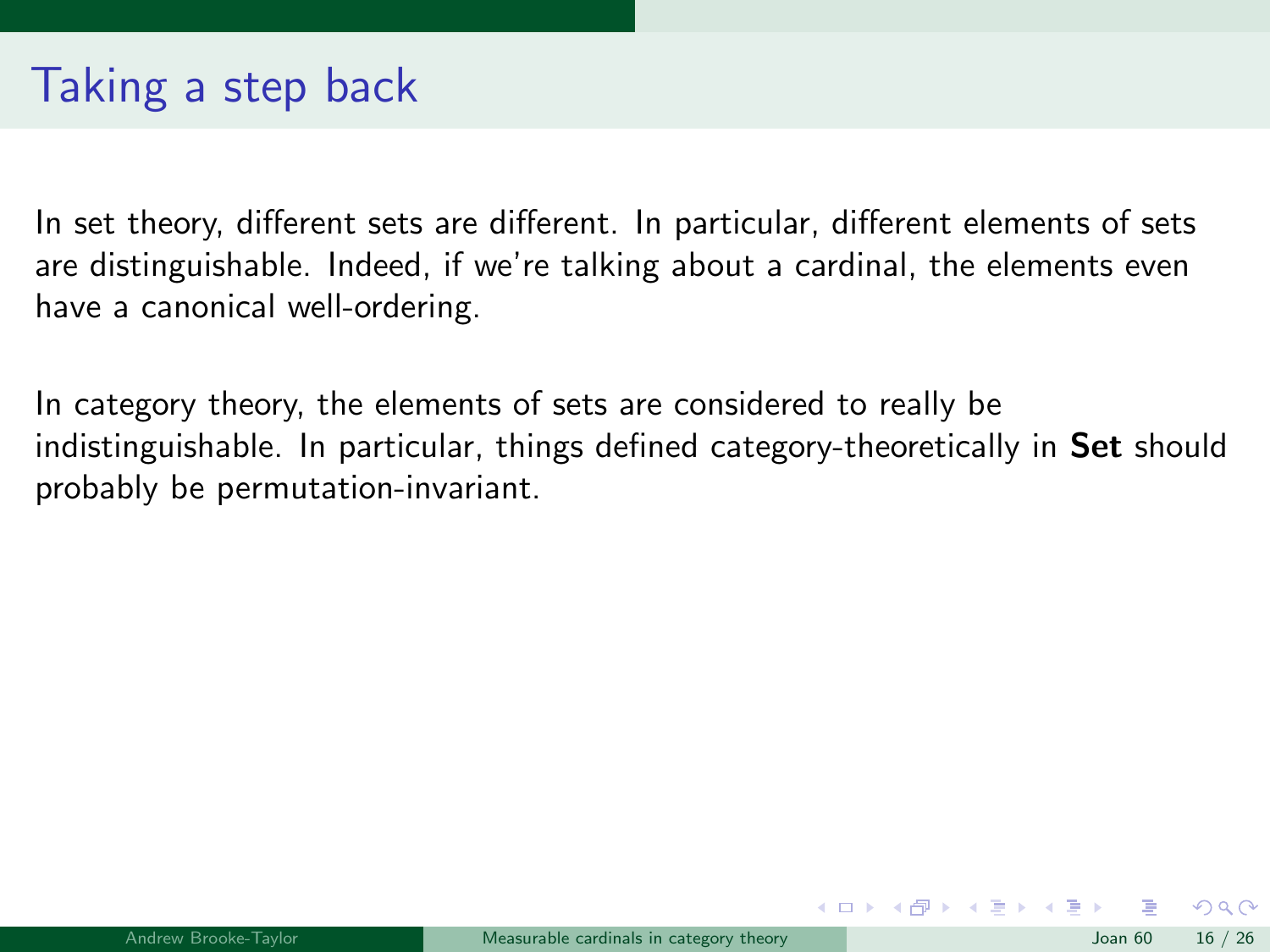In category theory, the elements of sets are considered to really be indistinguishable. In particular, things defined category-theoretically in Set should probably be permutation-invariant.

However, normality is *not* permutation-invariant: given an ultrafilter  $U$  on  $\kappa$  and a permutation  $\pi$  of  $\kappa$ , we have an ultrafilter  $\pi U$  on  $\kappa$  defined by  $Y \in \pi U$  iff  $\pi^{-1}Y \in \mathcal{U}.$ 

 $\Omega$ 

メロメ メ都 メメ きょうくぼ メー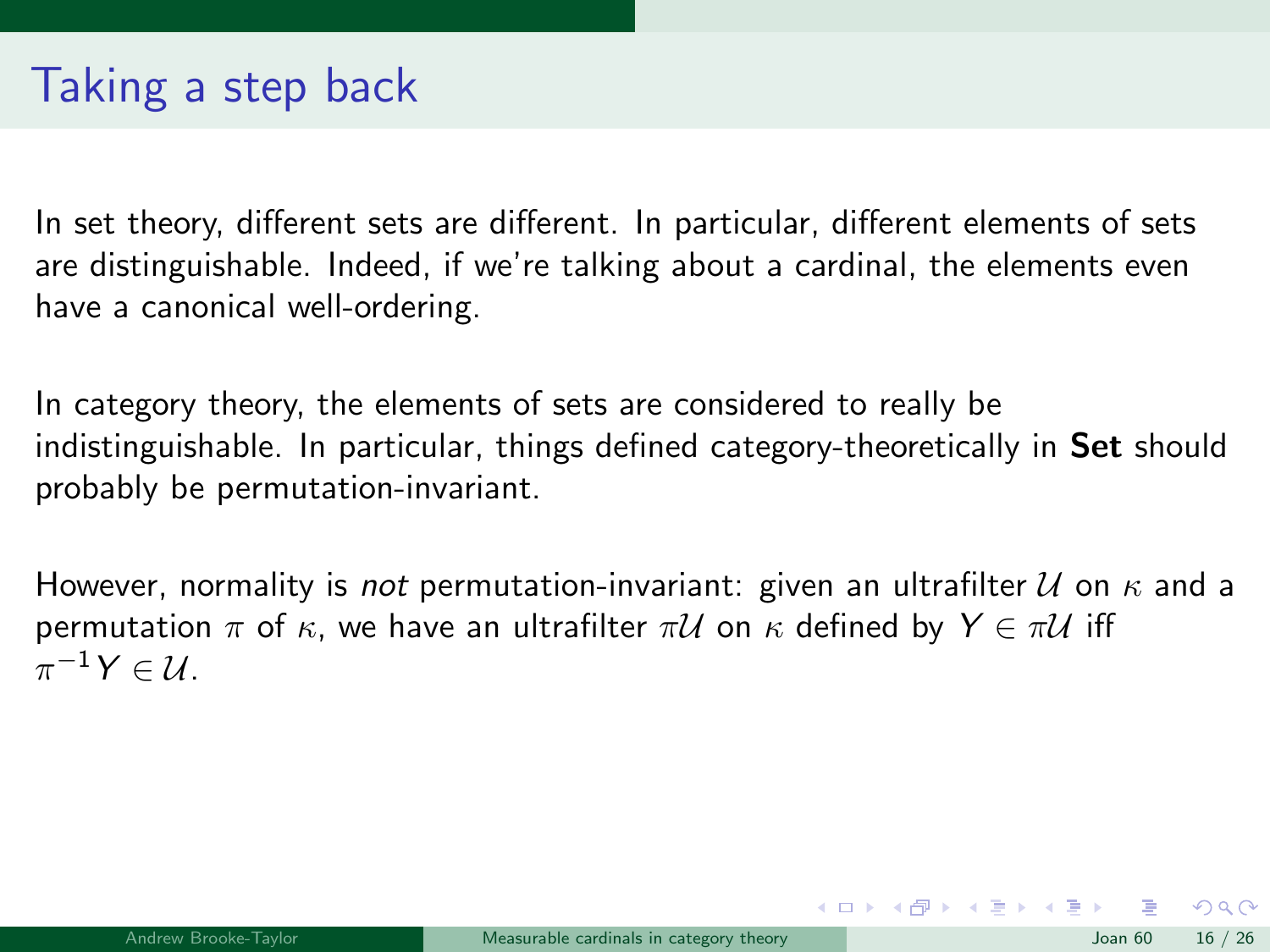In category theory, the elements of sets are considered to really be indistinguishable. In particular, things defined category-theoretically in Set should probably be permutation-invariant.

However, normality is *not* permutation-invariant: given an ultrafilter  $U$  on  $\kappa$  and a permutation  $\pi$  of  $\kappa$ , we have an ultrafilter  $\pi U$  on  $\kappa$  defined by  $Y \in \pi U$  iff  $\pi^{-1}Y \in \mathcal{U}.$ 

Consider the permutation  $\pi$  swapping every limit ordinal with its successor. Then if U is normal, the ultrafilter  $\pi U$  is not normal — it contains the set of successor ordinals.

 $\Omega$ 

K ロ X K @ X K 할 X K 할 X 시 할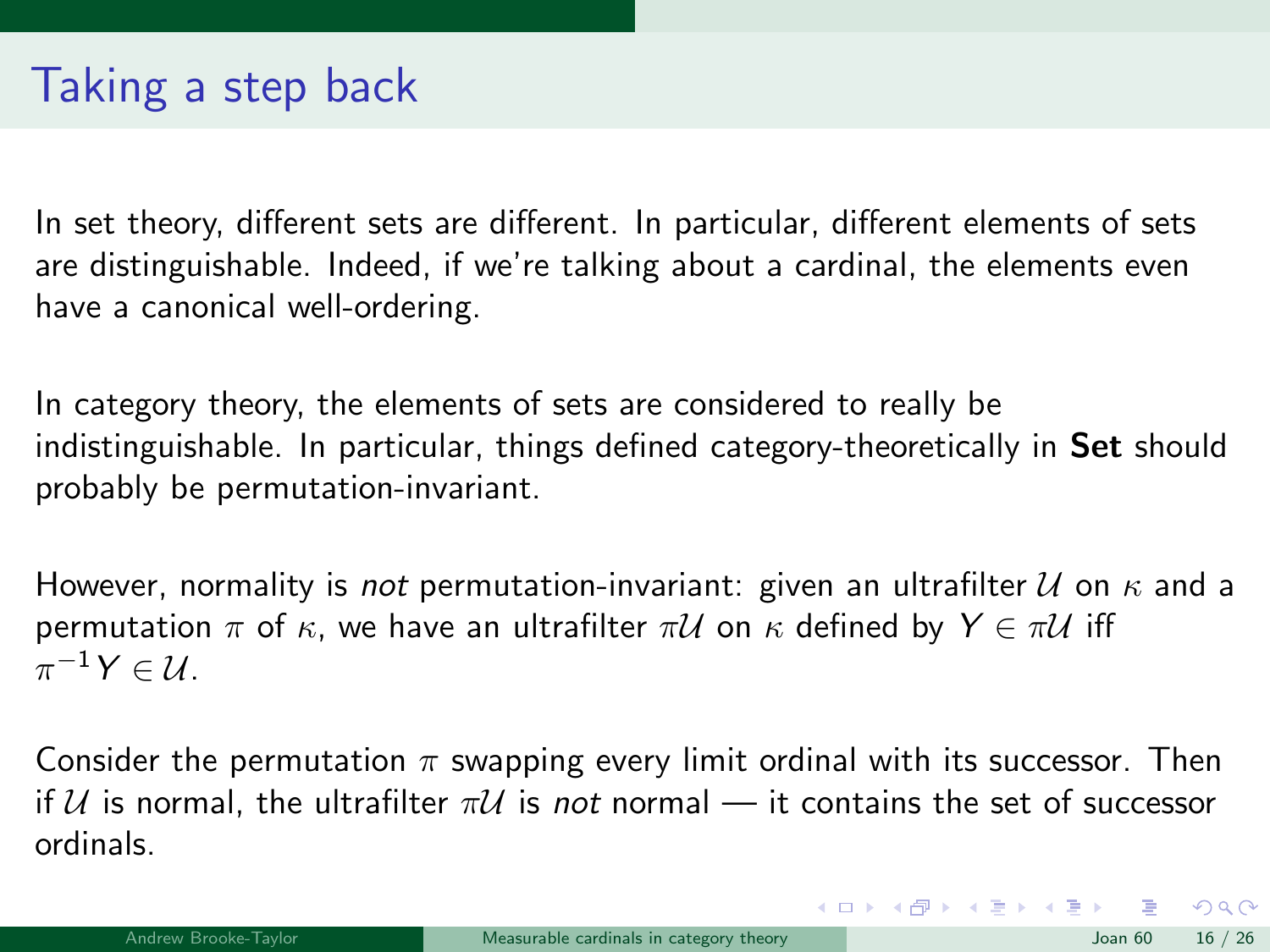A more suitable notion in this context is selectivity:

#### Definition

An ultrafilter U on  $\kappa$  is selective if for every partition of  $\kappa$  into  $\kappa$  many sets  $Y_{\alpha}$ none of which is in U, there is some set  $X \in U$  such that  $|X \cap Y_\alpha| \leq 1$  for every  $\alpha$ .

 $\Omega$ 

メロト メ都 トメ ヨ トメ ヨト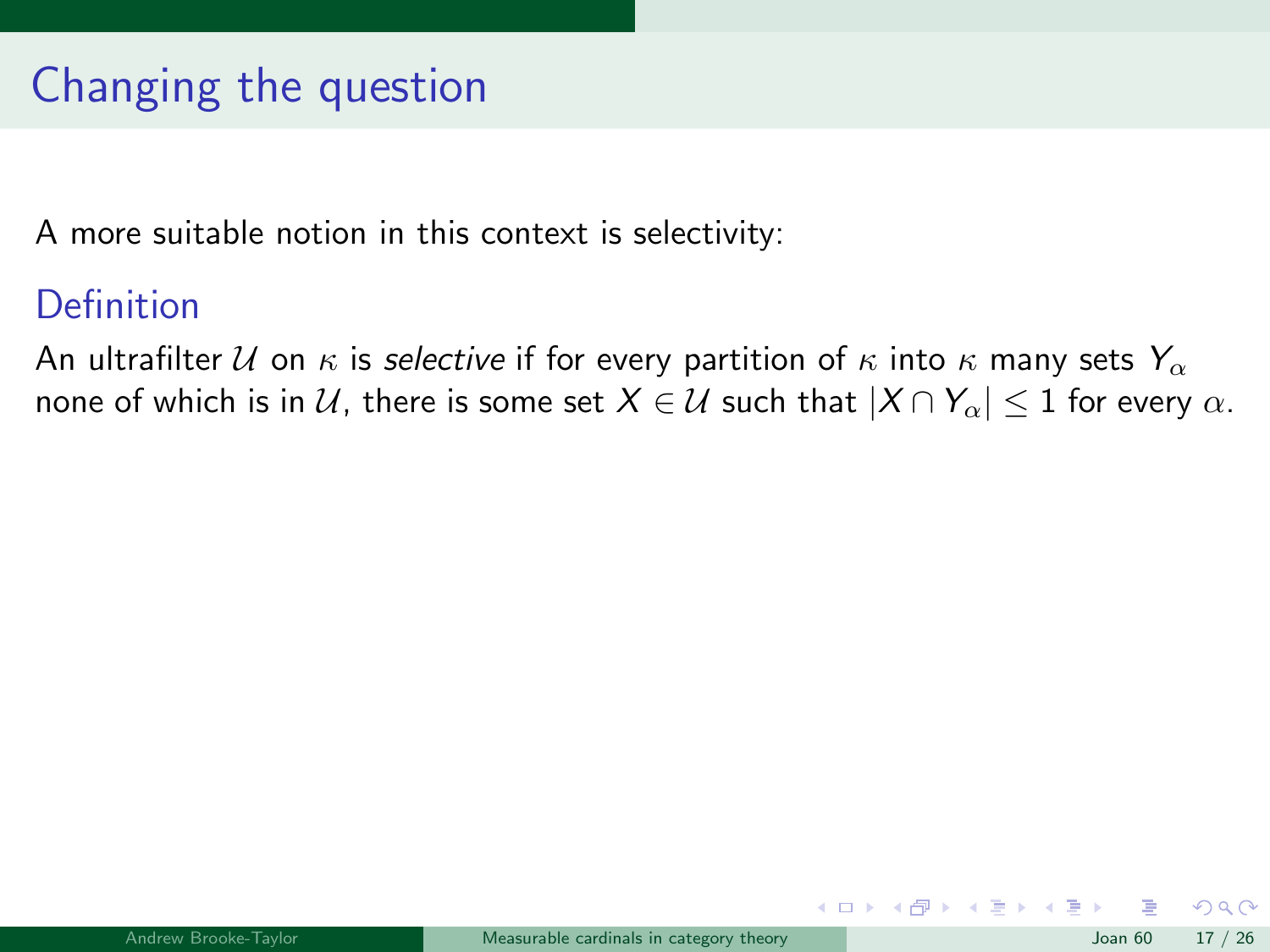A more suitable notion in this context is selectivity:

#### Definition

An ultrafilter U on  $\kappa$  is selective if for every partition of  $\kappa$  into  $\kappa$  many sets  $Y_{\alpha}$ none of which is in U, there is some set  $X \in U$  such that  $|X \cap Y_\alpha| \leq 1$  for every  $\alpha$ .

Clearly selectivity is permutation-invariant.

 $\Omega$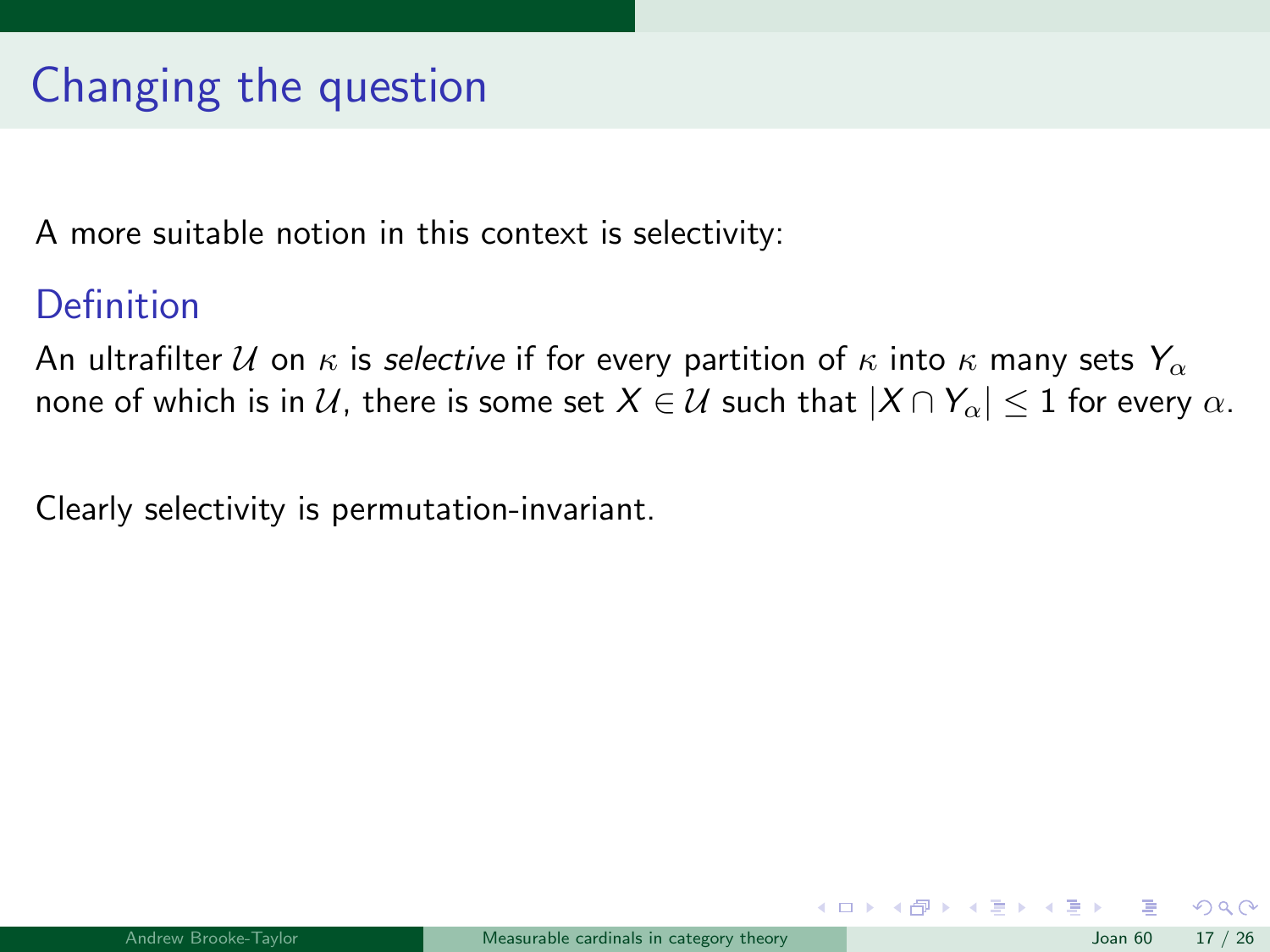A more suitable notion in this context is selectivity:

#### Definition

An ultrafilter U on  $\kappa$  is selective if for every partition of  $\kappa$  into  $\kappa$  many sets  $Y_{\alpha}$ none of which is in U, there is some set  $X \in U$  such that  $|X \cap Y_\alpha| \leq 1$  for every  $\alpha$ .

Clearly selectivity is permutation-invariant.

Note that any normal ultrafilter is selective: suppose  $\{Y_\alpha \mid \alpha < \kappa\}$  is a partition of  $\kappa$  into pieces not in U, and assume WLOG that min( $Y_\alpha$ )  $\geq \alpha$  for all  $\alpha$ . Then

$$
\mathop{\triangle}\limits_{\alpha<\alpha}\kappa\smallsetminus Y_\alpha
$$

is a set in  $U$  as required.

 $209$ 

メロメ メ都 メメ きょうくぼ メー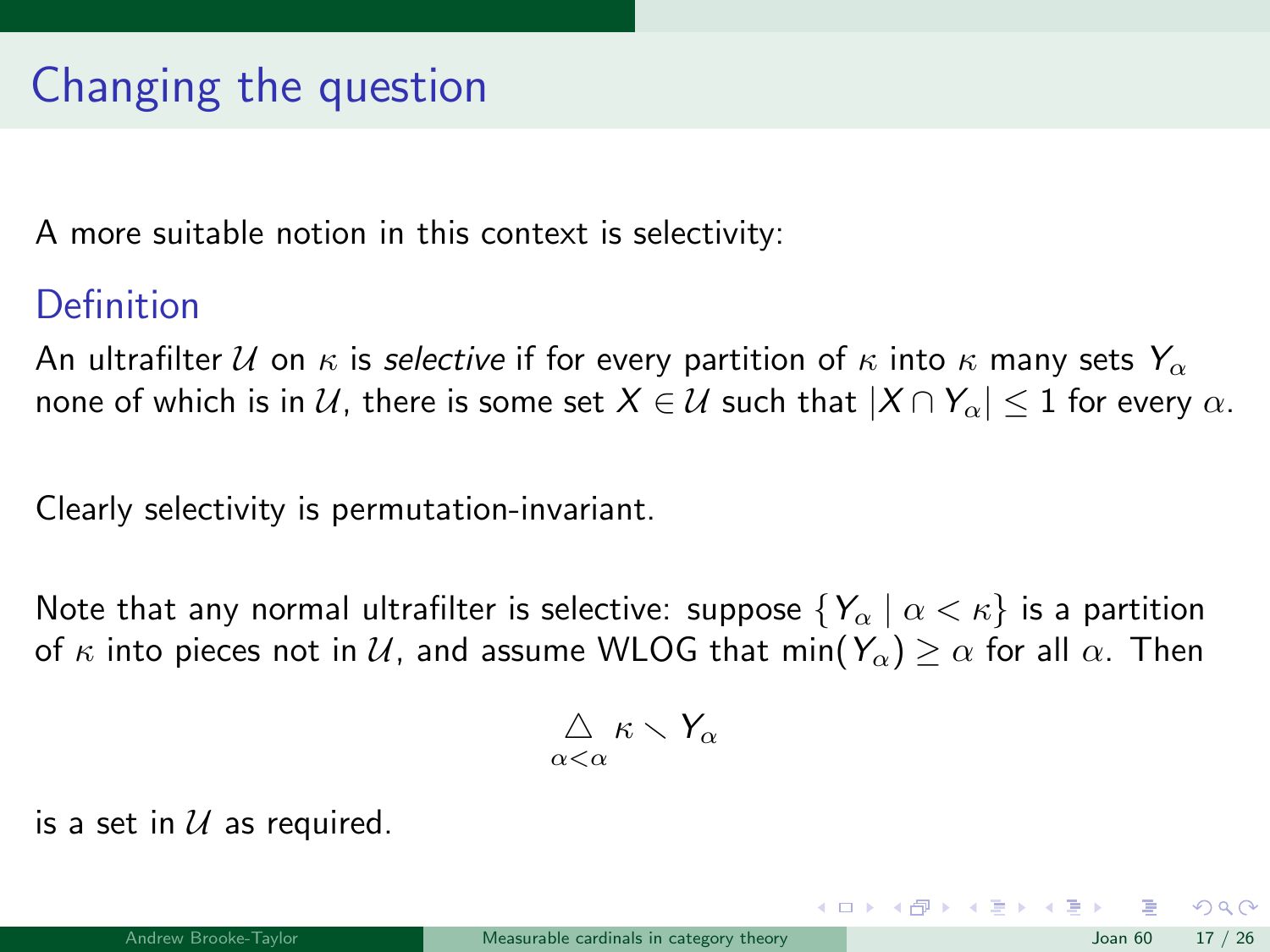The partial converse was pointed out to me by Jonathan Verner:

#### Proposition

If a nonprincipal  $\kappa$ -complete ultrafilter  $\mathcal U$  on  $\kappa$  is selective then there is a permutation  $\pi$  of  $\kappa$  such that  $\pi U$  is normal.

 $\Omega$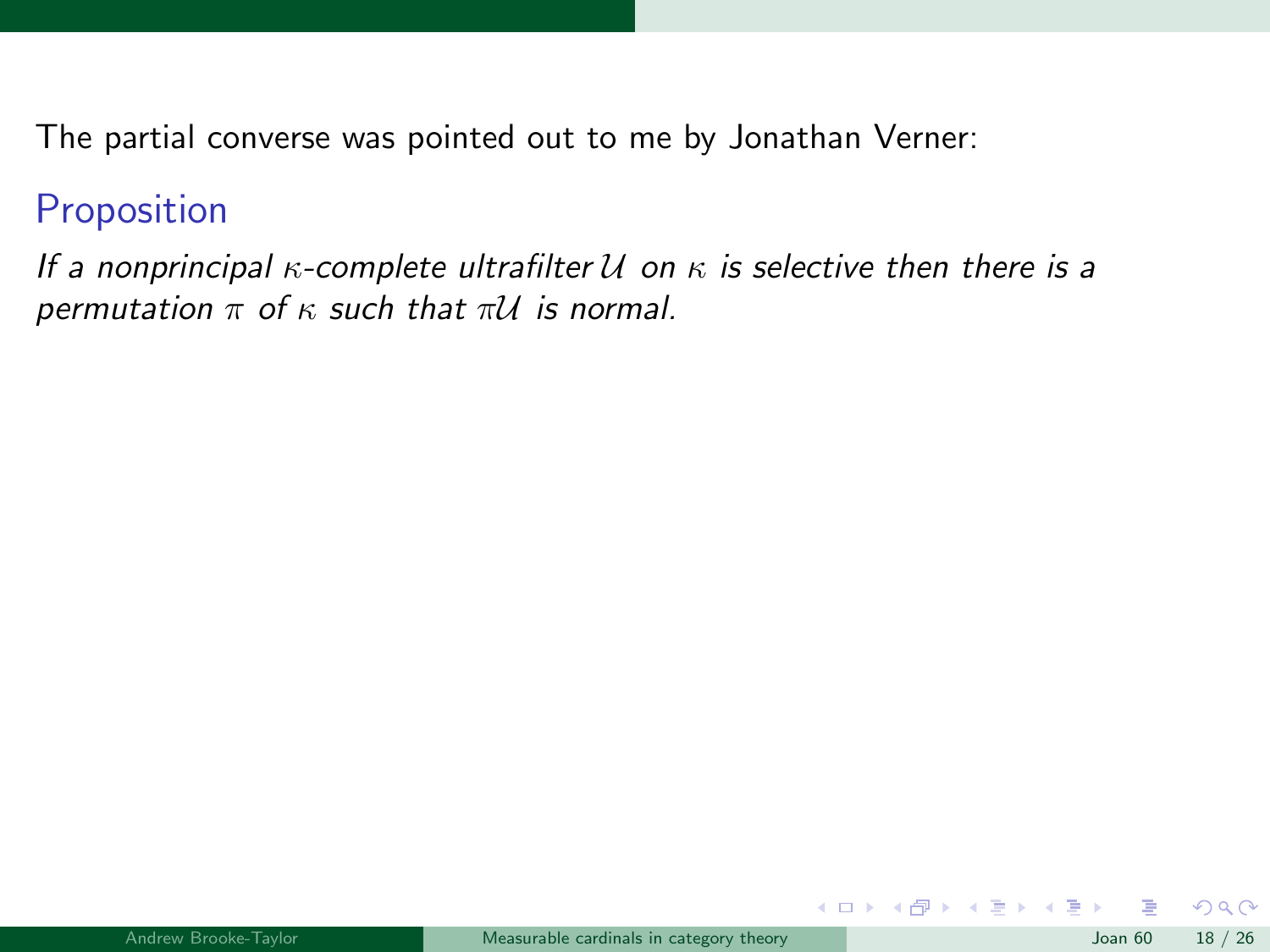The partial converse was pointed out to me by Jonathan Verner:

#### **Proposition**

If a nonprincipal  $\kappa$ -complete ultrafilter U on  $\kappa$  is selective then there is a permutation  $\pi$  of  $\kappa$  such that  $\pi U$  is normal.

#### Proof

Let  $j_{\ell} : V \to M$  be the ultrapower embedding from U. Let  $f : \kappa \to \kappa$  be such that  $[f]_\mathcal{U}=\kappa.$  By  $\kappa$ -completeness,  $f^{-1}\{\alpha\}\notin\mathcal{U}$  for each  $\alpha\in\kappa$  (otherwise we would have  $[f]_{\mathcal{U}} = j(\alpha) = \alpha$ , so by selectivity there is some  $X \in \mathcal{U}$  such that  $f \upharpoonright X$  is injective.

 $\Omega$ 

 $\left\{ \begin{array}{ccc} 1 & 0 & 0 \\ 0 & 1 & 0 \end{array} \right.$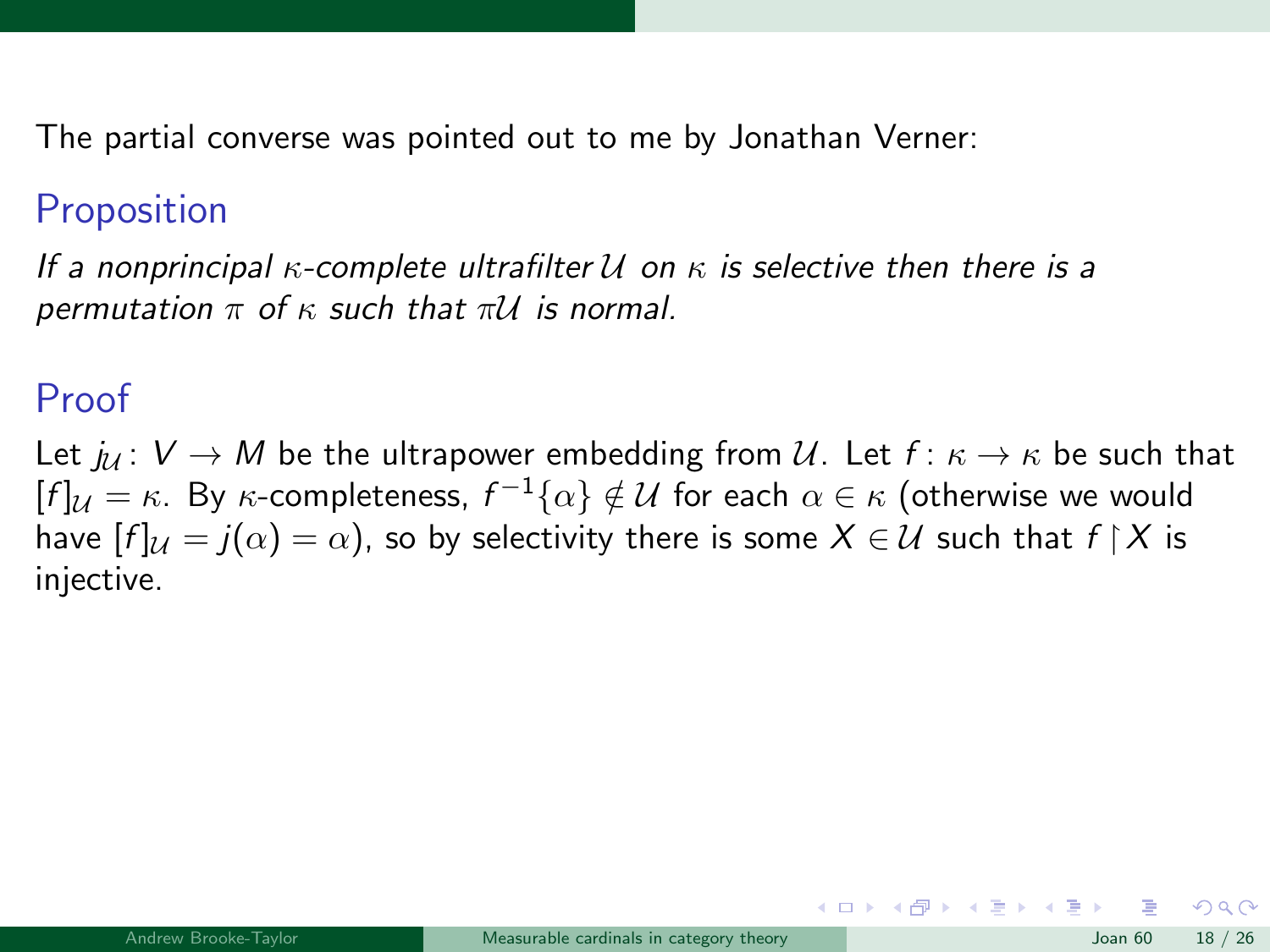The partial converse was pointed out to me by Jonathan Verner:

#### **Proposition**

If a nonprincipal  $\kappa$ -complete ultrafilter U on  $\kappa$  is selective then there is a permutation  $\pi$  of  $\kappa$  such that  $\pi U$  is normal.

#### Proof

Let  $j_{\ell} : V \to M$  be the ultrapower embedding from U. Let  $f : \kappa \to \kappa$  be such that  $[f]_\mathcal{U}=\kappa.$  By  $\kappa$ -completeness,  $f^{-1}\{\alpha\}\notin\mathcal{U}$  for each  $\alpha\in\kappa$  (otherwise we would have  $[f]_{\mathcal{U}} = j(\alpha) = \alpha$ , so by selectivity there is some  $X \in \mathcal{U}$  such that  $f \upharpoonright X$  is injective.

Shrinking X if necessary, we may assume that  $|\kappa \setminus X| = \kappa$  and  $|\kappa \setminus f''X| = \kappa$ . But then we may extend  $f \upharpoonright X$  to a permutation  $\pi$  of  $\kappa$  with  $\pi \upharpoonright X = f \upharpoonright X$ , so  $[\pi]_{\mathcal{U}} = [f]_{\mathcal{U}} = \kappa.$ 

 $209$ 

イロト 不優 ト 不思 ト 不思 トー 理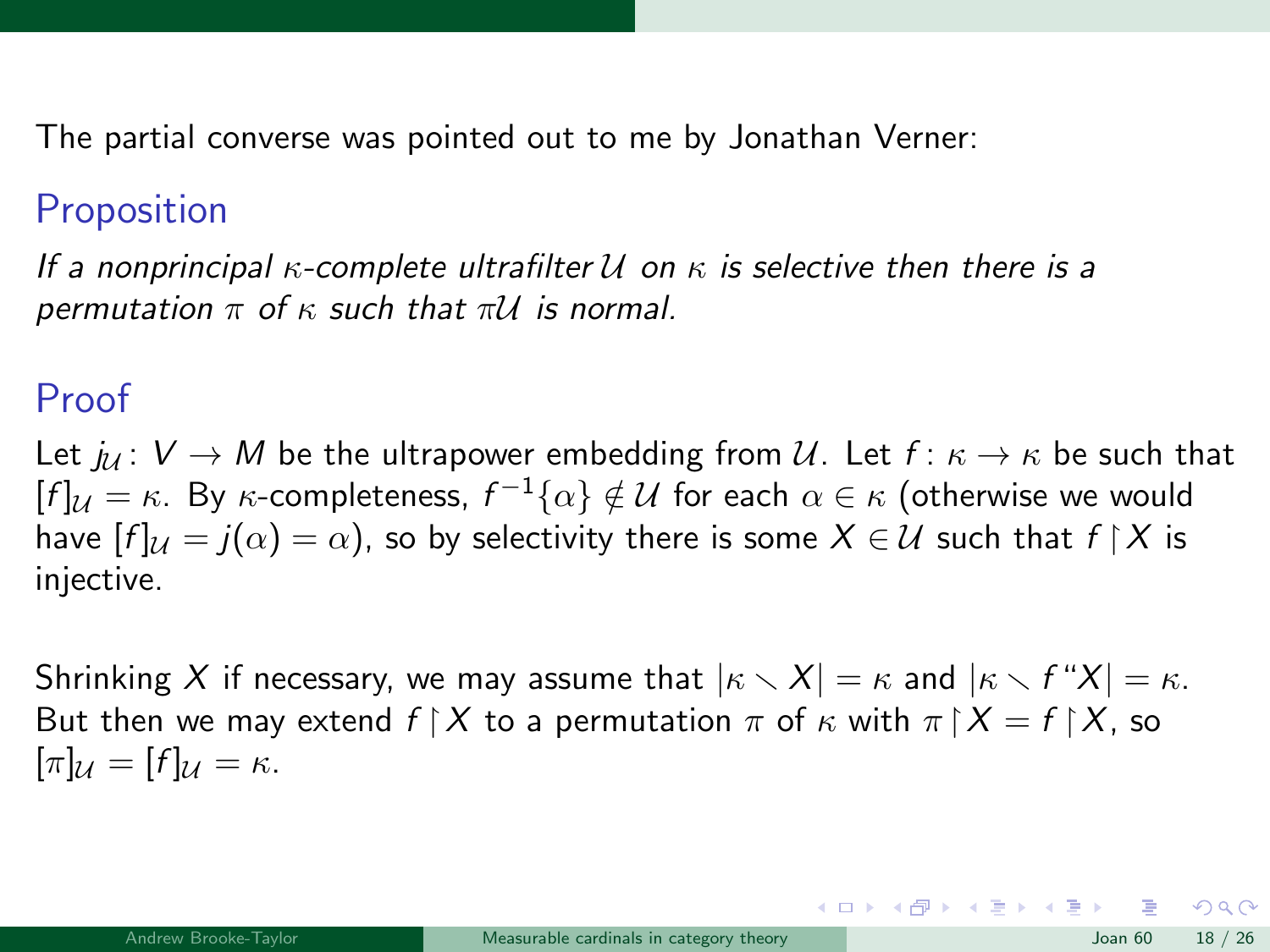Now consider the normal ultrafilter  $V$  defined from  $j_{\mathcal{U}}$ :

$$
X \in \mathcal{V} \leftrightarrow \kappa \in j_{\mathcal{U}}(X)
$$
  
\n
$$
\leftrightarrow [\pi]_{\mathcal{U}} \in [c_X]_{\mathcal{U}}
$$
 where  $c_X$  is the constant function taking value  $X$   
\n
$$
\leftrightarrow {\alpha \in \kappa \mid \pi(\alpha) \in X} \in \mathcal{U}
$$
  
\n
$$
\leftrightarrow X \in \pi \mathcal{U}.
$$

So  $\pi\mathcal{U}$  is normal.

So a nonprincipal  $\kappa$ -complete ultrafilter on  $\kappa$  is selective if and only if some permutation of it is normal.

 $299$ 

メロメ メ御 メメ ヨメ メヨメ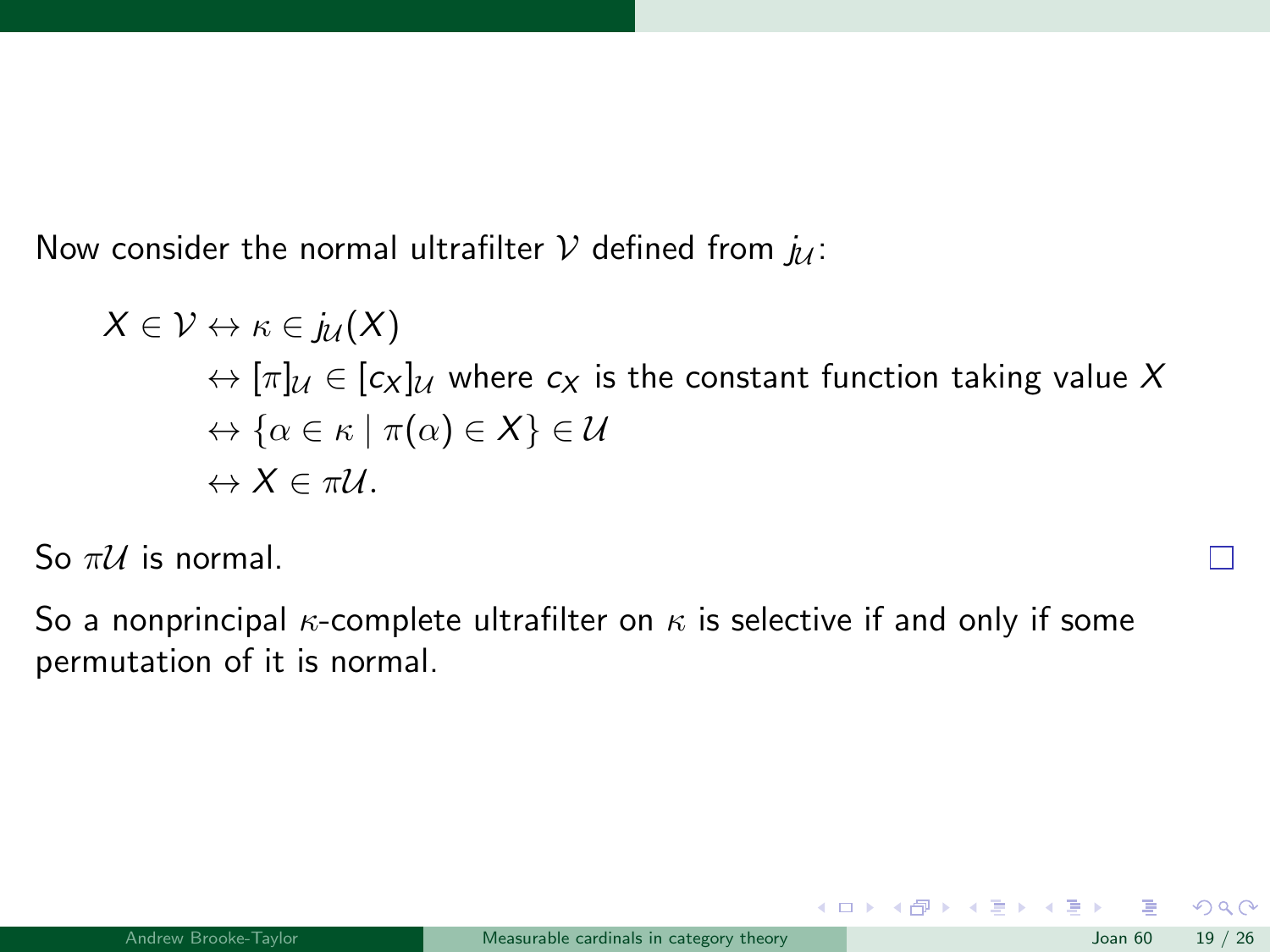# Characterising selectivity in category theory

The precise formulation of selectivity we translate is the following:

### **Proposition**

An ultrafilter on  $\kappa$  is selective if and only if for every  $f: \kappa \to \kappa$ , there is a set X in the ultrafilter on which  $X$  is either constant or injective.

 $\Omega$ 

 $\left\{ \begin{array}{ccc} 1 & 0 & 0 \\ 0 & 1 & 0 \end{array} \right.$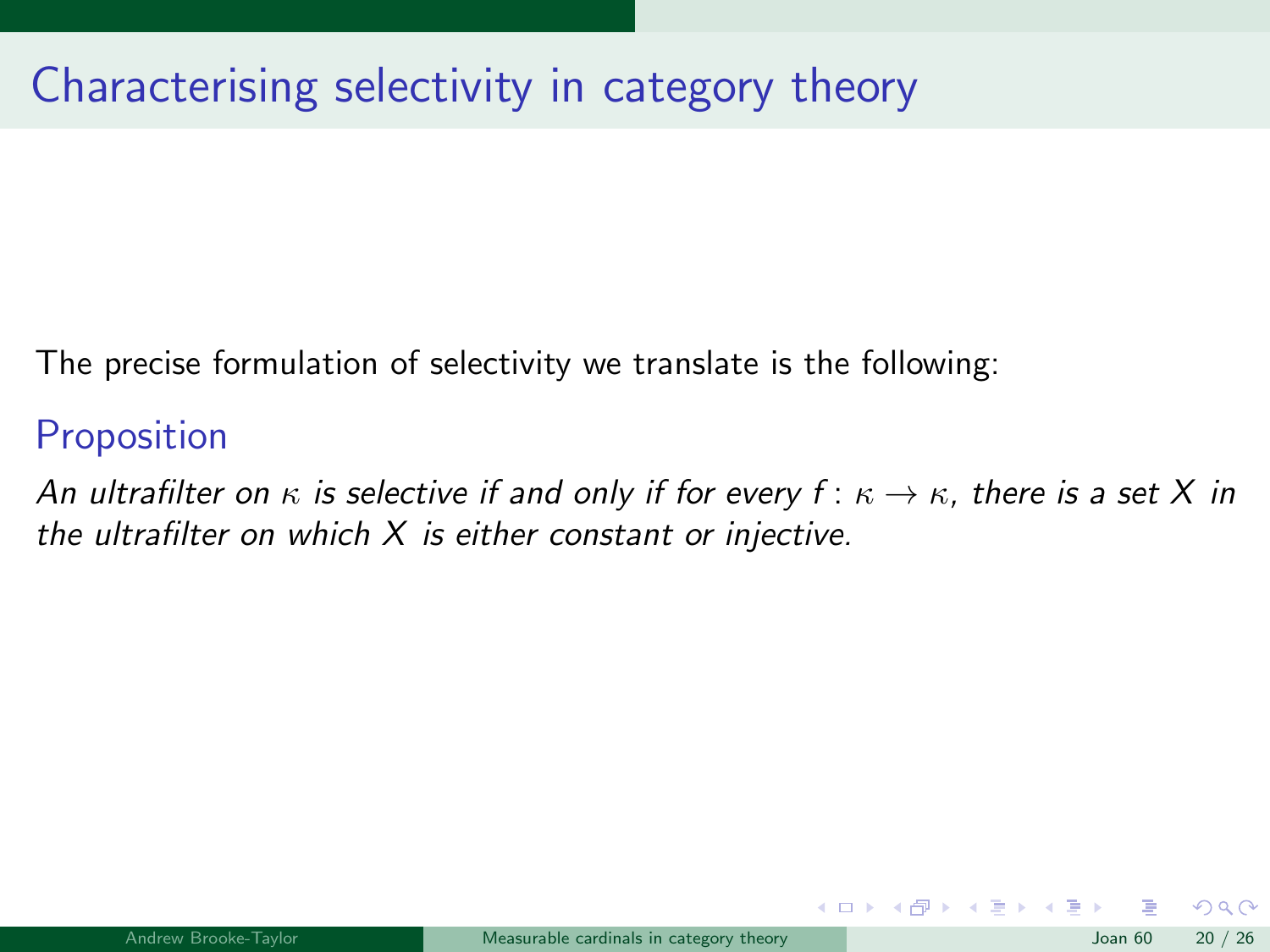# Characterising selectivity in category theory

The precise formulation of selectivity we translate is the following:

### **Proposition**

An ultrafilter on  $\kappa$  is selective if and only if for every  $f: \kappa \to \kappa$ , there is a set X in the ultrafilter on which  $X$  is either constant or injective.

We also need a little more category theory.

 $\Omega$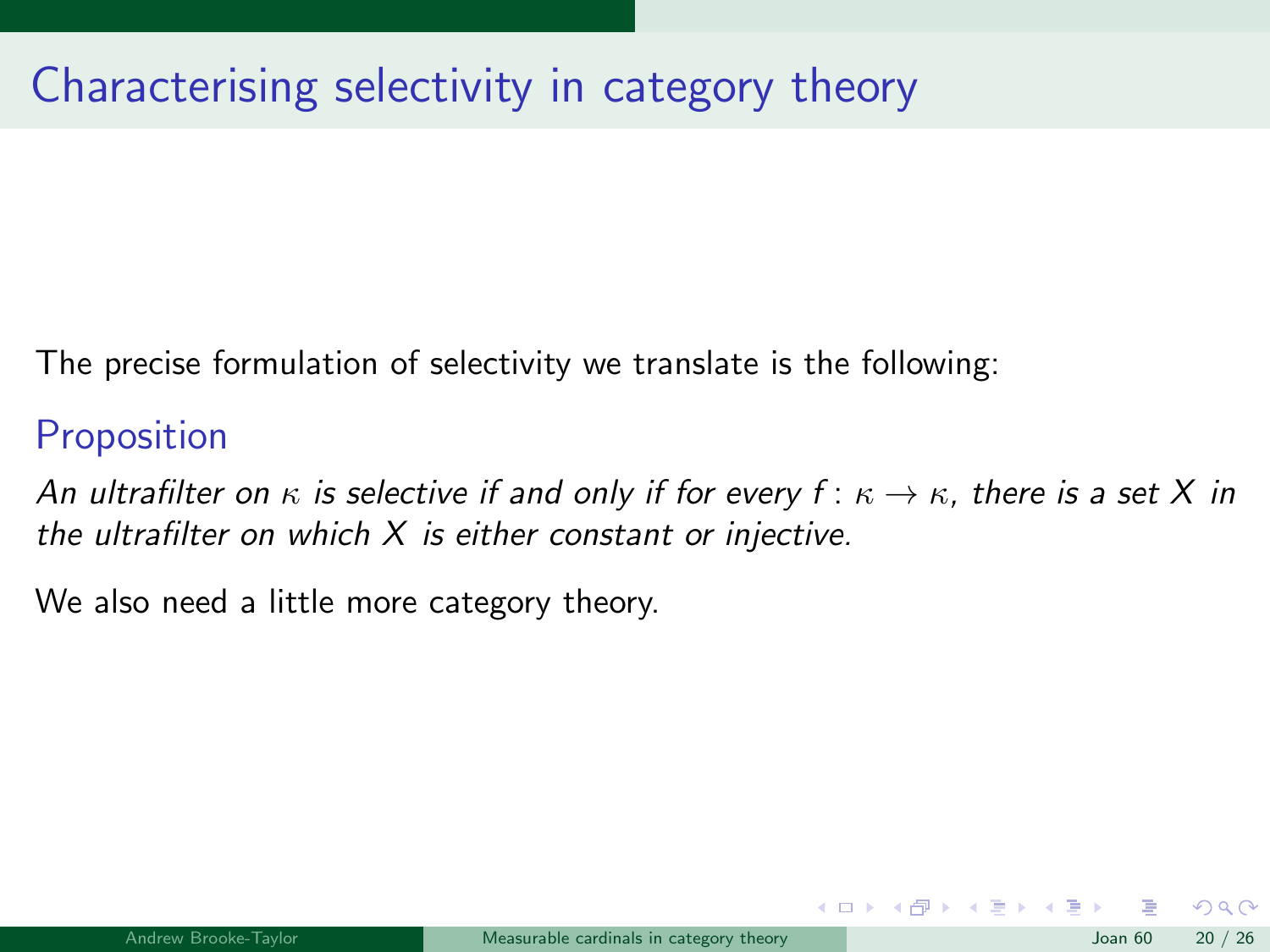A terminal object 1 in a category is an object such that for every object  $C$  of  $C$ there is a unique morphism  $C \rightarrow 1$ .

 $299$ 

メロト メ都 トメ ヨ トメ ヨト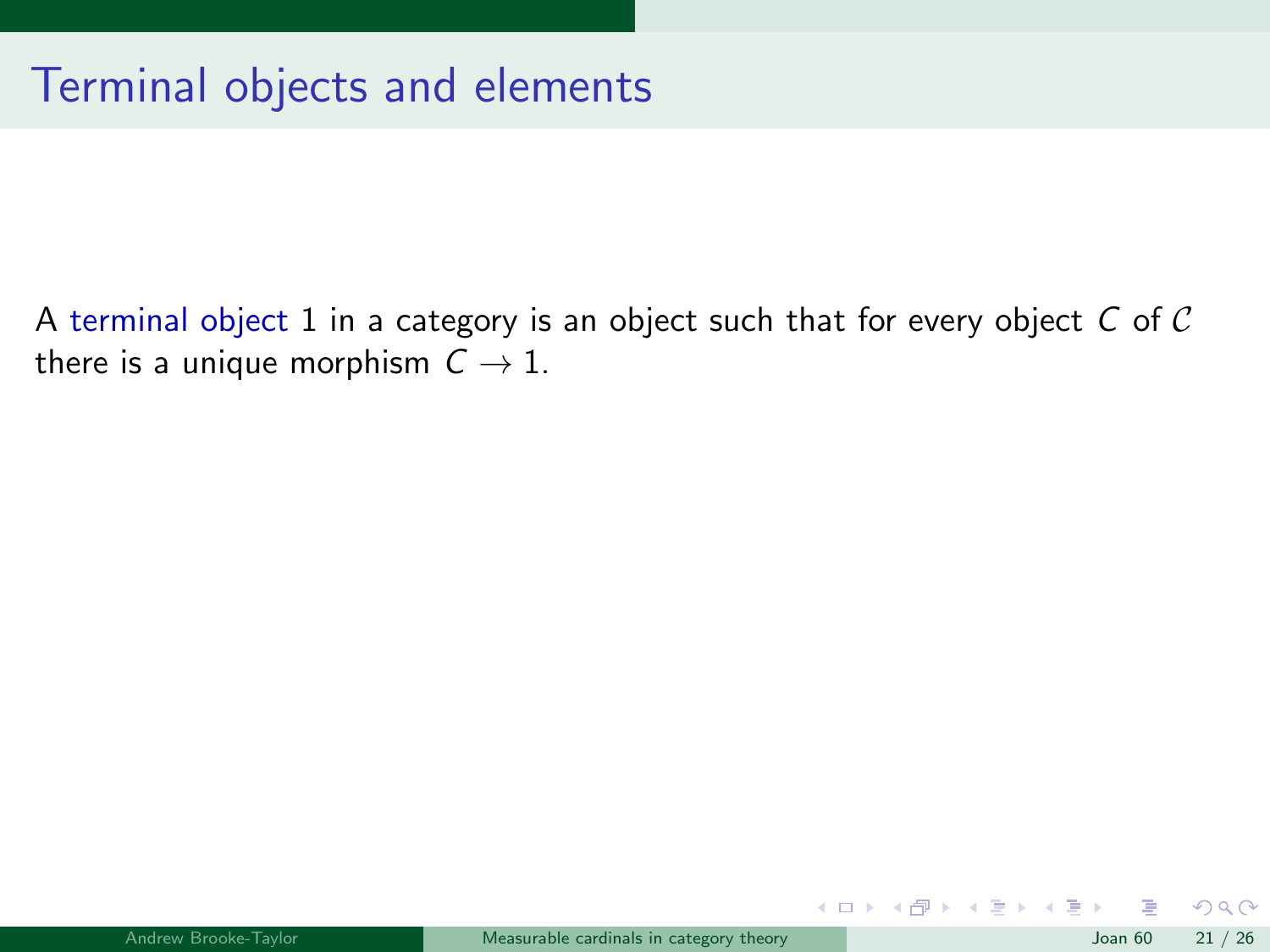A terminal object 1 in a category is an object such that for every object  $C$  of  $C$ there is a unique morphism  $C \rightarrow 1$ .

E.g.

In Set, the ordinal 1 is a terminal object.

 $\Omega$ 

メロト メ都 トメ ヨ トメ ヨト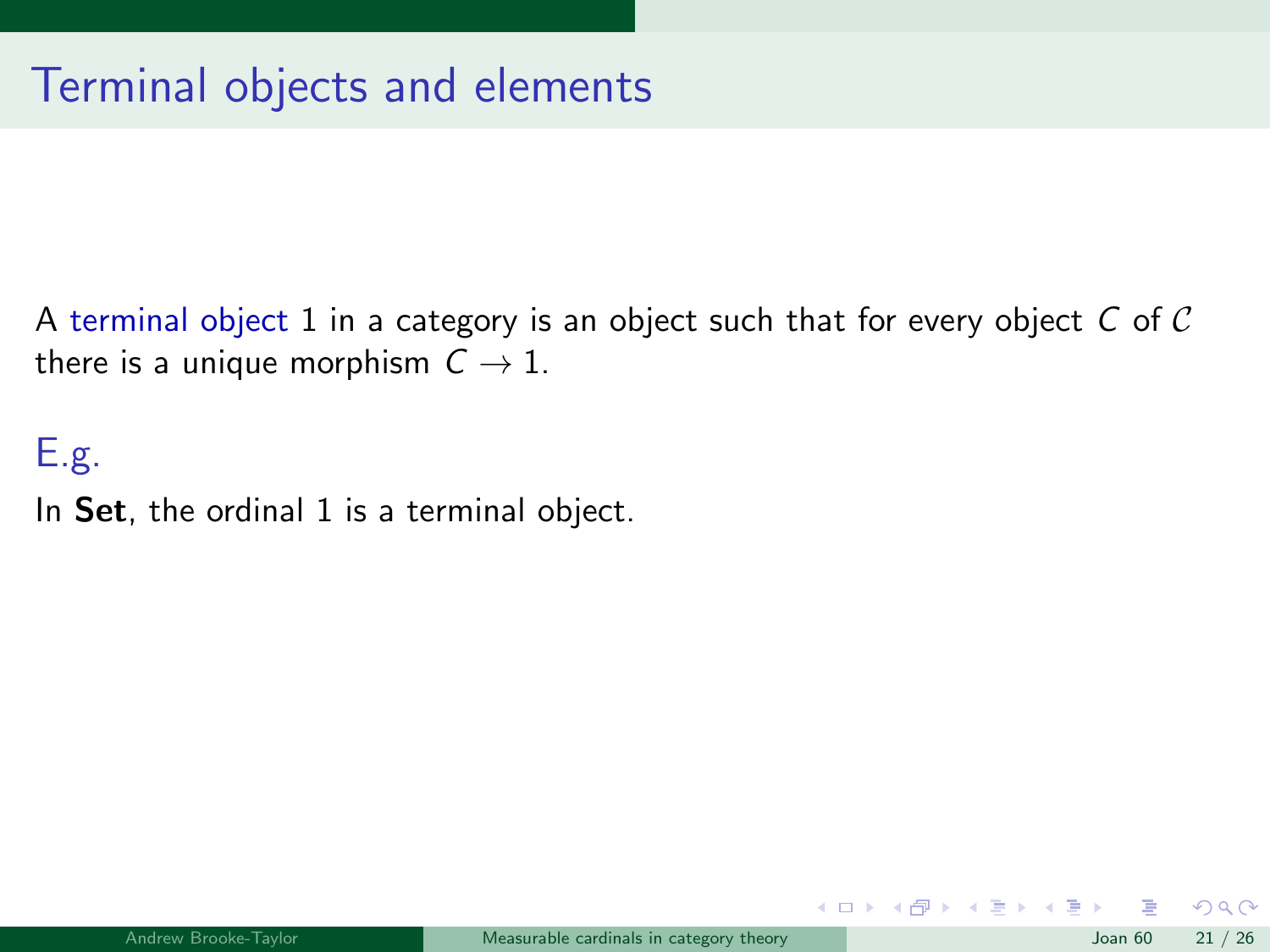A terminal object 1 in a category is an object such that for every object C of C there is a unique morphism  $C \rightarrow 1$ .

#### E.g.

In Set, the ordinal 1 is a terminal object.

Note that an element x of a set X can be identified with the function from 1 to X taking the unique element of 1 to x. Thus "elements" can be translated into category-theoretic language, as "morphisms from the terminal object."

 $\Omega$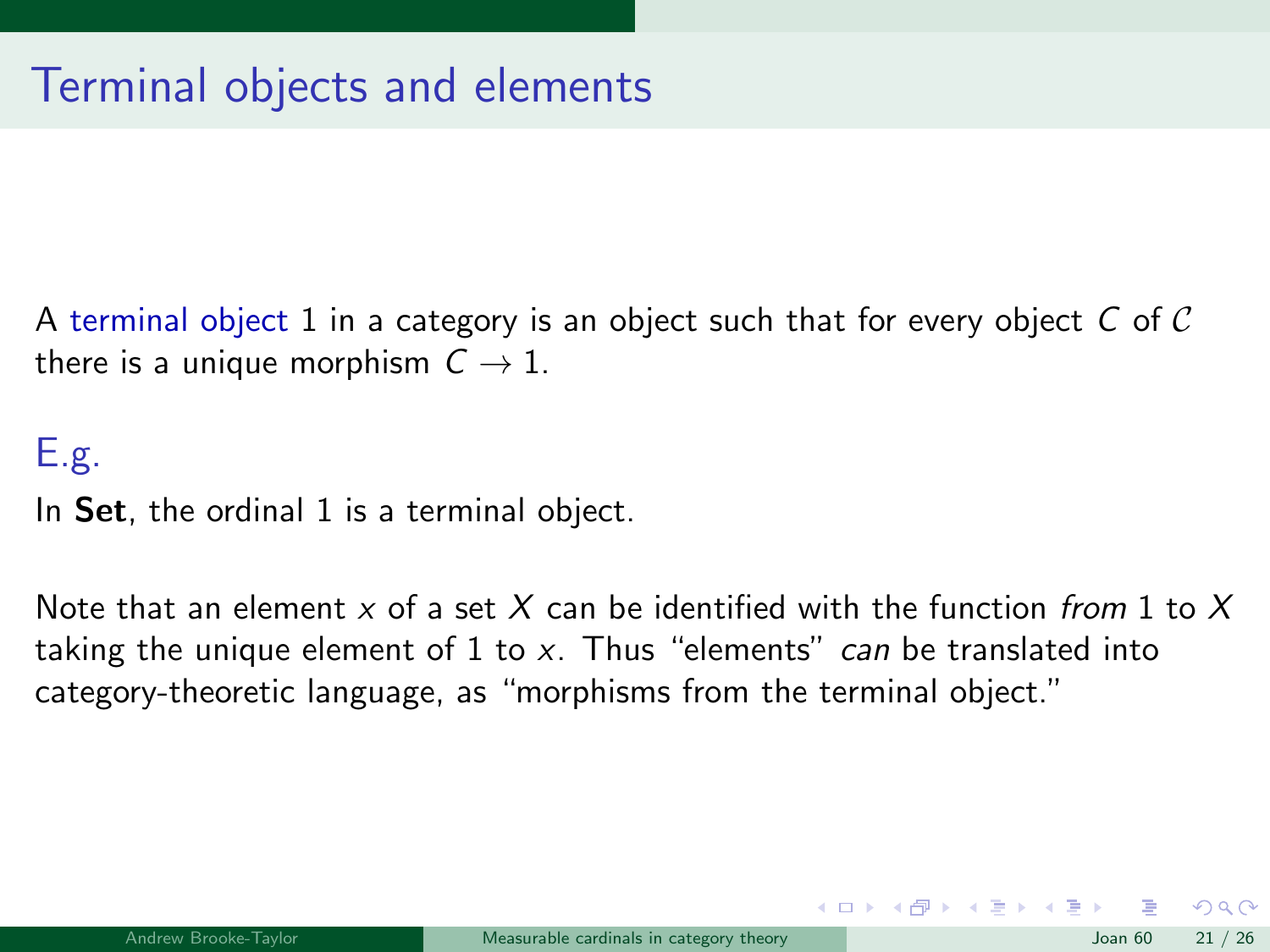In category theory we discuss subobjects in terms of their inclusion morphisms.

 $299$ 

メロメ メ御 メメ ヨメ メヨメ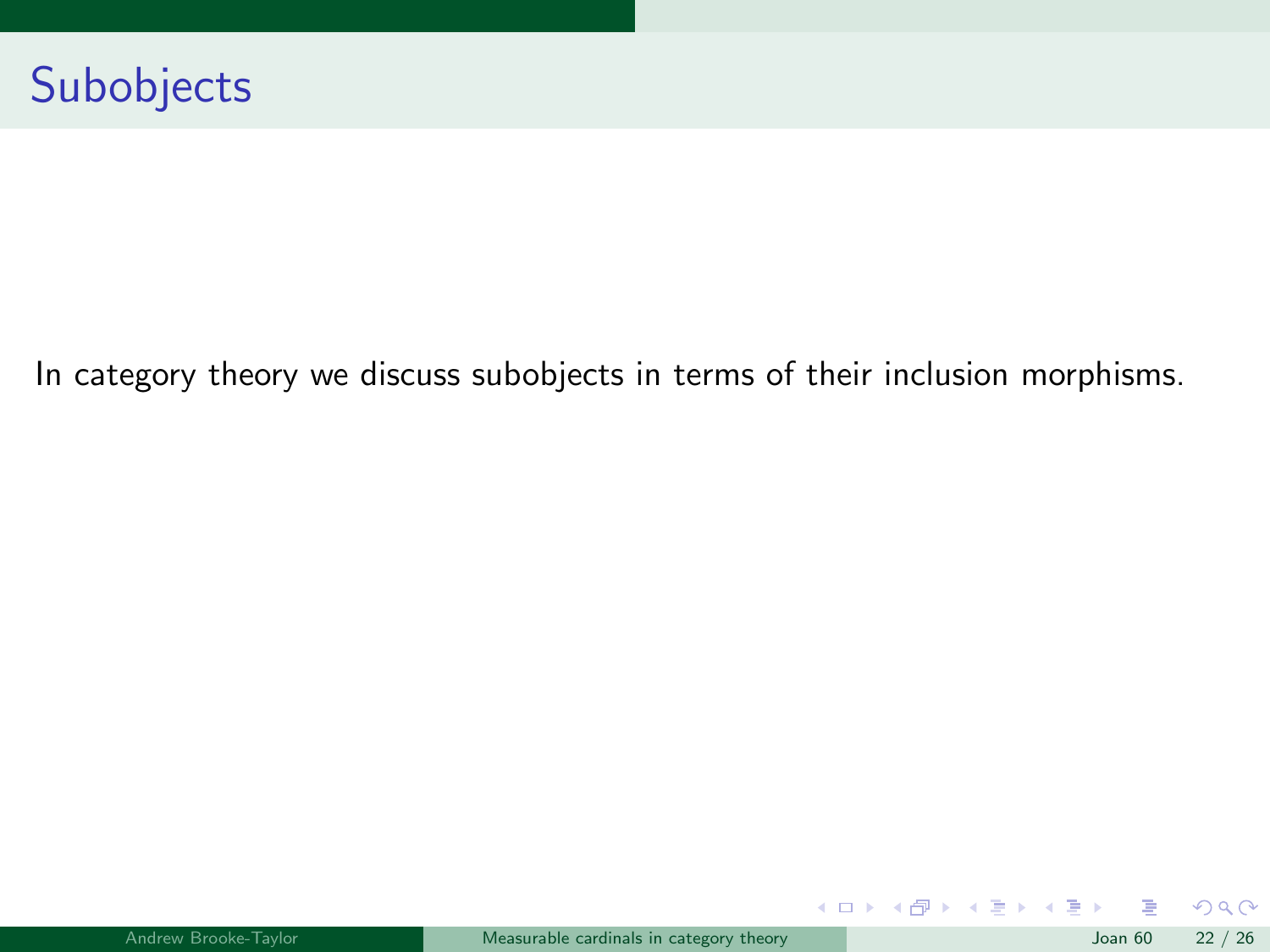In category theory we discuss subobjects in terms of their inclusion morphisms.

The translation of a one-to-one function is as a monomorphism: a morphism  $f$ such that  $f \circ g = f \circ h \Rightarrow g = h$ .

 $299$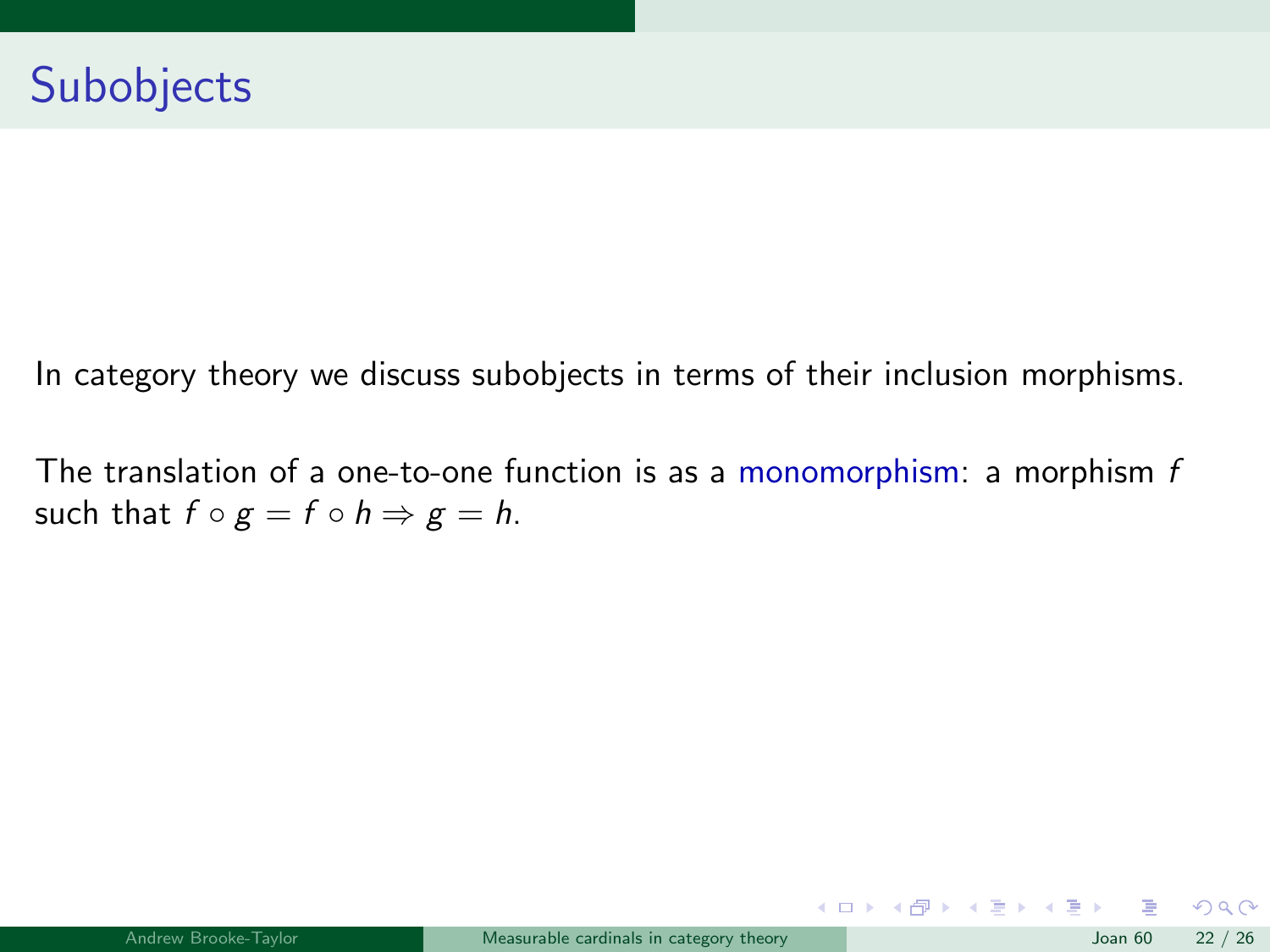In category theory we discuss subobjects in terms of their inclusion morphisms.

The translation of a one-to-one function is as a monomorphism: a morphism  $f$ such that  $f \circ g = f \circ h \Rightarrow g = h$ .

Thus, a subobject is just considered to mean a monomorphism.

 $\Omega$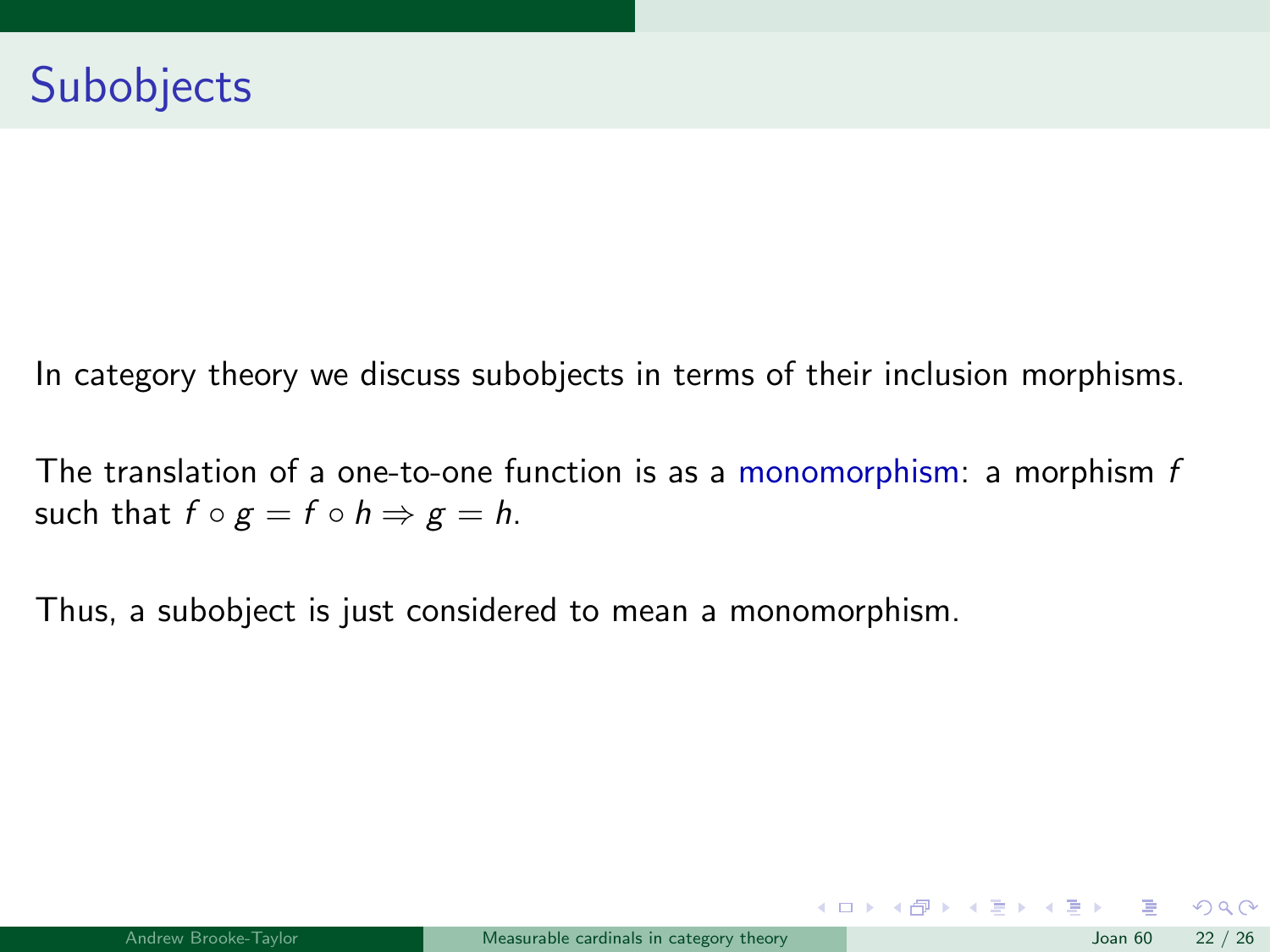#### <span id="page-55-0"></span>**Definition**

In a category C with a terminal object 1, a subobject classifier is an object  $\Omega$ equipped with a distinguished morphism  $t: 1 \rightarrow \Omega$  such that for every monomorphism  $i\colon A\to X$  of  $\mathcal C$ , there is a unique morphism  $\chi_{A,i}\colon X\to \Omega$  such that



is the pullback (that is,  $A$  is the limit) of the following diagram. (E.g. in Set,  $\Omega = 2.$ 

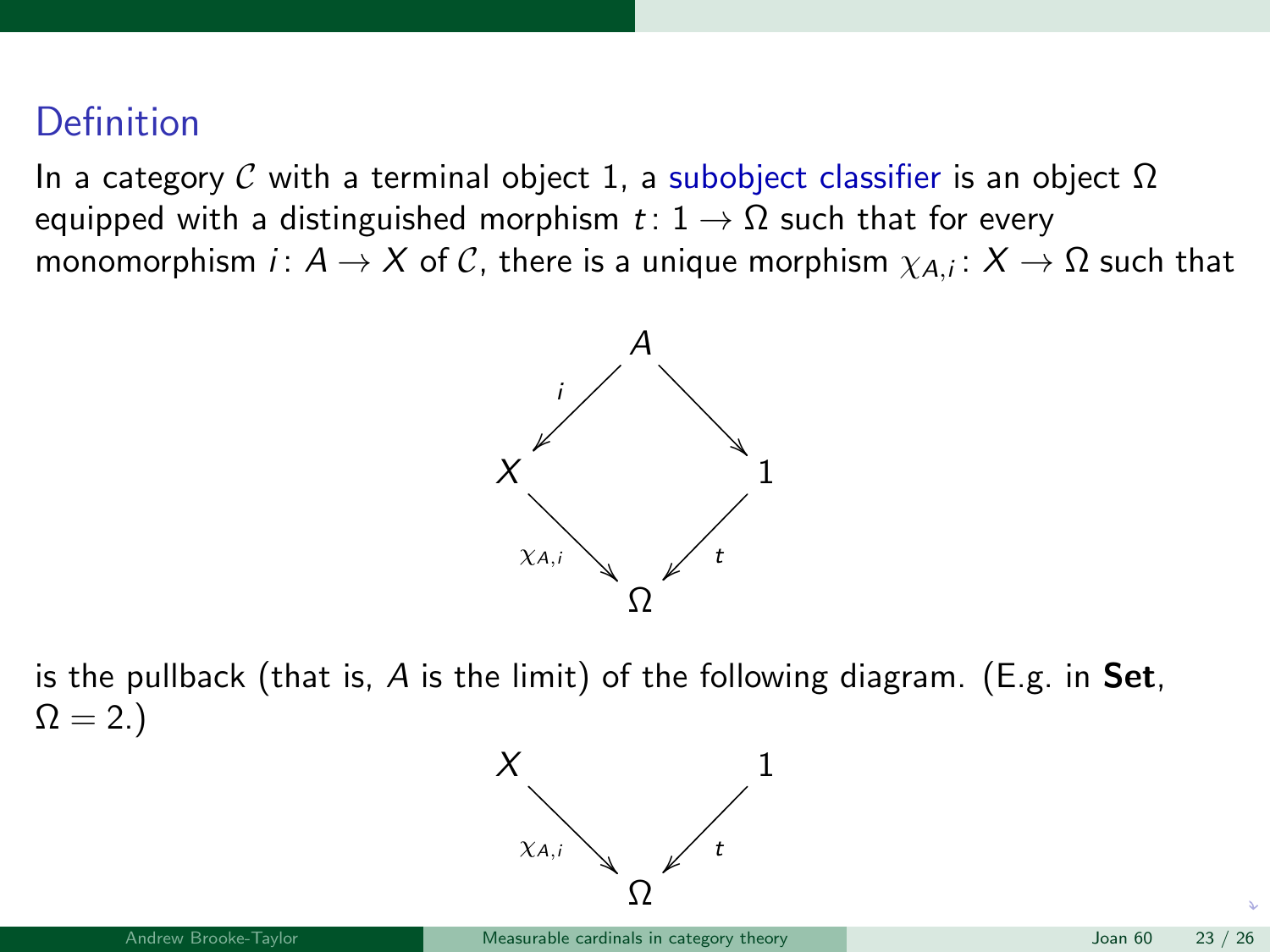#### Theorem

Let  $U: 1 \rightarrow \lim \mathcal{D}$  be (the morphism that picks out) a non-principal  $\kappa$ -complete ultrafilter on  $\kappa$ . Then U is selective if and only if for every morphism  $f: \kappa \to \kappa$ , there is a subobject A of  $\kappa$ , with inclusion morphism i:  $A \hookrightarrow \kappa$ , such that:

- the subobject classifier map  $t\colon 1\to 2_{\chi_{A,i}}$  factors as  $\pi_{\chi_{A,i}}\circ\mathcal{U}$ , and
- **e** either
	- **1** f ∘ *i* factors through 1, or
	- **2** f ∘ *i* is a monomorphism.

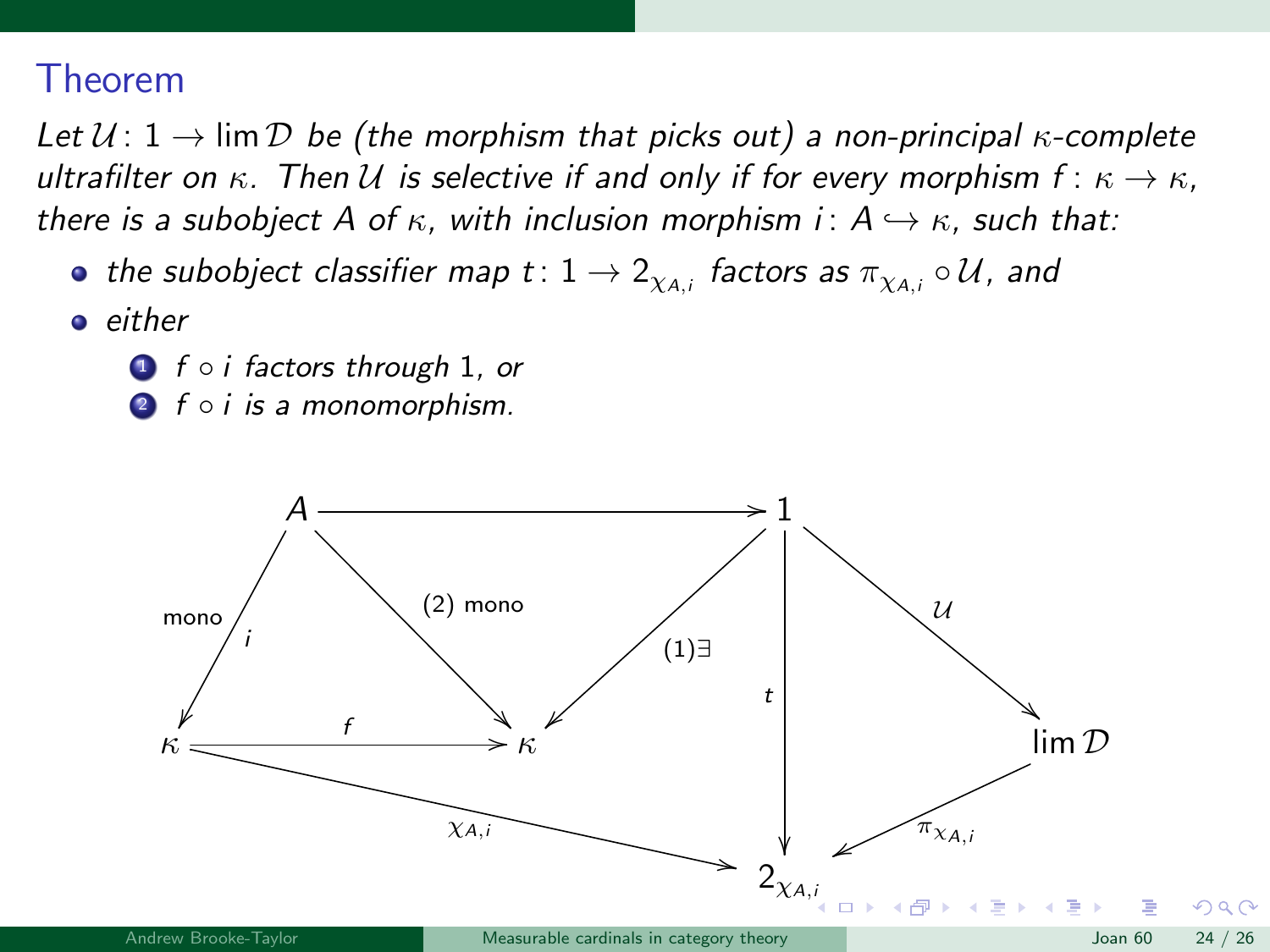If we work with the category of sets with a preferred partial order (with no requirement that functions respect it), the hom-sets inherit a preferred partial order. In this setting, we can express  $f < id$ , and translate the Fodor formulation of normality to get a category-theoretic version.

 $\Omega$